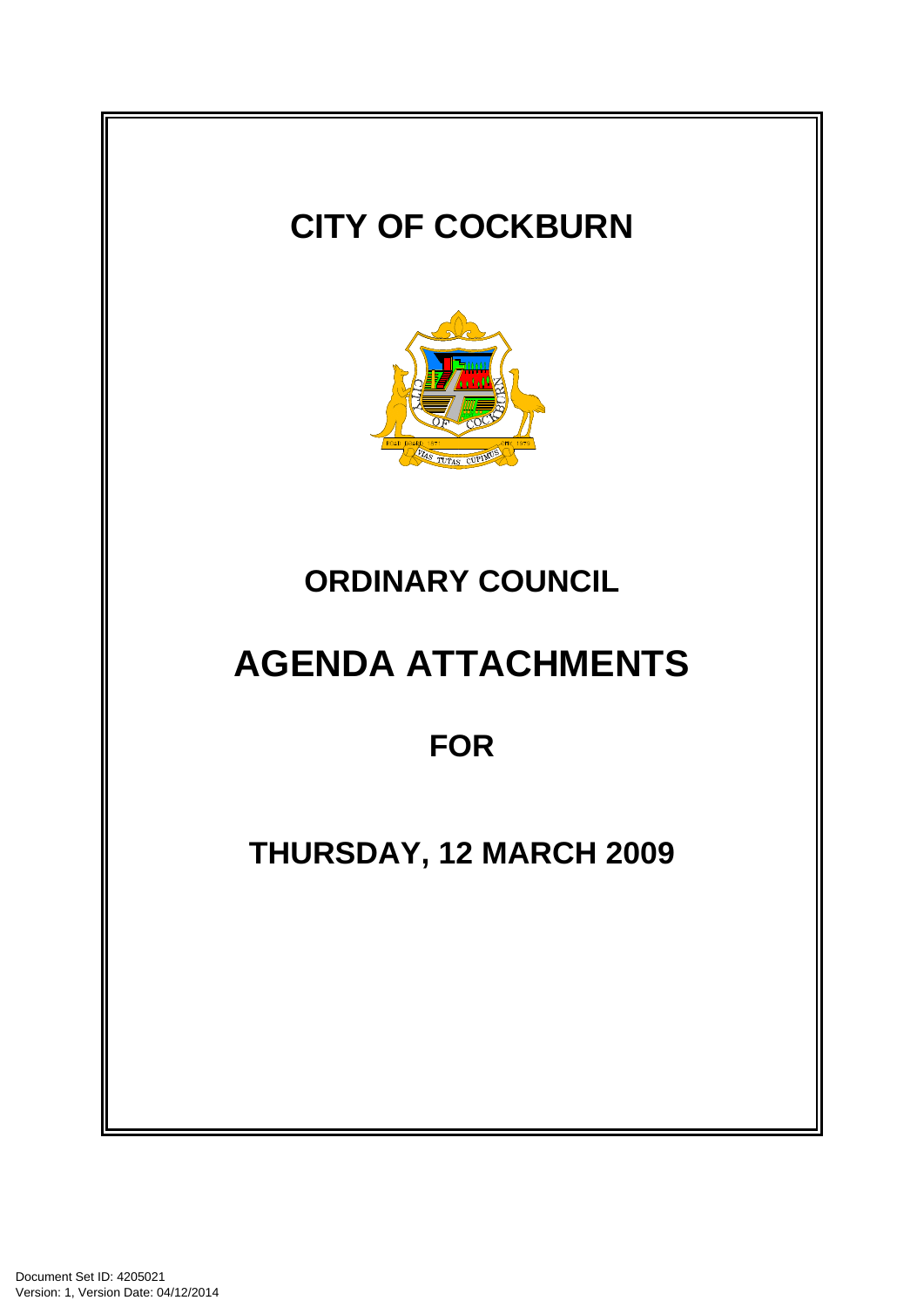# **CITY OF COCKBURN**

### **SUMMARY OF AGENDA TO BE PRESENTED TO THE ORDINARY COUNCIL MEETING TO BE HELD ON THURSDAY, 12 MARCH 2009 AT 7:00 PM**

# **Page**

\_\_\_\_\_

| 1.             |                                                                                                                     |                                                                                                                 |  |
|----------------|---------------------------------------------------------------------------------------------------------------------|-----------------------------------------------------------------------------------------------------------------|--|
| 2.             | APPOINTMENT OF PRESIDING MEMBER (IF REQUIRED)1                                                                      |                                                                                                                 |  |
| 3.             | DISCLAIMER (TO BE READ ALOUD BY PRESIDING MEMBER) 1                                                                 |                                                                                                                 |  |
| $\overline{4}$ | ACKNOWLEDGEMENT OF RECEIPT OF WRITTEN DECLARATIONS OF<br>FINANCIAL INTERESTS AND CONFLICT OF INTEREST (BY PRESIDING |                                                                                                                 |  |
| 5.             |                                                                                                                     |                                                                                                                 |  |
| 6.             | ACTION TAKEN ON PREVIOUS PUBLIC QUESTIONS TAKEN ON                                                                  |                                                                                                                 |  |
| 7.             |                                                                                                                     |                                                                                                                 |  |
| 8.             |                                                                                                                     |                                                                                                                 |  |
| 8.1            | (OCM 12/3/2009) - ORDINARY COUNCIL MEETING - 12/02/2009 1                                                           |                                                                                                                 |  |
| 9.             |                                                                                                                     |                                                                                                                 |  |
| 10.            |                                                                                                                     |                                                                                                                 |  |
| 11.            | BUSINESS LEFT OVER FROM THE PREVIOUS MEETING (IF                                                                    |                                                                                                                 |  |
| 12.            | DECLARATION OF COUNCILLORS WHO HAVE NOT GIVEN DUE                                                                   |                                                                                                                 |  |
| 13.            |                                                                                                                     |                                                                                                                 |  |
|                | 13.1                                                                                                                | (OCM 12/3/2009) - DECISION OF ANNUAL ELECTORS MEETING -<br>3 FEBRUARY 2009 - PUBLIC QUESTION TIME AT COUNCIL    |  |
|                | 13.2                                                                                                                | (OCM 12/3/2009) - DECISION OF ANNUAL ELECTORS MEETING -<br>3 FEBRUARY 2009 - AGENDA BRIEFING SESSIONS (1713) (D |  |
|                | 13.3                                                                                                                | (OCM 12/3/2009) - DECISION OF ANNUAL ELECTORS MEETING -<br>3 FEBRUARY 2009 - SECURITY GUARDS AT COUNCIL         |  |
|                | 13.4                                                                                                                | (OCM 12/3/2009) - LOCAL GOVERNMENT STATUTORY<br>COMPLIANCE AUDIT RETURN 2008 (1332) (P WESTON)                  |  |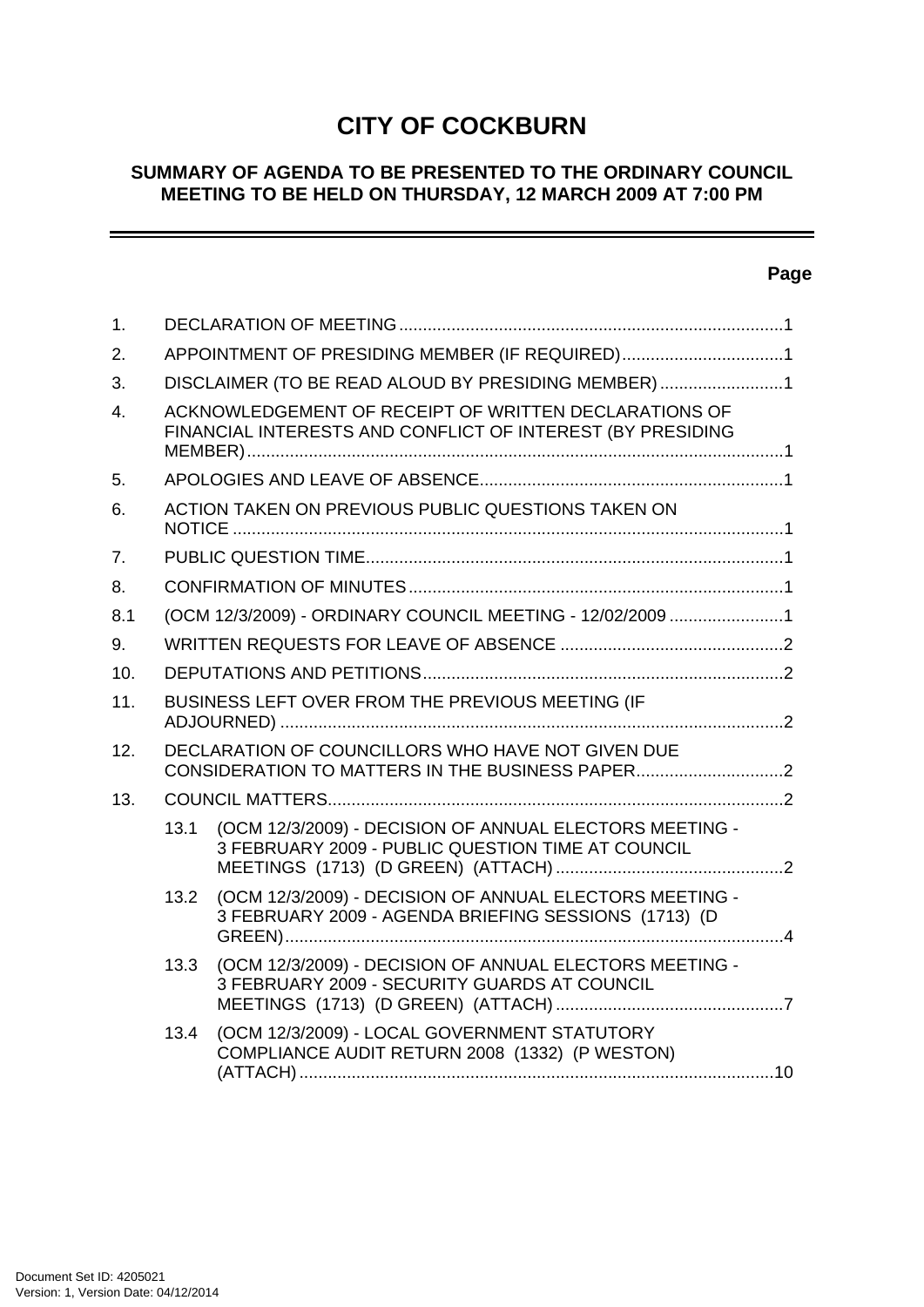| 14. |      |                                                                                                                                                                                                                                                                           |  |
|-----|------|---------------------------------------------------------------------------------------------------------------------------------------------------------------------------------------------------------------------------------------------------------------------------|--|
|     | 14.1 | (OCM 12/3/2009) - RETROSPECTIVE APPLICATION FOR<br>PARKING OF A COMMERCIAL VEHICLE - LOCATION: LOT 150 (3)<br>STEINBECK PLACE, SPEARWOOD - OWNER / APPLICANT: C & P                                                                                                       |  |
|     | 14.2 | (OCM 12/3/2009) - PROPOSED CHANGE OF USE FROM<br>'SHOWROOM/WAREHOUSE' TO 'HEALTH STUDIO' - LOCATION:<br>UNIT 1/22 HAMMOND ROAD, COCKBURN CENTRAL - OWNER:<br>DALEGLEN INVESTMENTS PTY LTD - APPLICANT: MICHAEL                                                            |  |
|     | 14.3 | (OCM 12/3/2009) - PROPOSED CHANGE OF USE FROM<br>'SHOWROOM / WAREHOUSE' TO 'DANCE STUDIO' - LOCATION:<br>UNIT 5/26 HAMMOND ROAD, COCKBURN CENTRAL - OWNER:<br>MR GUISEPPE AND MRS FRANCESCA BUCCINI - APPLICANT:<br>DE FREITAS AND RYAN (6009739) (M SCARFONE) (ATTACH)20 |  |
|     | 14.4 | (OCM 12/3/2009) - SINGLE DWELLING - ADDITIONS &<br><b>RENOVATION TO EXISTING DWELLING - LOCATION: 3</b><br>SHERIDAN COURT MUNSTER - OWNER / APPLICANT: WAYNE<br>PETER GREEN - (3315250) (B HOGARTH-ANGUS) (ATTACH)25                                                      |  |
|     | 14.5 | (OCM 12/3/2009) - PROPOSED LOCAL STRUCTURE PLAN FOR<br>LOTS 10 AND 11 LYON ROAD, AUBIN GROVE - OWNER: A<br>MAKJANICH - APPLICANT: BURGESS DESIGN GROUP (9645I) (M                                                                                                         |  |
|     | 14.6 | (OCM 12/3/2009) - ONE GROUPED DWELLING (EXISTING) AND<br>NINE AGED PERSONS' DWELLINGS - LOCATION: 240 - 246<br>(LOTS 89, 2042, 80 & 79) HEALY ROAD HAMILTON HILL -<br>OWNER: V & M GIRARDI - APPLICANT: ALVARO DESIGN<br>CONSULTANTS (ROCCO ALVARO) (3318070) (A LEFORT)  |  |
|     | 14.7 | (OCM 12/3/2009) - PROPOSED RETAINING WALLS (R CODE<br>VARIATIONS) - LOCATION: LOT 399 (6) CADIZ PLACE. COOGEE -<br>OWNER: A G PEARSON & L N MCCANN-PEARSON - APPLICANT:<br>A G PEARSON (3315995) (R COLALILO) (ATTACH) 44                                                 |  |
| 15. |      | FINANCE AND CORPORATE SERVICES DIVISION ISSUES55                                                                                                                                                                                                                          |  |
|     | 15.1 | (OCM 12/3/2009) - LIST OF CREDITORS PAID - JANUARY 2009                                                                                                                                                                                                                   |  |
|     | 15.2 | (OCM 12/3/20099) - STATEMENT OF FINANCIAL ACTIVITY -                                                                                                                                                                                                                      |  |
| 16. |      |                                                                                                                                                                                                                                                                           |  |
|     | 16.1 | (OCM 12/3/2009) - PROCLAMATION OF COCKBURN ROAD<br>REALIGNMENT AT PORT COOGEE (129005)(450002) (J                                                                                                                                                                         |  |
|     | 16.2 | (OCM 12/3/2009) - MARKET GARDEN SWAMPS DRAFT<br>ENVIRONMENTAL MANAGEMENT PLAN (6128) (V HARTILL)                                                                                                                                                                          |  |
| 17. |      |                                                                                                                                                                                                                                                                           |  |
|     | 17.1 | (OCM 12/3/2009) - LEASE - BIBRA LAKE SCOUTS SHED - HOPE                                                                                                                                                                                                                   |  |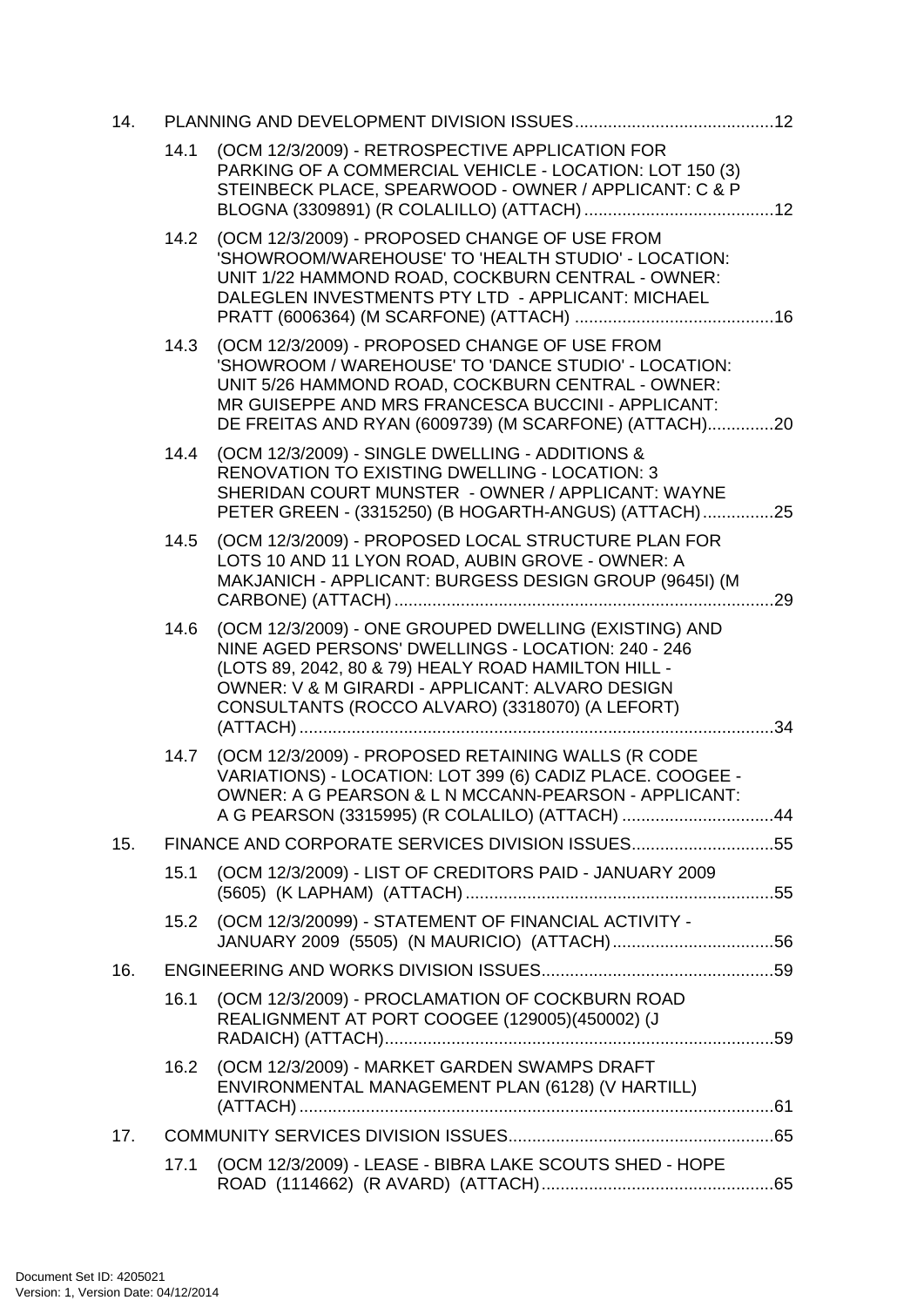| 18. |                                                              |  |
|-----|--------------------------------------------------------------|--|
| 19. | MOTIONS OF WHICH PREVIOUS NOTICE HAS BEEN GIVEN              |  |
| 20. | NOTICES OF MOTION GIVEN AT THE MEETING FOR CONSIDERATION     |  |
|     | 21. NEW BUSINESS OF AN URGENT NATURE INTRODUCED BY           |  |
| 22. | MATTERS TO BE NOTED FOR INVESTIGATION, WITHOUT DEBATE67      |  |
| 23. |                                                              |  |
| 24  | (OCM 12/3/2009) - RESOLUTION OF COMPLIANCE (SECTION 3.18(3), |  |
|     |                                                              |  |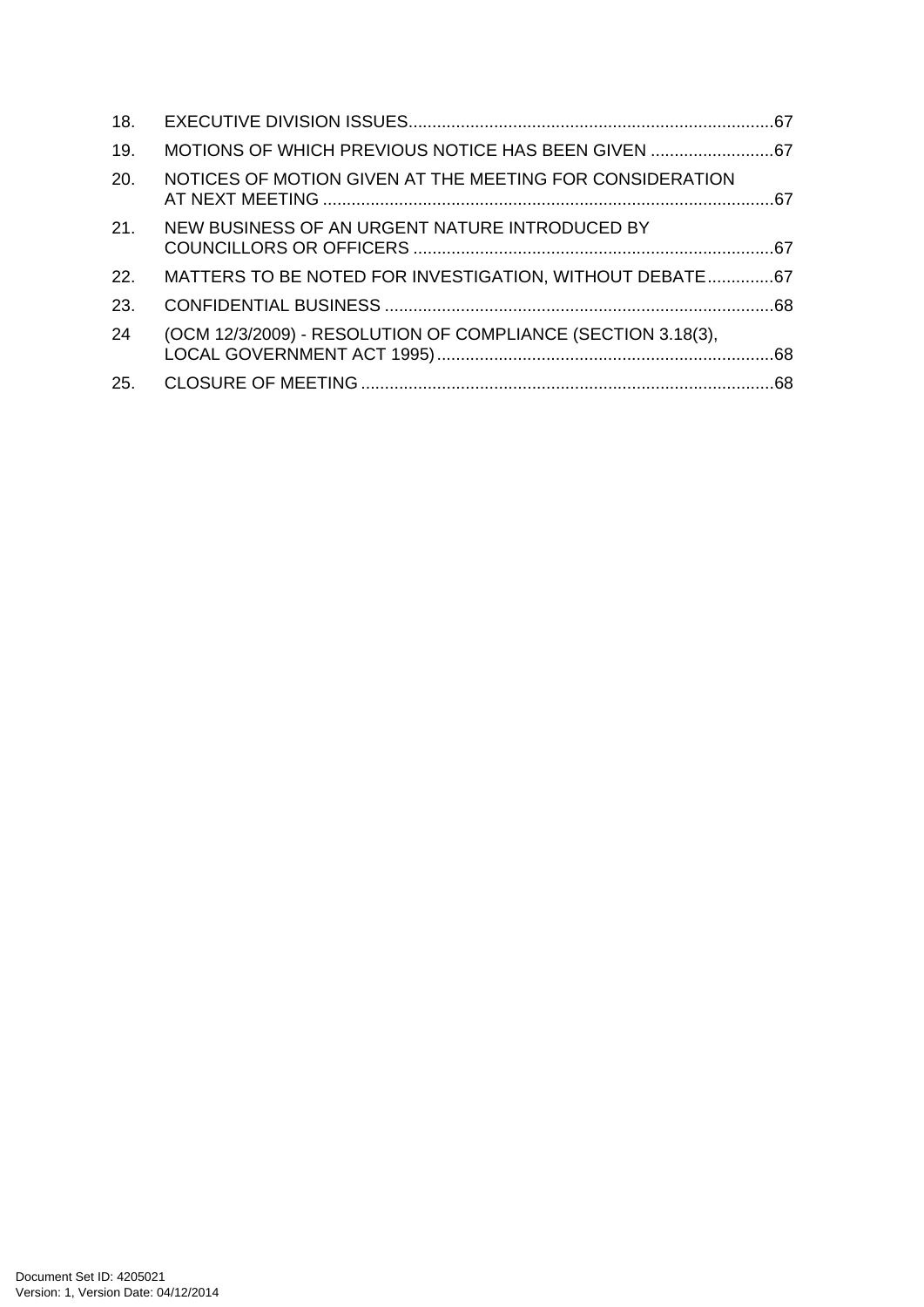# **CITY OF COCKBURN**

# **AGENDA TO BE PRESENTED TO THE ORDINARY COUNCIL MEETING TO BE HELD ON THURSDAY, 12 MARCH 2009 AT 7:00 PM**

### **1. DECLARATION OF MEETING**

**2. APPOINTMENT OF PRESIDING MEMBER (If required)** 

### **3. DISCLAIMER (To be read aloud by Presiding Member)**

Members of the public, who attend Council Meetings, should not act immediately on anything they hear at the Meetings, without first seeking clarification of Council's position. Persons are advised to wait for written advice from the Council prior to taking action on any matter that they may have before Council.

- **4. ACKNOWLEDGEMENT OF RECEIPT OF WRITTEN DECLARATIONS OF FINANCIAL INTERESTS AND CONFLICT OF INTEREST (by Presiding Member)**
- **5. APOLOGIES AND LEAVE OF ABSENCE**
- **6. ACTION TAKEN ON PREVIOUS PUBLIC QUESTIONS TAKEN ON NOTICE**  Nil
- **7. PUBLIC QUESTION TIME**
- **8. CONFIRMATION OF MINUTES** 
	- **8.1 (OCM 12/3/2009) ORDINARY COUNCIL MEETING 12/02/2009**

### **RECOMMENDATION**

That the Minutes of the Ordinary Council Meeting held on 12 February 2009 be adopted as a true and accurate record.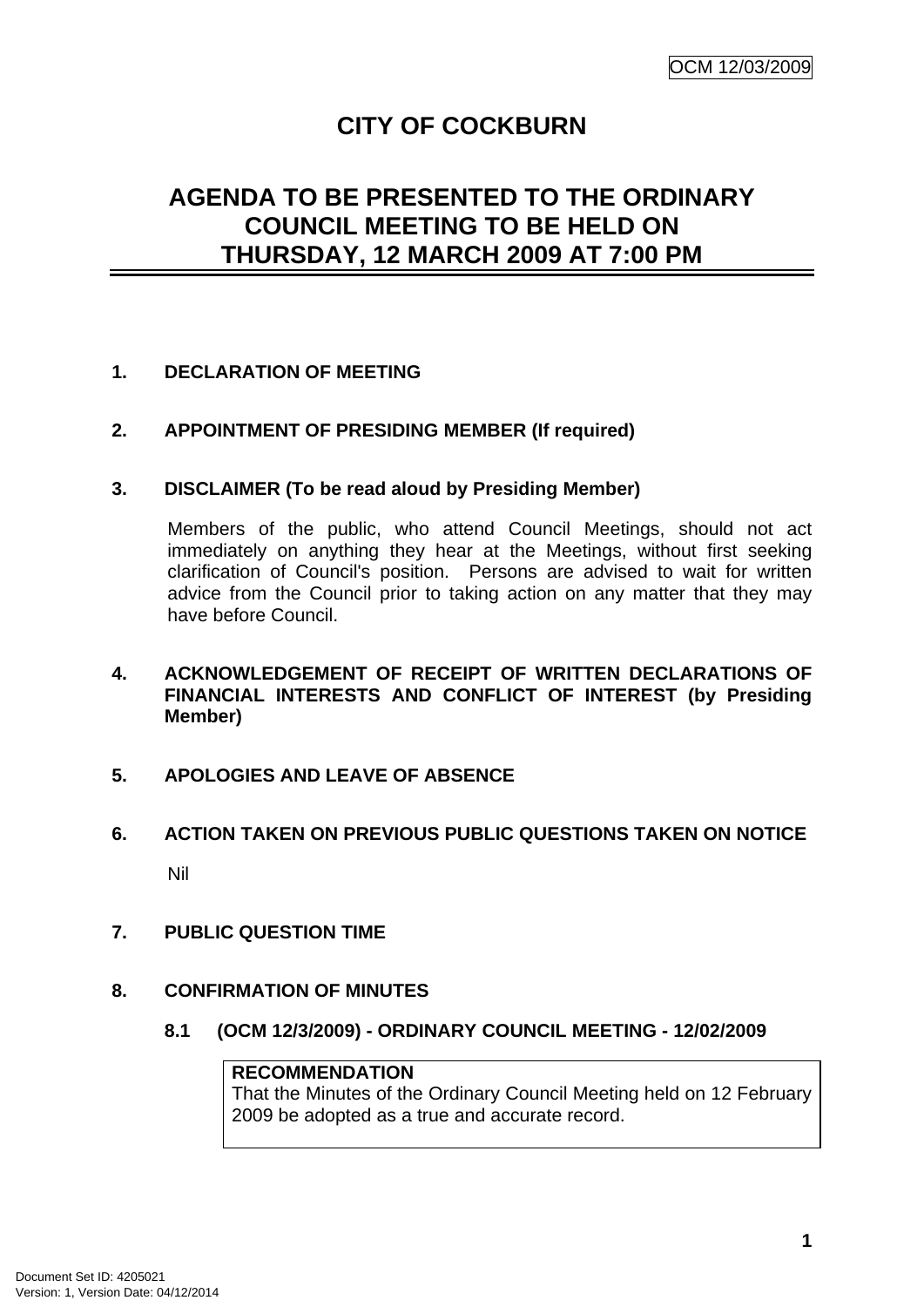### **COUNCIL DECISION**

### **9. WRITTEN REQUESTS FOR LEAVE OF ABSENCE**

### **10. DEPUTATIONS AND PETITIONS**

### **11. BUSINESS LEFT OVER FROM THE PREVIOUS MEETING (If adjourned)**

Nil

- **12. DECLARATION OF COUNCILLORS WHO HAVE NOT GIVEN DUE CONSIDERATION TO MATTERS IN THE BUSINESS PAPER**
- **13. COUNCIL MATTERS** 
	- **13.1 (OCM 12/3/2009) DECISION OF ANNUAL ELECTORS MEETING 3 FEBRUARY 2009 - PUBLIC QUESTION TIME AT COUNCIL MEETINGS (1713) (D GREEN) (ATTACH)**

#### **RECOMMENDATION**

That the Mayor, as Presiding Member at Council Meetings, review the protocols currently applicable to Public Question Time at formal meetings of Council and seek the concensus of other Councillors to any amendments proposed.

**COUNCIL DECISION** 

### **Background**

At the Annual Electors Meeting conducted on 3 February 2009, the following motion was carried:

*To extend Public Question Time from 15 minutes to a maximum of 1 hour.*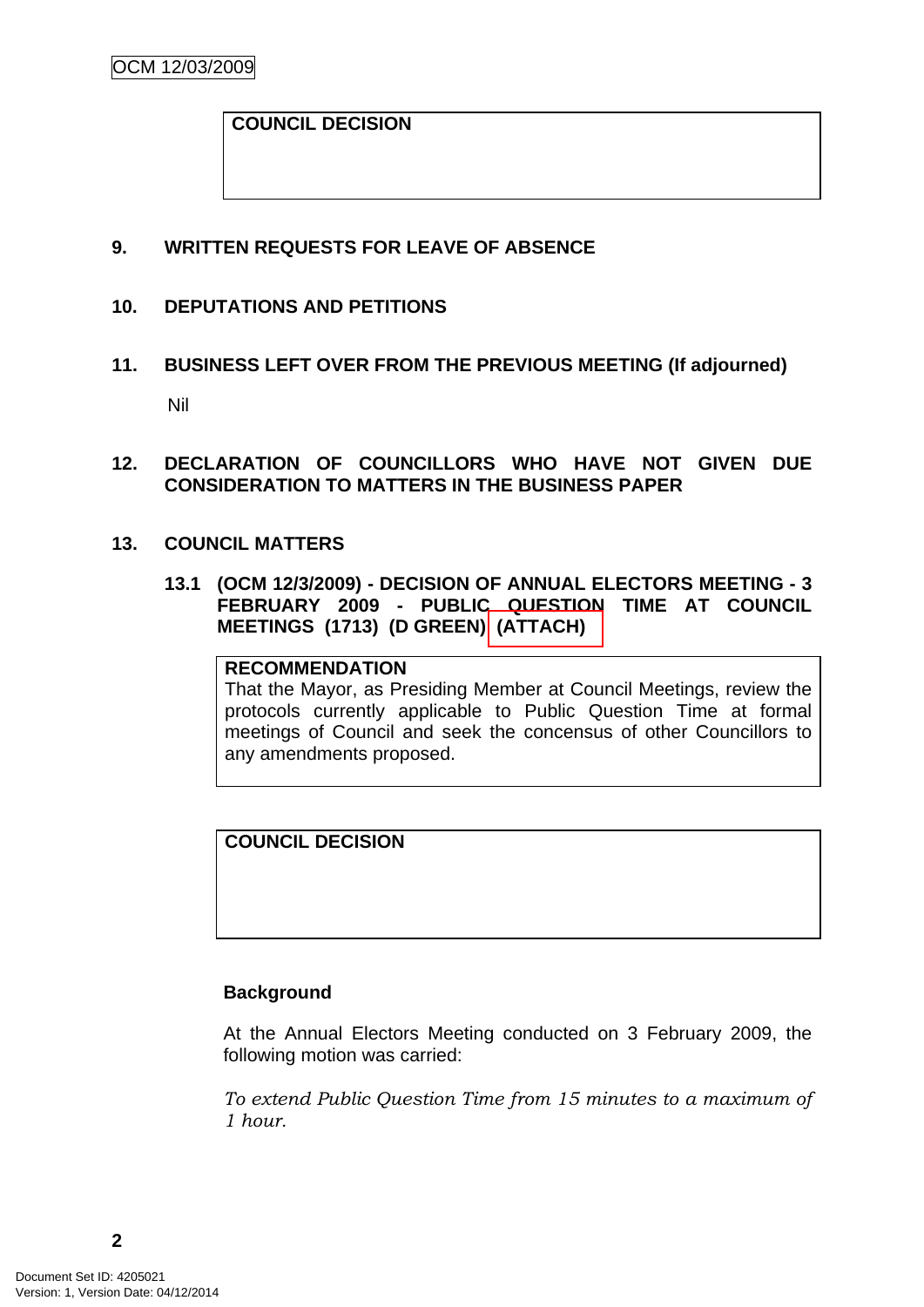It is required that any decisions passed at an Electors Meeting be considered by Council.

### **Submission**

N/A

### **Report**

The length of time to be allocated for Public Question Time (PQT) at Council meetings is to be a minimum of 15 minutes, pursuant to Regulation 6(1) of the Local Government (Administration) Regulations, as attached.

Subsequently, Council has adopted the mechanism by which PQT is governed in its Standing Orders Local Law, Clause 4.4, a copy of which is attached. This is supplemented by the PQT protocol established by the previous Mayor, and generally accepted by Councillors as the process by which PQT at Council Meetings is conducted.

One of the principle focuses of the PQT protocols is to enable substantiative responses to be prepared and provided to questions presented buy the public. Any relaxation of this requirement could result in less qualitative responses being provided at meetings and an increase in the number of questions taken on notice.

While the motion passed at the Electors Meeting is specific to the length of time allocated to PQT, the issue of managing the process of PQT is a separate, but closely related, matter which requires simultaneous consideration.

Accordingly, it is suggested that the newly elected Mayor be required to review the protocols associated with PQT at Council Meetings, in order to address the issue in a holistic manner, including the length of time he or she wishes allocated in order to facilitate PQT.

### **Strategic Plan/Policy Implications**

### **Governance Excellence**

• To conduct Council business in open public forums and to manage Council affairs by employing publicly accountable practices.

### **Budget/Financial Implications**

N/A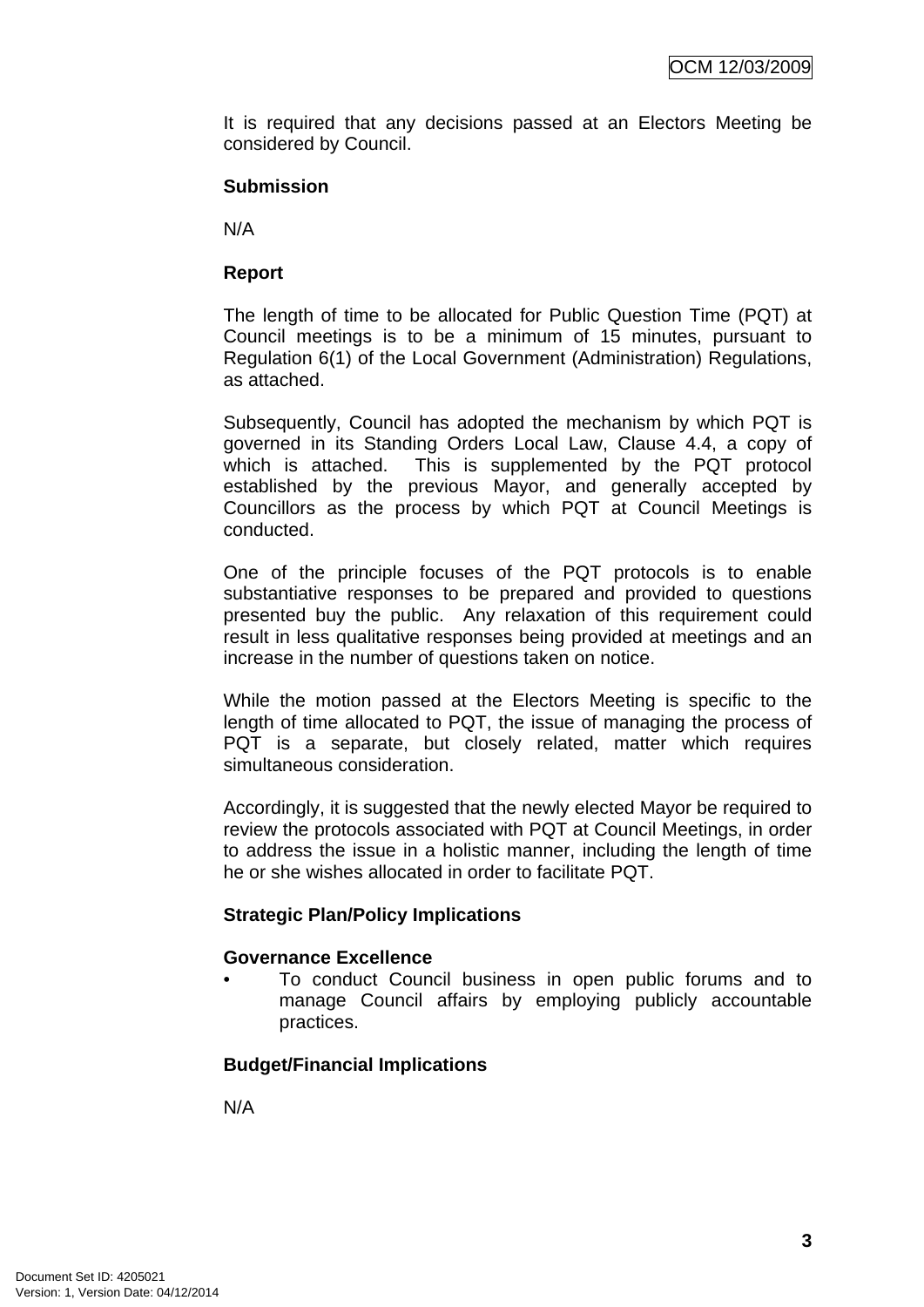### **Legal Implications**

Sec. 5.33 of the Local Government Act, 1995, and Clause 4.4 of Council's Local Law (Standing Orders) refer.

### **Community Consultation**

Minutes of the Electors Meeting were made available to the public on Council's website.

### **Attachment(s)**

- 1. Public Question Time at Council Meetings Protocol.
- 2. Extract from Local Government (Administration) Regulations in relation to Public Question Time at Council Meetings.
- 3. Extract from Council Standing Orders Local Law Clause 4.4.

### **Advice to Proponent(s)/Submissioners**

The Mover of the motion carried has been informed that it will be presented to the Council Meeting to be held on 12 March 2009.

### **Implications of Section 3.18(3) Local Government Act, 1995**

Nil.

### **13.2 (OCM 12/3/2009) - DECISION OF ANNUAL ELECTORS MEETING - 3 FEBRUARY 2009 - AGENDA BRIEFING SESSIONS (1713) (D GREEN)**

#### **RECOMMENDATION**

That Council conducts a workshop to consider whether it wishes to open its Council Meeting Agenda Briefing Sessions to the public, based on the information provided in the Report.

#### **COUNCIL DECISION**

### **Background**

At the Annual Meeting of Electors conducted on 3 February 2009, the following motion was carried: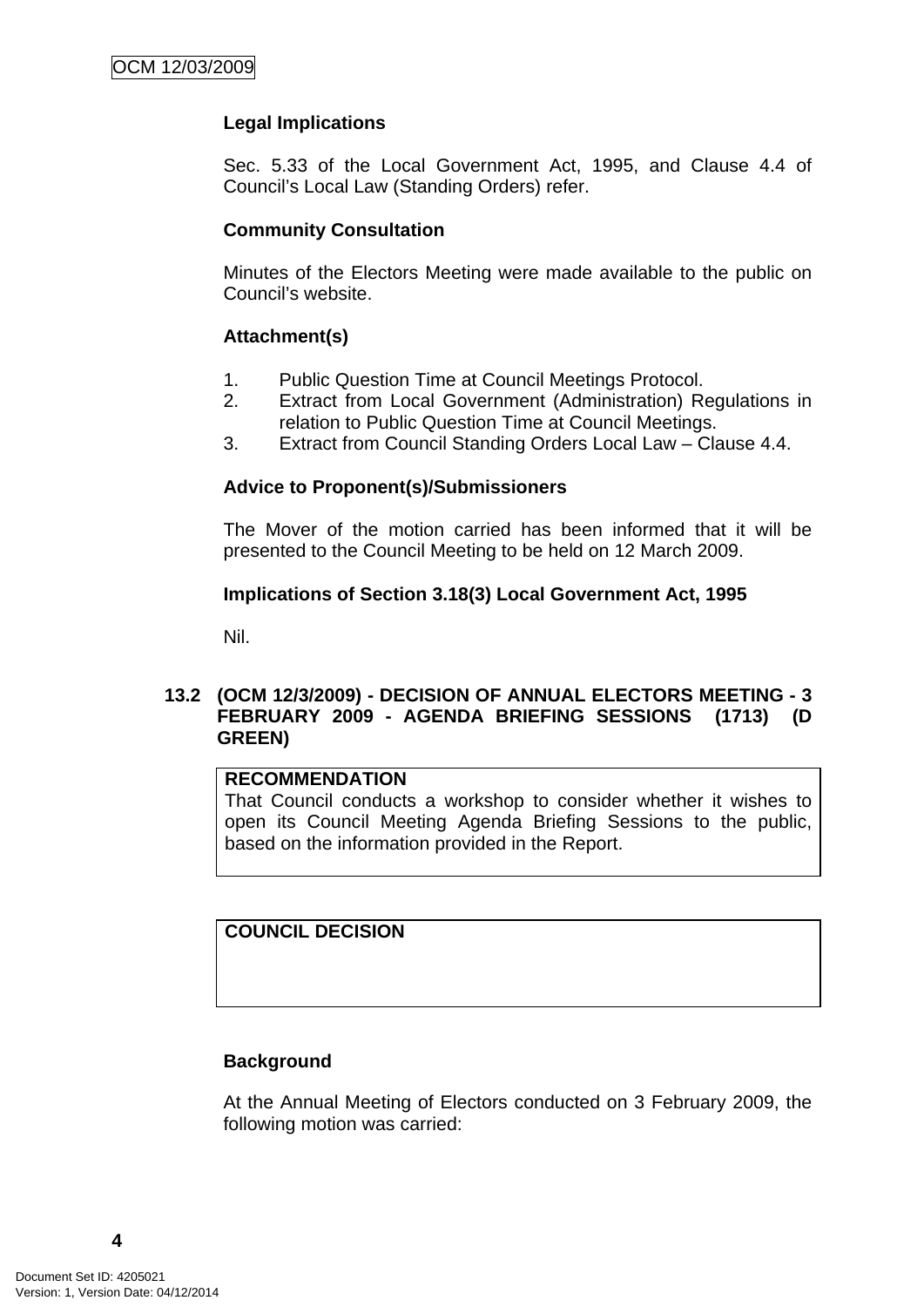*That Council opens to the public the Briefing Sessions held the week before Council Meetings.* 

It is required that any decision passed at an Electors Meeting be considered by Council.

### **Submission**

N/A

## **Report**

In considering this item, research was undertaken to establish the practises of other comparable local governments in the metropolitan area relative to the subject matter.

This involved contacting 17 other local governments and sourcing relevant information, resulting in the following findings:

- 7 Councils operate using a traditional Committee system
- 3 Councils have multiple monthly Council Meeting cycles
- 1 Council provides reports directly to Council each month
- 7 Councils operate with a pre-Council Meeting Agenda Briefing Session one week prior to Council. Of these 2 (Cockburn included) are closed and 5 are open to the public.

Upon further investigation it was revealed that the Councils which open these meetings to the public also have some degree of public participation process by way of questions, statements, submissions or deputations, subject to strict compliance with procedures adopted by each Council. This is facilitated by a variety of mechanisms, including involvement either prior to or following the Agenda briefing and some restricted only to those members of the public who are directly affected by a proposal listed on the forthcoming Council Agenda.

One similarity in all the Councils surveyed which operate with open Agenda Briefing Sessions is that the Agenda is provided to all Elected Members in advance to enable them to familiarise themselves with the issues to be discussed in advance of the Briefing Session. Similarly, the Agenda is made available for public access at the same time it is provided to Elected Members. This practice obviously requires that the Council Agenda and associated business papers are finalised in advance of them being made available to Council members and the public.

This process then allows the Briefing Sessions to be chaired by a Presiding Member (normally the Mayor or another Councillor). In addition, strict procedural protocols in respect of both public and Elected Member participation are in place and controlled by the Presiding Member.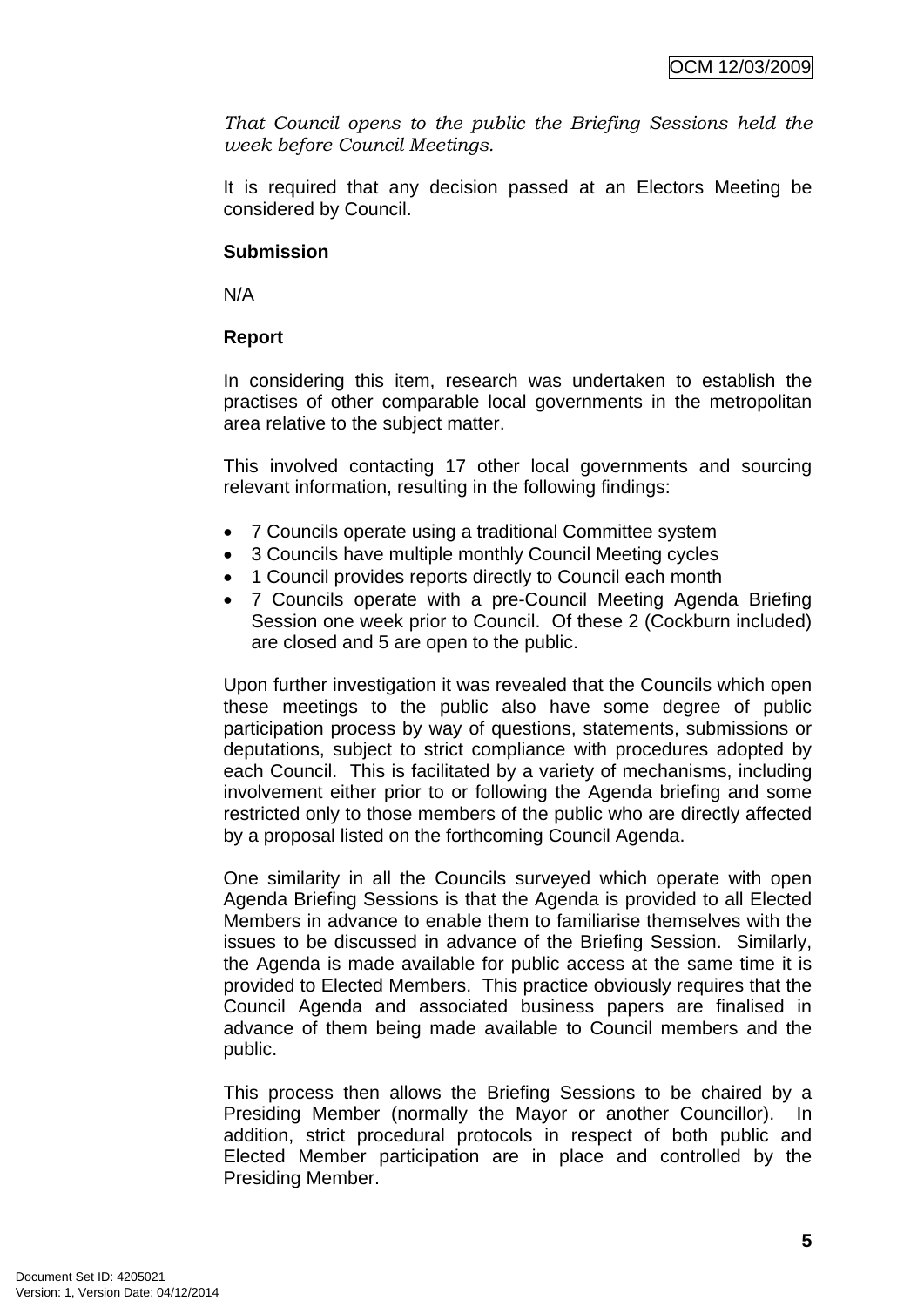In many ways, the processes replicate that of a Council meeting, excepting that Elected Members are able to ask questions of staff in order to clarify issues contained in the officer reports.

In all cases, no general discussion nor expression of opinion in relation to recommendations is allowed from Elected Members, as it is required that any debate on the recommendation take place in the formal confines of the Council meeting.

Similarly, public participation is controlled by a variety of protocols which govern procedures by which questions and submissions are received from the public.

Should Council determine that it wishes its Briefing Sessions to be open to the public, it will need to be aware that neither themselves nor members of the public will have access to information relative to items on the Agenda. Under this scenario, it would not be advisable to have any public question/submission time prior to the briefing. An opportunity for public input could be provided at the end of the officer presentations. However, it should also be noted that the briefing will essentially be controlled by the CEO, as the Agenda is being presented to the forum for the first time. An alternative arrangement could be facilitated by adjusting the closing date for preparation of the draft Agenda and making the settled Agenda and business papers available to Elected Members and the public in advance of the briefing session. This would require the closing deadline for the submission of Agenda items to be brought forward by a number of working days in order to have the Draft Agenda items checked and accepted, prior to finalising the Agenda paper for preliminary access by Elected Members and the public.

However, given that the majority of matters on each Agenda relate to planning and development items, this will have a negative efficiency impact on some applicants.

Currently, the elapsed time from the closing date for the submission of officer reports to the finalisation of items and preparing the accepted items in Agenda form is a maximum of 8 working days. It is not possible to streamline the internal administrative processes to enable this timeframe to be shortened, therefore, the closing date for the receival of draft reports would need to be extended if the Agenda is to be available for Elected Member and public access prior to the appointed date of the Briefing.

Therefore, Council has a choice between enabling earlier access to the Council Agenda for the benefit of the Elected Members and the public or retaining the current timeframes associated with the preparation of the Agenda and have the briefing sessions remain as an officer's presentation evening, either open or closed to the public.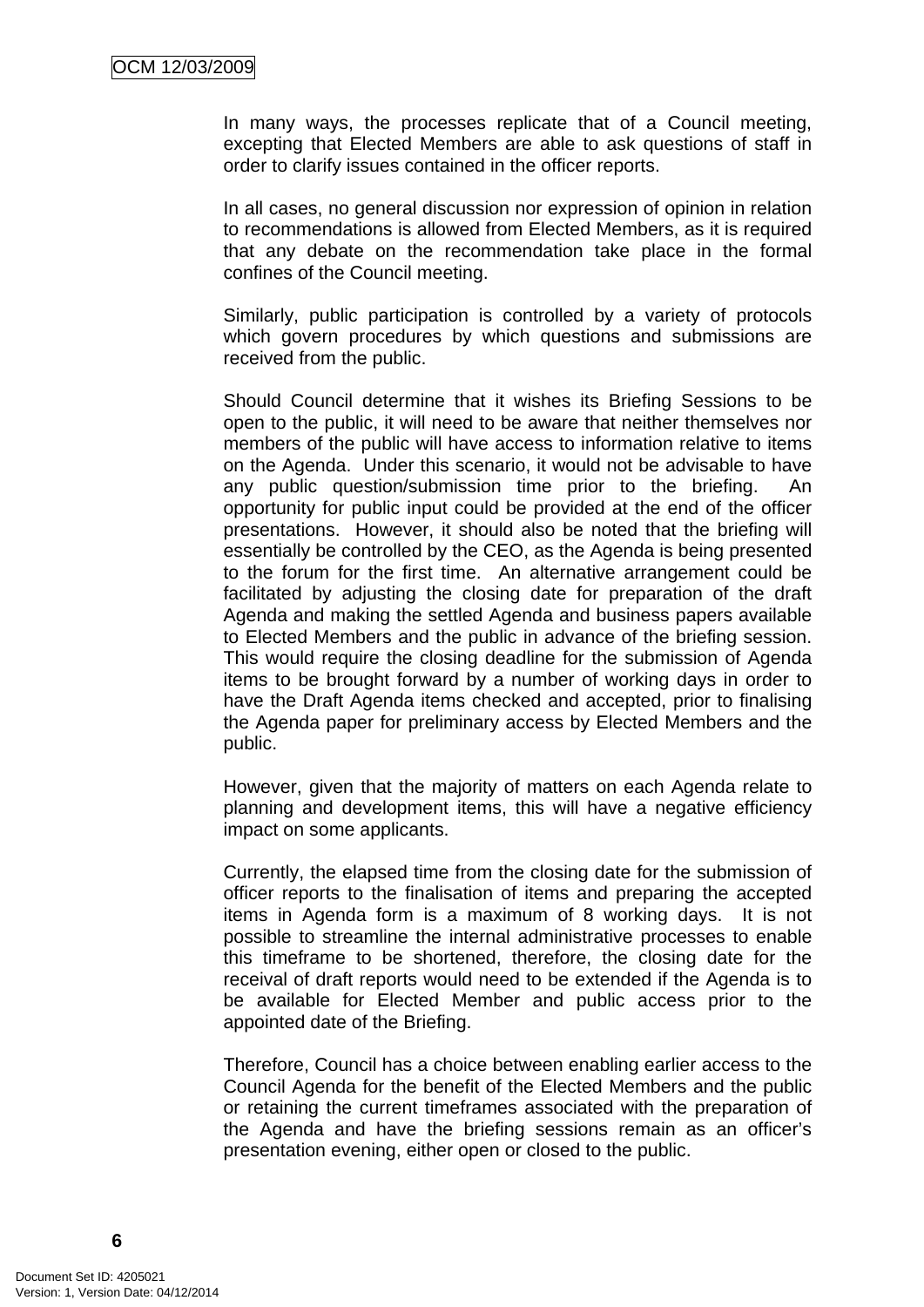Should the preference be to open the Briefings to the public, protocols would need to be established on the manner by which public participation, if any, would be enabled and managed.

### **Strategic Plan/Policy Implications**

#### **Governance Excellence**

• To conduct Council business in open public forums and to manage Council affairs by employing publicly accountable practices.

### **Budget/Financial Implications**

N/A

### **Legal Implications**

Sec. 5.33 of the Local Government Act, 1995, refers.

### **Community Consultation**

Minutes of the Electors Meeting 2009 are available for public view on Council's web site.

### **Attachment(s)**

N/A

### **Advice to Proponent(s)/Submissioners**

The Mover of the motion carried has been informed that it will be presented to the Council Meeting to be held on 12 March 2009.

### **Implications of Section 3.18(3) Local Government Act, 1995**

Nil.

### **13.3 (OCM 12/3/2009) - DECISION OF ANNUAL ELECTORS MEETING - 3 FEBRUARY 2009 - SECURITY GUARDS AT COUNCIL MEETINGS (1713) (D GREEN) (ATTACH)**

### **RECOMMENDATION**

That Council notes the decision of the Annual Electors Meeting held on 3 February 2009, in respect of this matter, for the reasons provided in the report.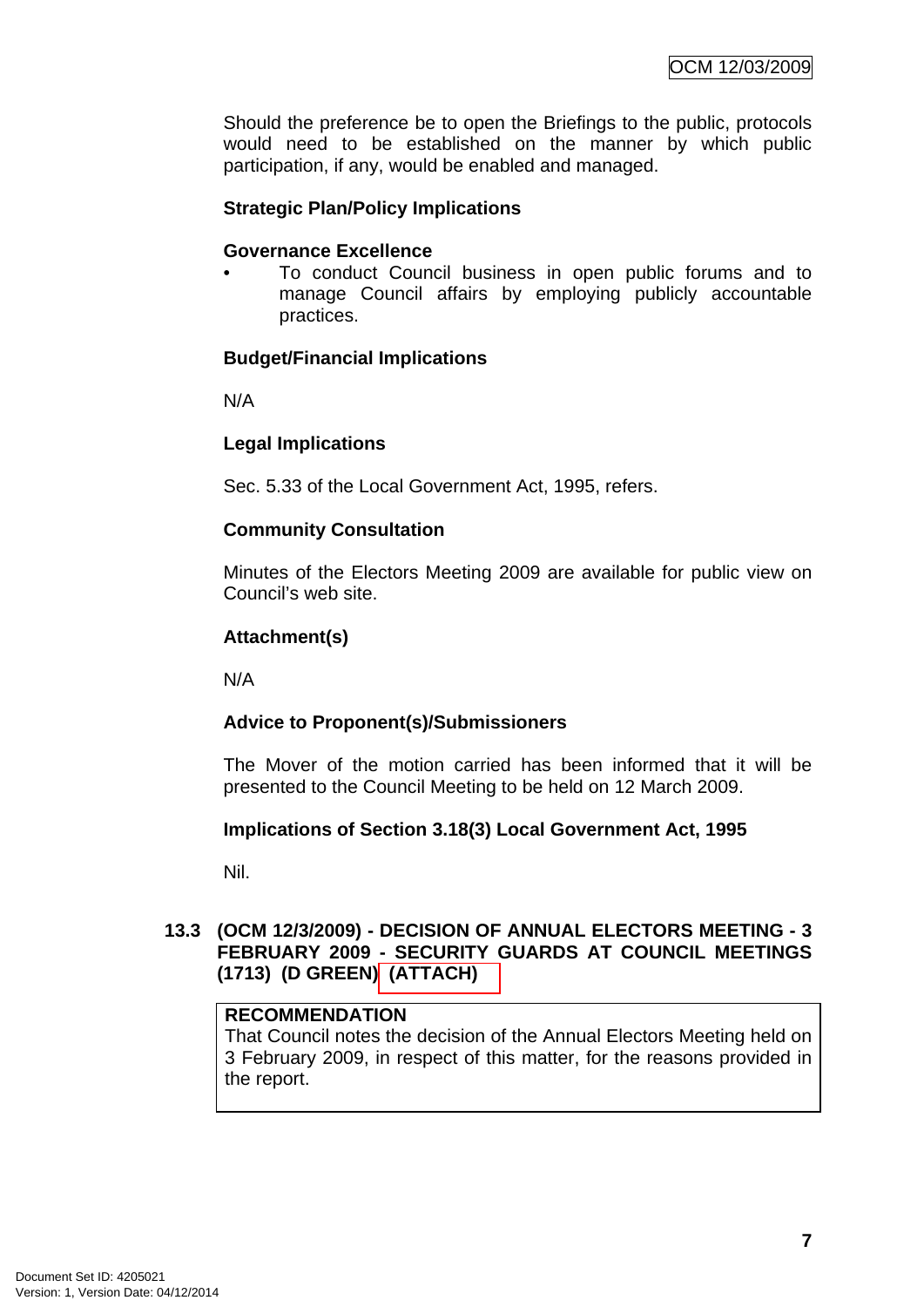## **COUNCIL DECISION**

### **Background**

At the Annual Electors Meeting conducted on 3 February 2009, the following motion was carried:

*That Council remove security guards from Council Meetings.* 

It is required that any decisions passed at an Electors Meeting be considered by Council.

### **Submission**

N/A

### **Report**

The issue of employing security personnel is one that is essentially the responsibility of the Chief Executive Officer (CEO).

The practice was first introduced some years ago due to increased concerns by Elected Members over what they perceived as intimidatory behaviour by some members of the public at Council Meetings.

Accordingly, the CEO at that time agreed to employ security personnel to be present at Council Meetings as a demonstration to those who wished to engage in disruptive behaviour at Council Meetings that excessive disobedience or threatening behaviour would not be tolerated.

While the responsibility for the conduct of Council Meetings rests with the Presiding Member, who has powers to control any disruptive behaviour pursuant to Council's Standing Orders Local Law, any action in seeking removal of a person or persons from the Council Chamber or Administration building is required to be undertaken by CEO, who has statutory control for the management of Council buildings, as shown on the attachment.

As such, while it would be competent for Council to pass a resolution directing the CEO to employ security personnel as a means of offering Elected Members a greater level of personal protection, it is doubtful that it could pass a resolution to the effect of disempowering the CEO to do so.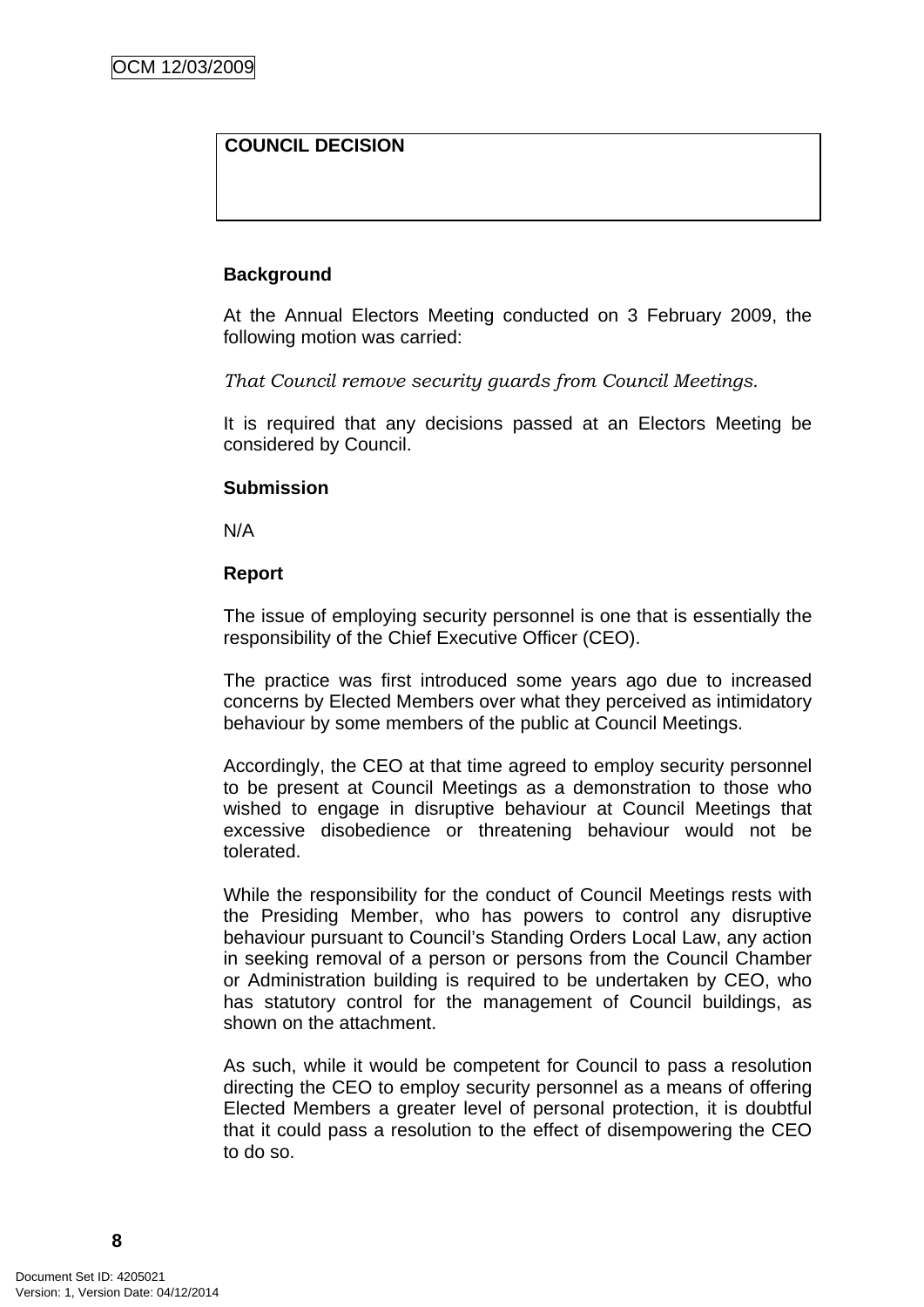In practice, the CEO discusses such issues with the Elected Members, in particular the Mayor, and implements whatever measures are considered necessary to minimise any potential risks. More recently, the assistance of the Police has been requested as the ultimate deterrent against disruptive behaviour at Council Meetings by members of the public and this has resulted in some people being ejected from Council Meetings in order to enable the meeting to continue and for Council to effectively conduct its business.

In addition, the Administration building is currently subject to a risk assessment as a result of ongoing concerns by some Elected Members over security issues, including threatening behaviour from the public gallery at Council Meetings.

The results of this exercise will no doubt include suggested strategies to mitigate risks associated with a variety of situations which could impact on Elected Members, private citizens and the protection of Council property.

For these reasons, it is not considered appropriate for Council to pass any motions that it is not directly responsible for implementing. It is considered more appropriate for the CEO to continue to assess situations as they arise and deploy whatever resources are considered necessary to ensure the safety of people who attend Council Meetings.

### **Strategic Plan/Policy Implications**

### **Governance Excellence**

To provide effective monitoring and regulatory services that administer relevant legislation and local laws in a fair and impartial way.

## **Budget/Financial Implications**

N/A

## **Legal Implications**

Sec. 5.33 and 5.41 of the Local Government Act, 1995 refer. Sec. 49 and 50 of the Police Act 1892, refer. Sec. 70A of the Criminal Code, refer.

### **Community Consultation**

Minutes of the 2009 Annual Electors Meeting are available for public view on the Council's web site.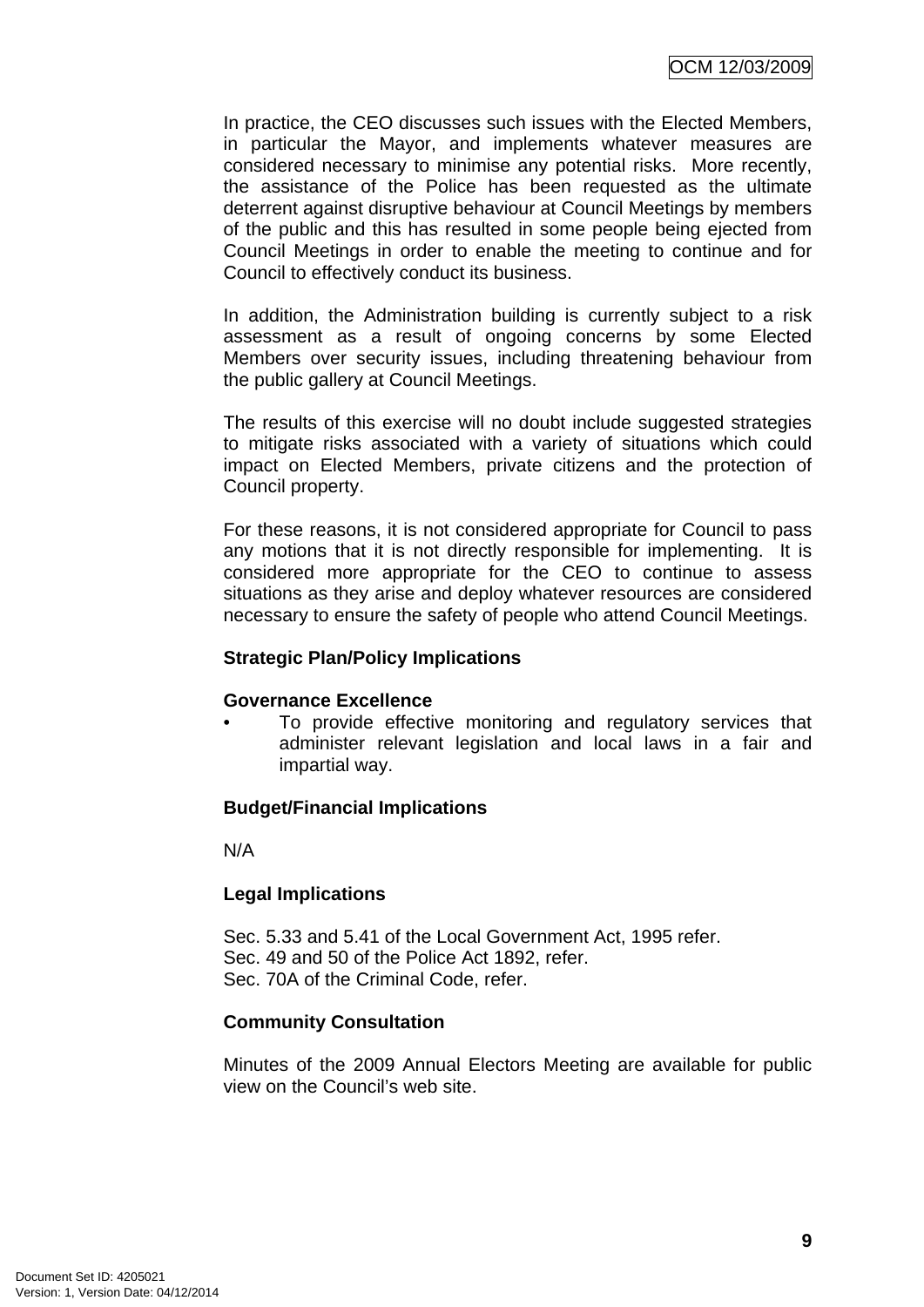## **Attachment(s)**

Extract Department of Local Government Guidelines *Disruptive Behaviour by the Public at Council Meetings*.

### **Advice to Proponent(s)/Submissioners**

The Mover of the motion carried has been informed that it will be presented to the Council Meeting to be held on 12 March 2009.

### **Implications of Section 3.18(3) Local Government Act, 1995**

Nil.

### **13.4 (OCM 12/3/2009) - LOCAL GOVERNMENT STATUTORY COMPLIANCE AUDIT RETURN 2008 (1332) (P WESTON) (ATTACH)**

### **RECOMMENDATION** That Council adopt the Local Government Compliance Audit Return for the period 1 January 2008 to 31 December 2008, as attached to the Agenda.

## **COUNCIL DECISION**

### **Background**

Since 2000, completion of the Local Government Compliance Audit Return has been mandatory for all local governments in WA in accordance with Regulations 14 and 15 of the Local Government (Audit) Regulations 1996.

### **Submission**

To adopt the Return in its submitted form.

### **Report**

The annual Compliance Audit Return is to be presented to, and adopted by, a meeting of Council.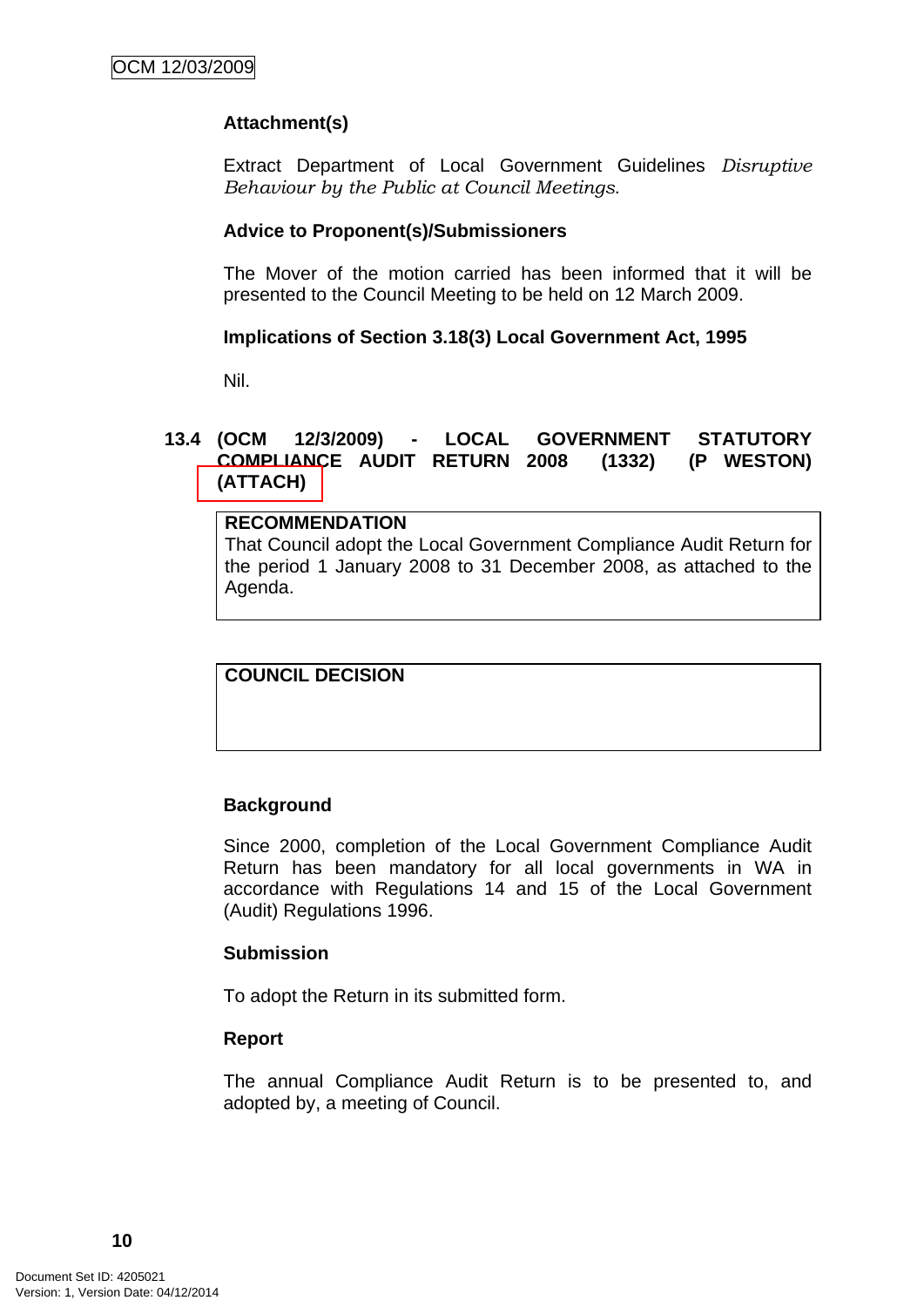Following adoption by Council, a certified copy of the Return, signed by the Mayor and Chief Executive Officer, along with a copy of the relevant section of the Council Minutes, is submitted to the Director General, Department of Local Government and Regional Development in accordance with Regulations 14 and 15 of the Local Government (Audit) Regulations 1996.

The Return indicates a conformity rating of 98.3% for the year.

Several issues were raised in relation to Tenders for providing goods and services to which comprehensive comments from Council's Purchasing Co-ordinator is attached and which contains suggestions to improve compliance in this area.

Two issues were raised in relation to Local Government Employees and these are addressed in greater detail in the attached memorandum prepared by the Human Resources Manager.

### **Strategic Plan/Policy Implications**

### **Governance Excellence**

• To conduct Council business in open public forums and to manage Council affairs by employing publicly accountable practices.

### **Budget/Financial Implications**

N/A

### **Legal Implications**

Regulations 14 and 15 Local Government (Audit) Regulations 1996 refer.

### **Community Consultation**

N/A

### **Attachment(s)**

Compliance Audit Return 2008.

### **Advice to Proponent(s)/Submissioners**

N/A

### **Implications of Section 3.18(3) Local Government Act, 1995**

Nil.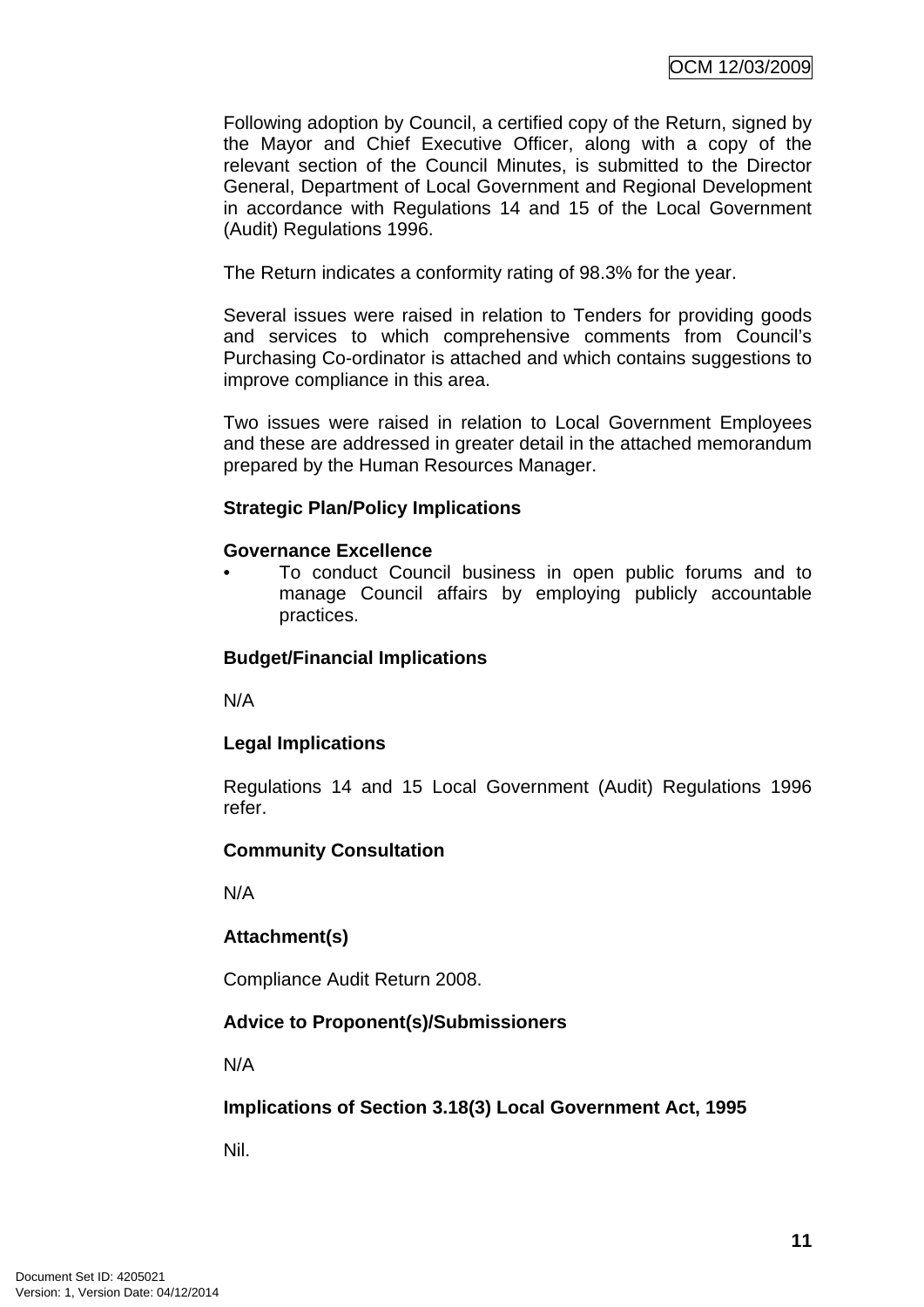### **14. PLANNING AND DEVELOPMENT DIVISION ISSUES**

### **14.1 (OCM 12/3/2009) - RETROSPECTIVE APPLICATION FOR PARKING OF A COMMERCIAL VEHICLE - LOCATION: LOT 150 (3) STEINBECK PLACE, SPEARWOOD - OWNER / APPLICANT: C & P BLOGNA (3309891) (R COLALILLO) (ATTACH)**

# **RECOMMENDATION**

That Council:

- (1) refuse the retrospective application for parking of a commercial vehicle at Lot 150 (3) Steinbeck Place, Spearwood for the following reasons:-
	- 1. the proposal is contrary to the protection of the residential amenity of the location by virtue of:
		- (a) the hours of operation of the commercial vehicle;
		- (b) the noise and disturbance associated with the use of the vehicle;
		- (c) the adverse affect on the visual amenity of Steinbeck Place, due to the vehicle being parked in a highly visible location, within the front building setback area which detracts from the residential appearance of the street.
	- 2. the relevant concerns raised by surrounding property owners.
- (2) issue a Schedule 9 Notice of Determination on Application for Planning Approval / Refusal and an MRS Form 2 Notice of Refusal;
- (3) advise the applicant that parking of the commercial vehicle on the subject property or adjacent verge is prohibited in accordance with the MRS Form 2 Notice of Refusal; and
- (4) advise the applicant and submissioners of Council's decision accordingly.

**COUNCIL DECISION**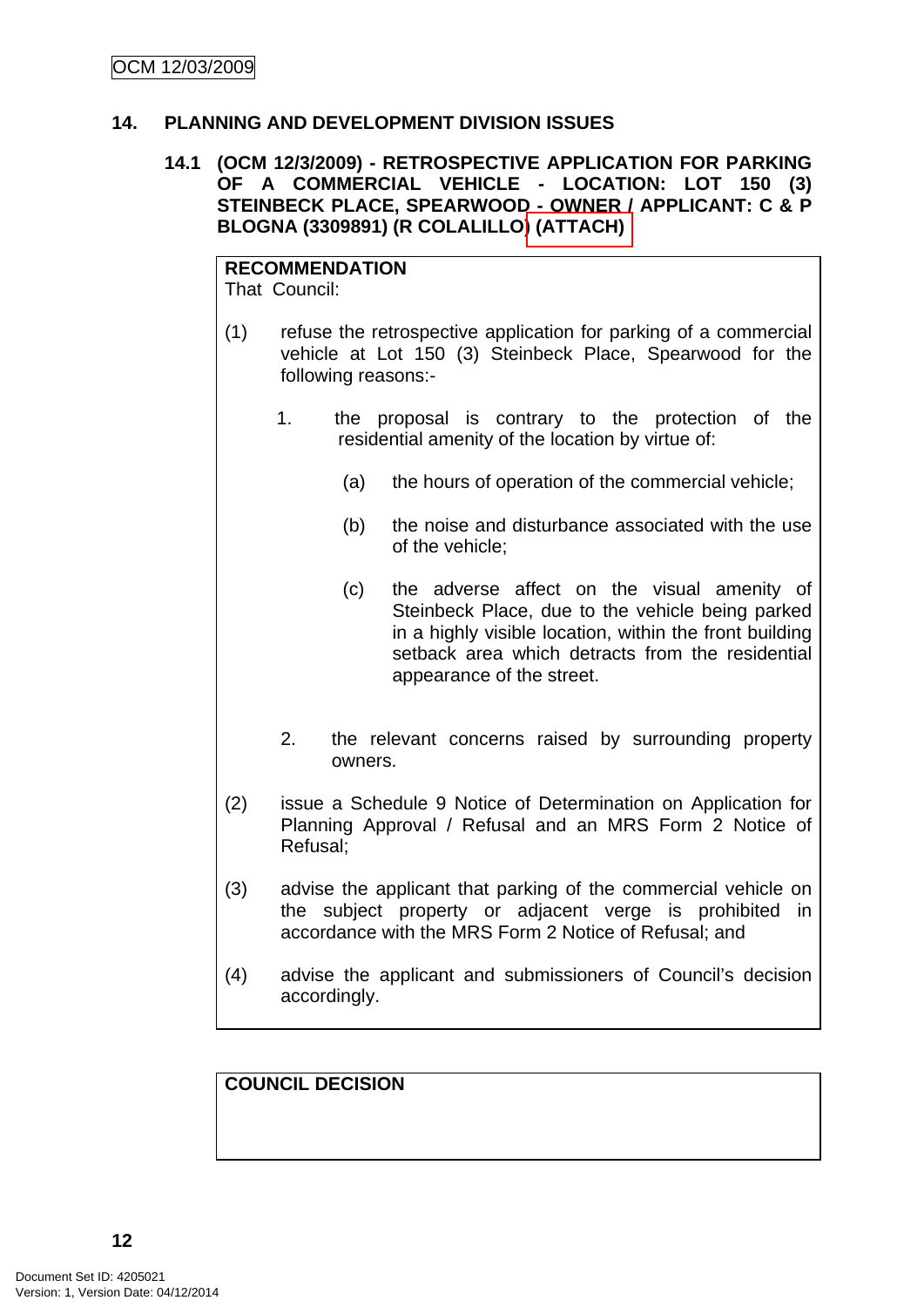## **Background**

| Zoning:           | MRS:              | Urban                                  |  |
|-------------------|-------------------|----------------------------------------|--|
|                   | TPS3              | Residential 'R20'                      |  |
| Lot size:         | 714m <sup>2</sup> |                                        |  |
| Land use:         |                   | Residence (Commercial Vehicle Parking) |  |
| ירו<br>Use class: |                   |                                        |  |

In December 2008, the City received a complaint from a nearby landowner with regards to the parking of a truck on the subject site. The matter was investigated and it was revealed that the landowner has been parking the truck on the verge and following advice from the City's Ranger Services the truck was now being parked within the subject site. The landowner was subsequently advised by the City's Development Compliance Officer of the requirement to obtain planning approval for the parking of the truck in accordance with the provisions of the City's Town Planning Scheme No. 3 ('Scheme').

### **Submission**

This application seeks planning approval from the City for the parking of a commercial vehicle on the subject site. The City's Scheme defines a commercial vehicle as being:

 "*any vehicle used or intended to be used in a business or trade which has a tare weight in excess of 3.5 tonnes, and excludes vehicles directly associated with the conduct of a rural pursuit, business or trade on the lot for which the vehicle or vehicles are used".*

In accordance with the above, the landowner/applicant has submitted an application for retrospective approval for the parking of a truck which meets the criteria of a commercial vehicle as defined above. The application seeks to formalise approval for parking of the truck on the subject site's concrete driveway located on the north side of the property as shown on Attachment 2 (Site Plan) to this report.

## **Report**

The subject land is zoned Residential 'R20' under the City of Cockburn Town Planning Scheme No. 3. Council has the discretion to either approve (with or without conditions) or to refuse the application.

The Scheme provides the following with regards to the parking of commercial vehicles within the Residential Zone.

*"5.8.4 Parking of Commercial Vehicles* 

*(a) Despite any other provision of this Scheme, no commercial vehicle is permitted to remain on privately owned land within the Residential Zone for a period longer than is necessary for*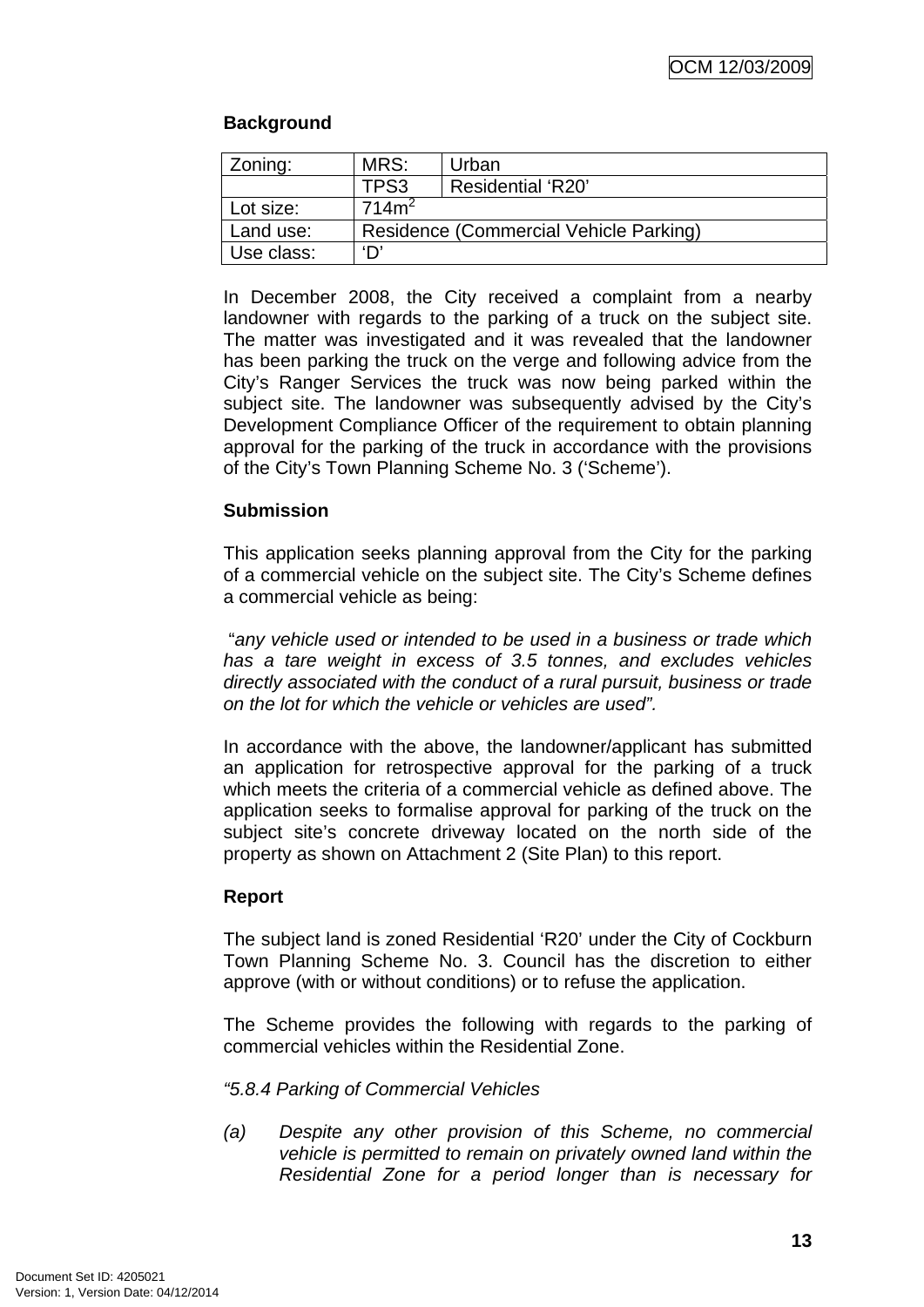*loading or unloading unless the local government has issued a planning approval permitting the parking of such a vehicle.* 

- *(b) A commercial vehicle may be permitted to be parked within a Residential Zone, provided that:* 
	- *(i) the vehicle is parked on a lot containing only a single house;*
	- *(ii) the vehicle forms an essential part of the occupation of an occupant of the dwelling;*
	- *(iii) vehicles exceeding 8 metres in length are parked parallel to the side boundary of the lot and behind the building line;*
	- *(iv) no repairs are to be undertaken on the lot;*
	- *(v) in the opinion of the local government, it is not likely to adversely affect the amenity of the surrounding land;*
	- *(vi) the local government may apply any conditions to the approval it sees fit; and*
	- *(vii) the local government has the ability to withdraw its approval at any time for any reason.."*

It is considered that the commercial vehicle parking complies with many of the relevant requirements listed above. However the size and scale of the vehicle and its proposed parking location has the potential to adversely affect the amenity of the surrounding land and therefore be non-compliant with item  $(b)(v)$  above.

### Neighbour Consultation

Given the potential impacts associated with the truck parking, the application was referred to adjoining landowners for comment. Two submissions were received in relation to the application, both of which raised objections. The submissions objecting to the proposal raised the following concerns:

- the truck starts between 4:30 a.m. and 5:00 a.m. most mornings
- the noise created by the truck is obtrusive and impacts on quality of life
- the truck is a prime mover more suited to an industrial or commercial area not a residential area
- the truck is parked out the front of the house and is an eye-sore for the rest of the street

The above objections are considered valid particularly given the location in which the commercial vehicle is parked and the size and scale of the vehicle as highlighted in Attachment 3 (Photos). The hours of operation are also a concern as the noise normally generated by such vehicles is significant and adjoining residences are located between 6 – 30 metres from the vehicle parking area.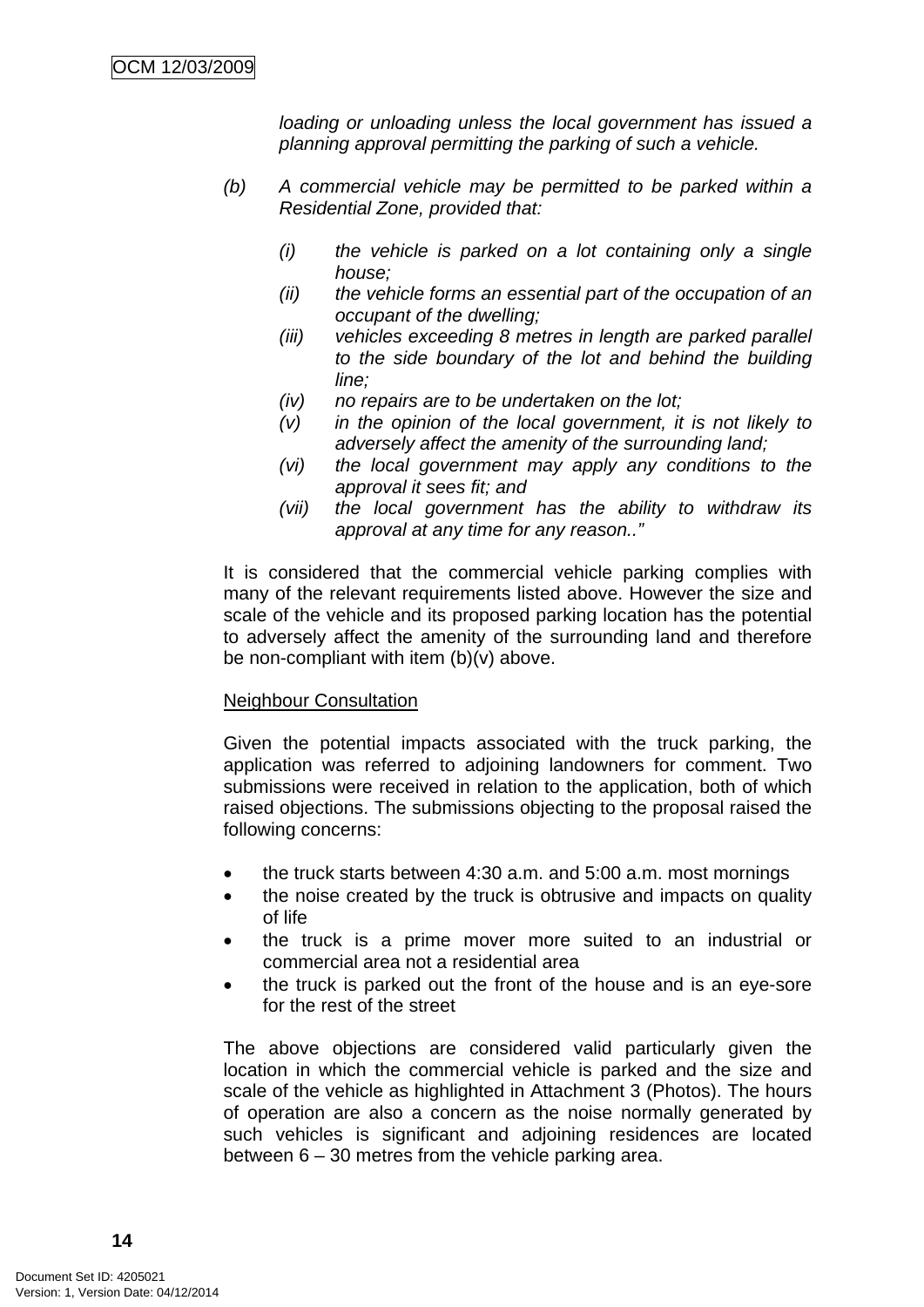Although the applicants indicated in their application that the vehicle is occasionally required to be started before 6:00 a.m., one of the submissions provided a diary of start times which were before 6:00am more than 'occasionally'. City Officers raised the issue of commencement times with the applicant and they reiterated that the vehicle needs to be started before 6:00 a.m. when demand requires it and is unavoidable due to the nature of the industry in which they work.

Given the unpredictable nature of start times, it would be difficult for the City to monitor and enforce a condition of approval relating to commencement time no earlier than 6:00 a.m. as the applicant is unable to commit to the specified time. Furthermore, monitoring would rely heavily on anecdotal evidence of adjoining landowners which would do little to enhance sentiments within the street and locality.

It is considered that the imposition of approval conditions could only marginally address the proposal's elements of non-compliance and any conditions relating to screening and noise attenuation would be difficult to achieve given the site's constraints.

### **Conclusion**

Based on the above discussion, it is recommended that the proposed commercial vehicle parking be refused based on the following:

- the proposal is contrary to the protection of the residential amenity of the location by virtue of:
	- the hours of operation of the commercial vehicle;
	- the noise and disturbance associated with the use of the vehicle;
	- the adverse affect on the visual amenity of Steinbeck Place, due to the vehicle being parked in a highly visible location, within the front building setback and verge area, which detracts from the residential appearance of the street.
- the nature of concerns raised by surrounding property owners.

## **Strategic Plan/Policy Implications**

APD47 - Retrospective Development Approvals

## **Demographic Planning**

• To ensure the planning of the City is based on an approach that has the potential to achieve high levels of convenience and prosperity for its citizens.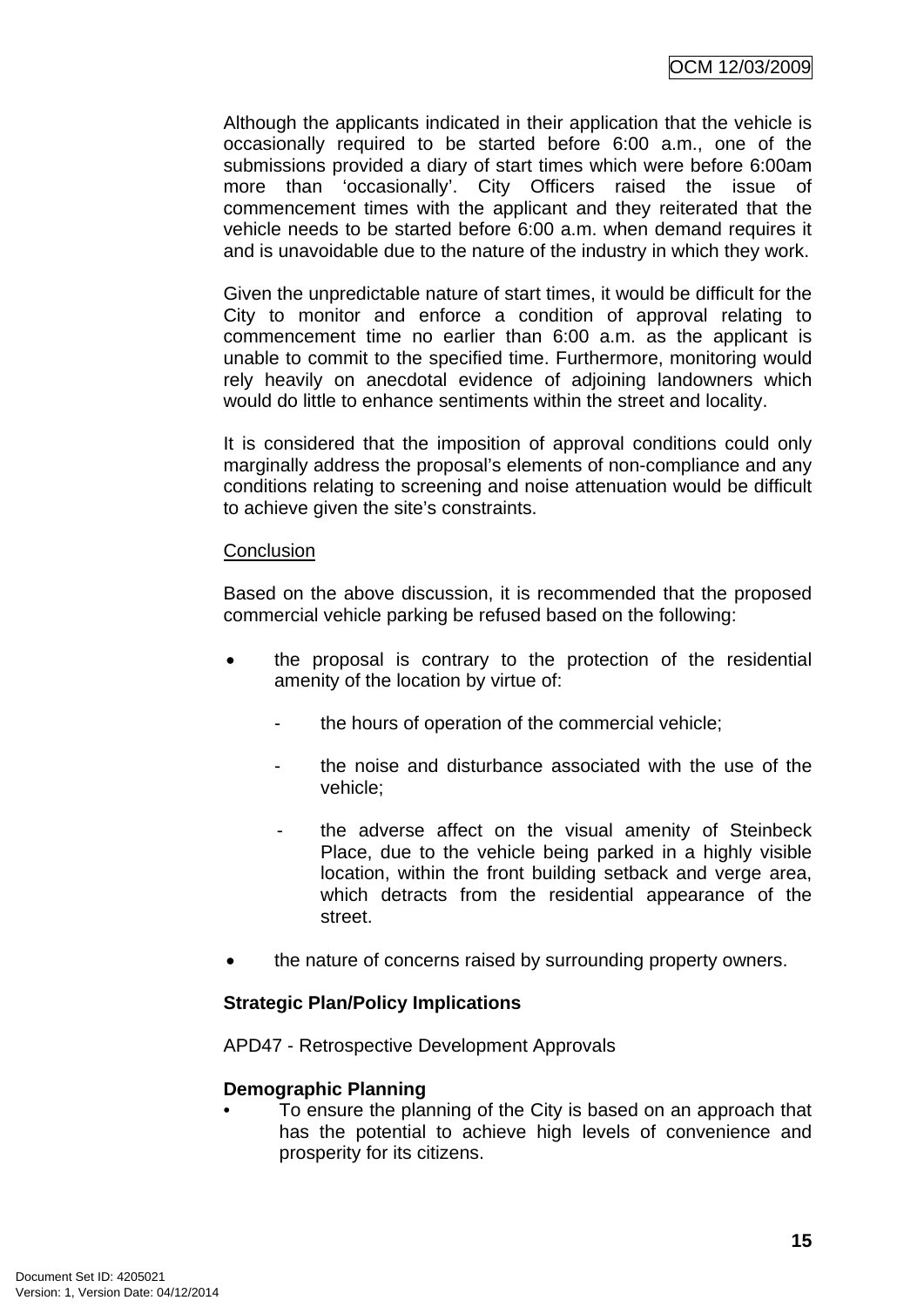To ensure development will enhance the levels of amenity currently enjoyed by the community.

## **Budget/Financial Implications**

N/A

### **Legal Implications**

N/A

### **Community Consultation**

Four (4) surrounding owners were consulted regarding the proposal. Two (2) submissions were received, both objecting to the proposal

## **Attachment(s)**

- 1 Location Plan
- 2 Site Plan
- 3 Photos

## **Advice to Proponent(s)/Submissioners**

The Proponent(s) and those who lodged a submission on the proposal have been advised that this matter is to be considered at the 12 March 2009 Council Meeting.

### **Implications of Section 3.18(3) Local Government Act, 1995**

Nil

**14.2 (OCM 12/3/2009) - PROPOSED CHANGE OF USE FROM 'SHOWROOM/WAREHOUSE' TO 'HEALTH STUDIO' - LOCATION: UNIT 1/22 HAMMOND ROAD, COCKBURN CENTRAL - OWNER: DALEGLEN INVESTMENTS PTY LTD - APPLICANT: MICHAEL PRATT (6006364) (M SCARFONE) (ATTACH)** 

# **RECOMMENDATION**

That Council:

(1) refuse the application for a change of use from 'Showroom/Warehouse' to 'Health Studio' at Unit 5/26 Hammond Road, Cockburn Central for the following reason:-

The proposal does not provide sufficient on site car parking.

(2) issue a Schedule 9 Notice of Determination on Application for Planning Approval – Refusal and an MRS Form 2 - Notice of Refusal; and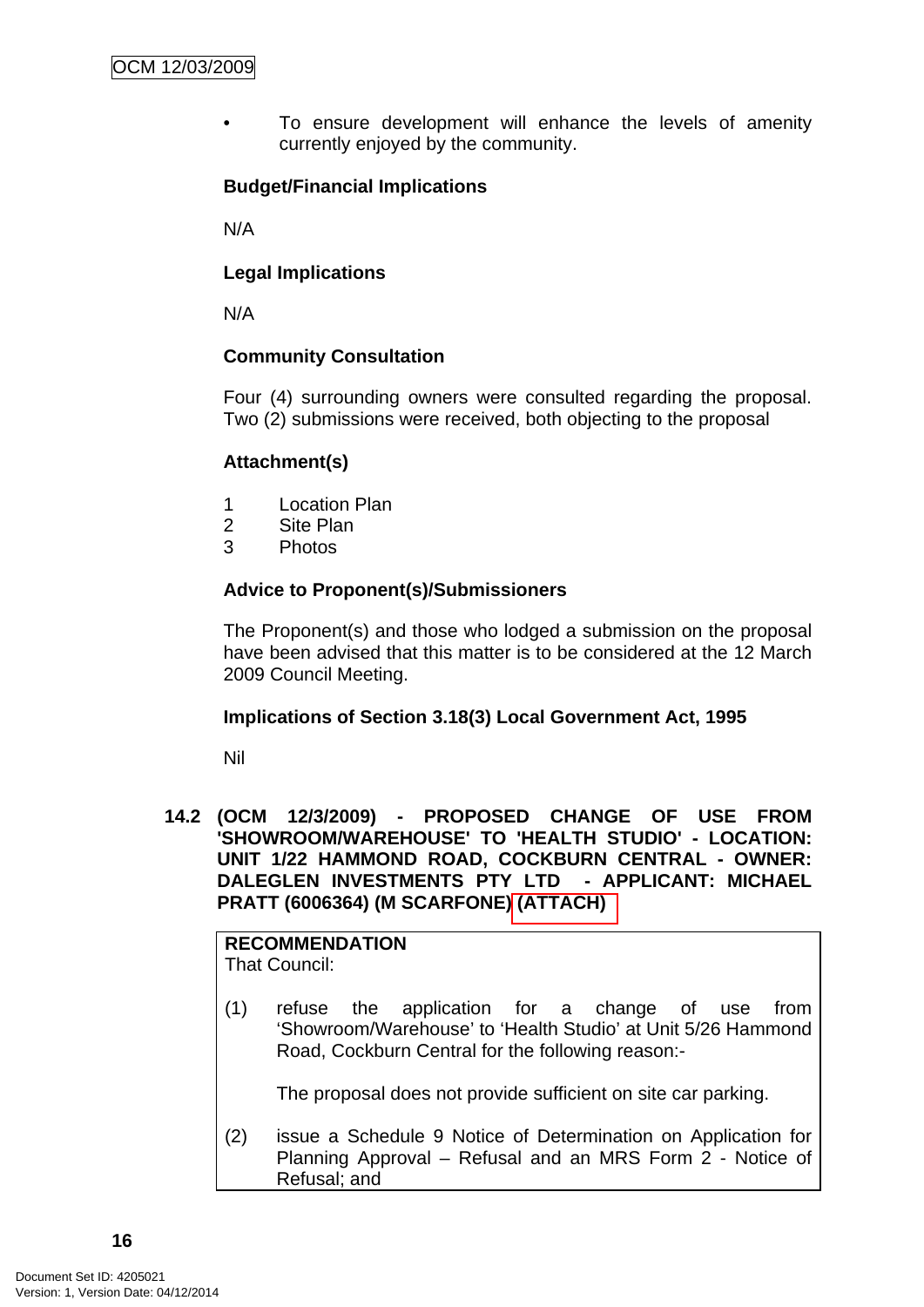(3) advise the applicant of the decision of Council.

## **COUNCIL DECISION**

### **Background**

| Zoning:    | MRS:          | Industrial            |  |
|------------|---------------|-----------------------|--|
|            | TPS3          | <b>Mixed Business</b> |  |
| Land Use:  | Health studio |                       |  |
| Lot Size:  | 975 $m2$      |                       |  |
| Use Class: | "D"           |                       |  |

The subject site is located on Hammond Road, Cockburn Central approximately 500 metres south of North Lake Road, within the Lake Yangebup Business Park Estate. A two unit 'Showroom/Warehouse/Office' development was approved for the subject site in August 2007 and is currently under construction. The 'Health Studio' is proposed to occupy the southern unit in this development.

## **Submission**

The applicant has proposed the following development for the subject site:-

- Hours of operation are from 6.00am to 9.00pm Monday to Thursday, 6.00am to 8.00pm Friday, 8.00 am to 3.00pm Saturday and 9.00am to 1.00pm on Sunday.
- Facility will is based on group exercise sessions catering for a maximum of 40 students per class.
- Three staff are to be employed on site during peak periods (4-9).

## **Report**

The following section provides a discussion of the various issues affecting the proposal.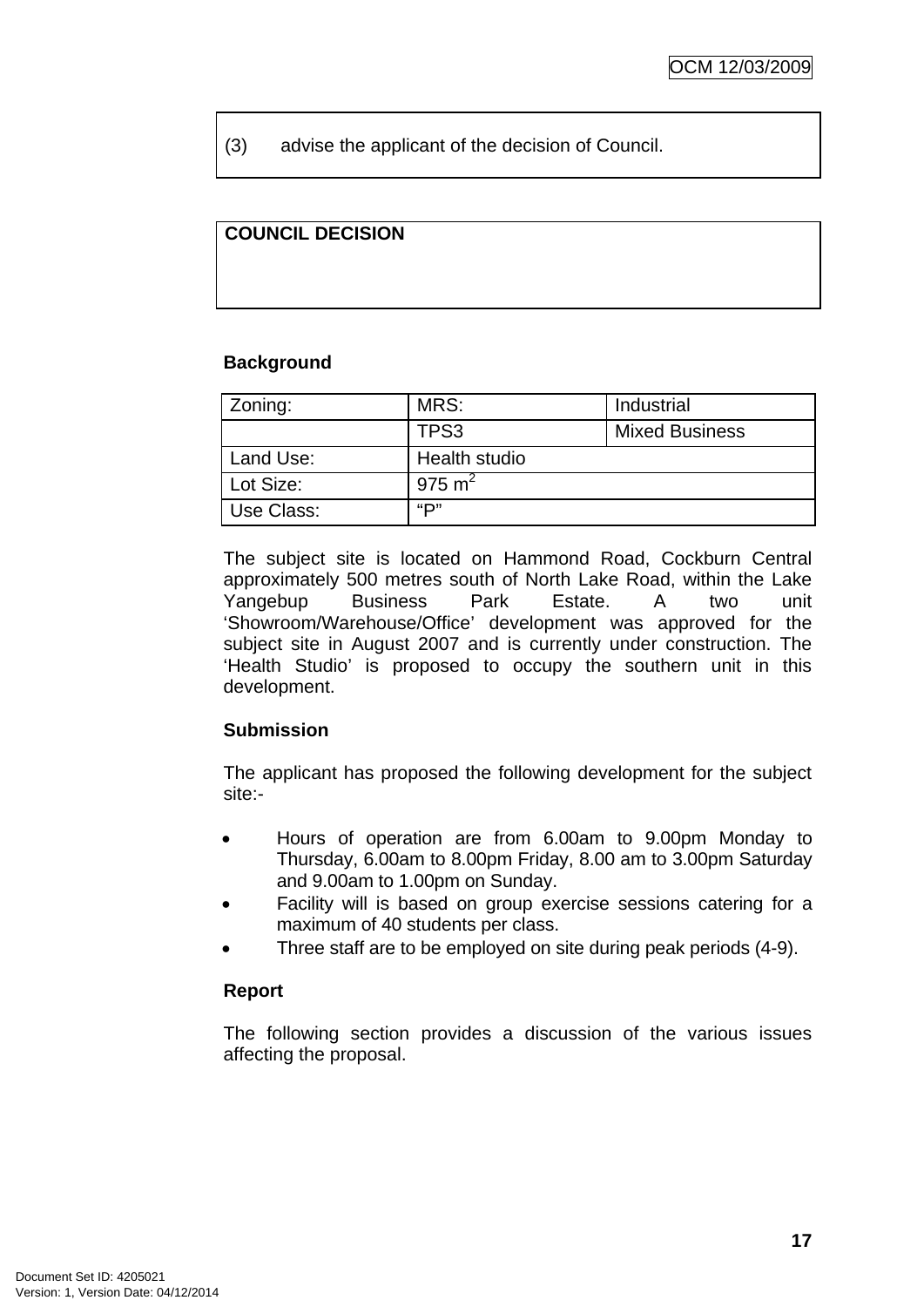### Statutory Context

#### *Proposed Use*

A 'Health Studio' is defined by the City of Cockburn Town Planning Scheme No. 3 (TPS No. 3) as follows:

*Health Studio: means land and buildings designed and equipped for physical exercise, recreation and sporting activities including outdoor recreation.* 

'Health Studio' is considered to be the most appropriate definition applicable to the proposed use. A 'Health Studio' is a 'P' or use in the Zoning Table – Table 1 meaning the use is *'permitted by the Scheme providing the use complies with the relevant development standards and requirements of the Scheme'.* 

While the proposed use is permitted within the 'Mixed Business' zone, the proposal does not meet the development standards and requirements of TPS No. 3, given that there is insufficient on site parking and is recommended for refusal.

#### *Car Parking*

Table 3 of TPS No. 3 provides vehicle parking provisions for commercial use classes. Where vehicle parking provisions are not prescribed for a particular use the requirement will be determined by the City.

The proposed use is not included within Table 3 and as such the parking requirements are at the discretion of the City. In order to determine the appropriate car parking standard to be applied to a 'Health Studio' the requirements of seven other local government authorities were analysed. The average car parking requirement was one bay per 16.3  $m^2$  of GLA. The median car parking requirement for a 'Health Studio' use is one bay per 15  $m^2$ . In determining the car parking requirements for the proposed 'Health Studio' the median requirement, one bay per 15  $m^2$ , is considered appropriate and has been applied.

The applicant has indicated that the 'Warehouse' portion of the approved development would be primarily used for the 'Health Studio'. The 'Warehouse' is approximately 460  $m^2$ . Given the car parking requirements outlined above the proposed use would require 31 car bays. This does not take into account the requirement for the office or showroom portions of the approved development as the warehouse is likely to be used most intensely. Unit 1 has been approved with 8 car parking bays for its exclusive use, while there are 16 bays approved in total. Based on the calculations above there is a shortfall of 23 car bays on site.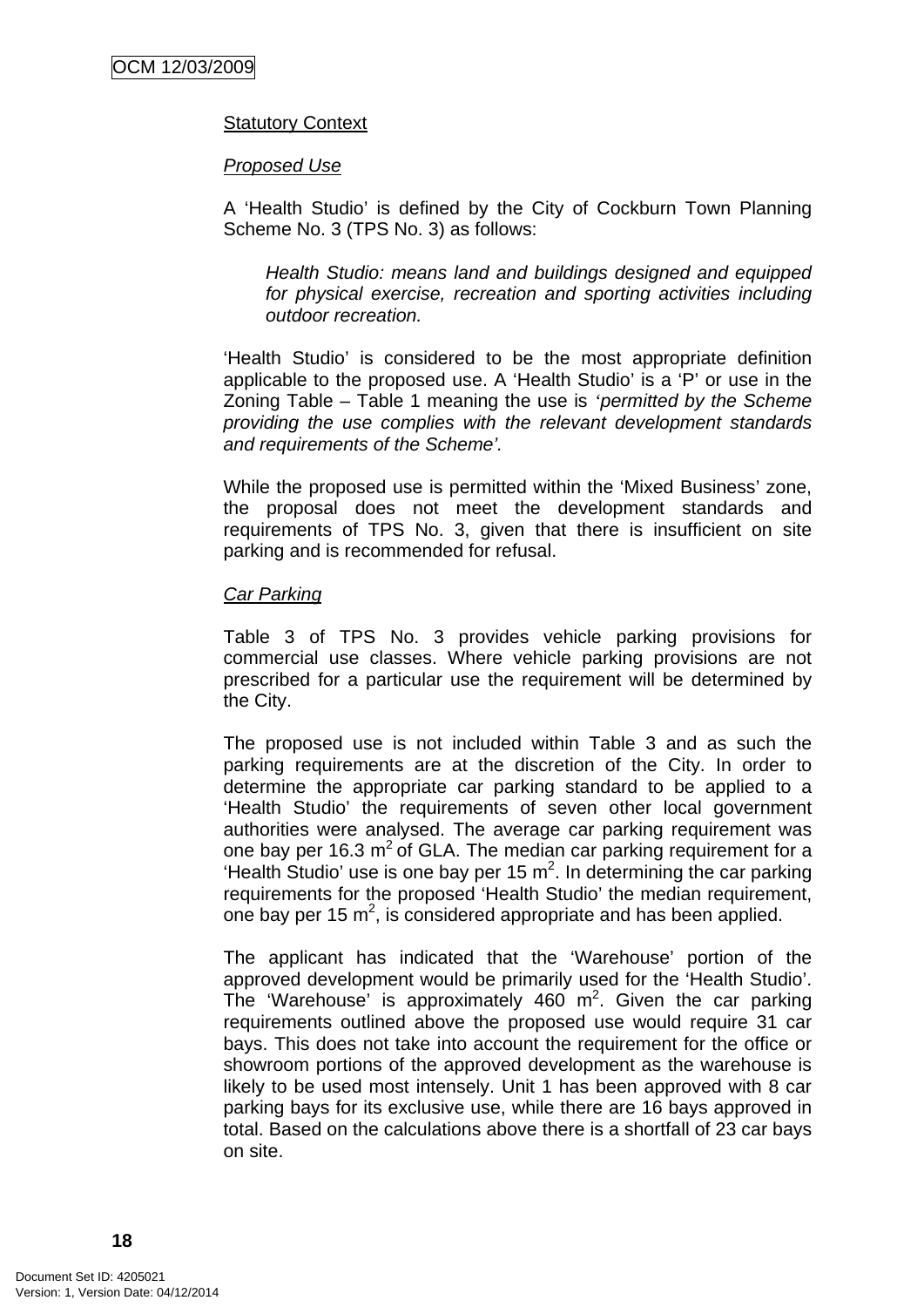Given the shortfall of parking on site it is considered the proposed development is inappropriate for this location and should not be supported. It is noted that the City may continue to receive applications for a wide range of uses in vacant showroom/warehouse units in Industrial/Mixed Business locations, as there are an increasing number of vacant units available. However it is the City's responsibility to ensure that existing businesses in the locality are not adversely affected by parking and traffic congestion and that decisions are based on orderly and proper planning for the locality.

## **Strategic Plan/Policy Implications**

### **Demographic Planning**

- To ensure the planning of the City is based on an approach that has the potential to achieve high levels of convenience and prosperity for its citizens.
- To ensure development will enhance the levels of amenity currently enjoyed by the community.

### **Infrastructure Development**

• To provide an appropriate range of recreation areas that meets the needs of all age groups within the community.

### **Budget/Financial Implications**

N/A

### **Legal Implications**

Town Planning Scheme No. 3 Planning and Development Act 2005 State Administrative Tribunal Regulations

### **Community Consultation**

The proposal has not been advertised to adjoining property owners.

### **Attachment(s)**

- 1. Site Plan
- 2. Floor Plan

### **Advice to Proponent(s)/Submissioners**

The Proponent(s) and those who lodged a submission on the proposal have been advised that this matter is to be considered at the 12 March 2009 Council Meeting.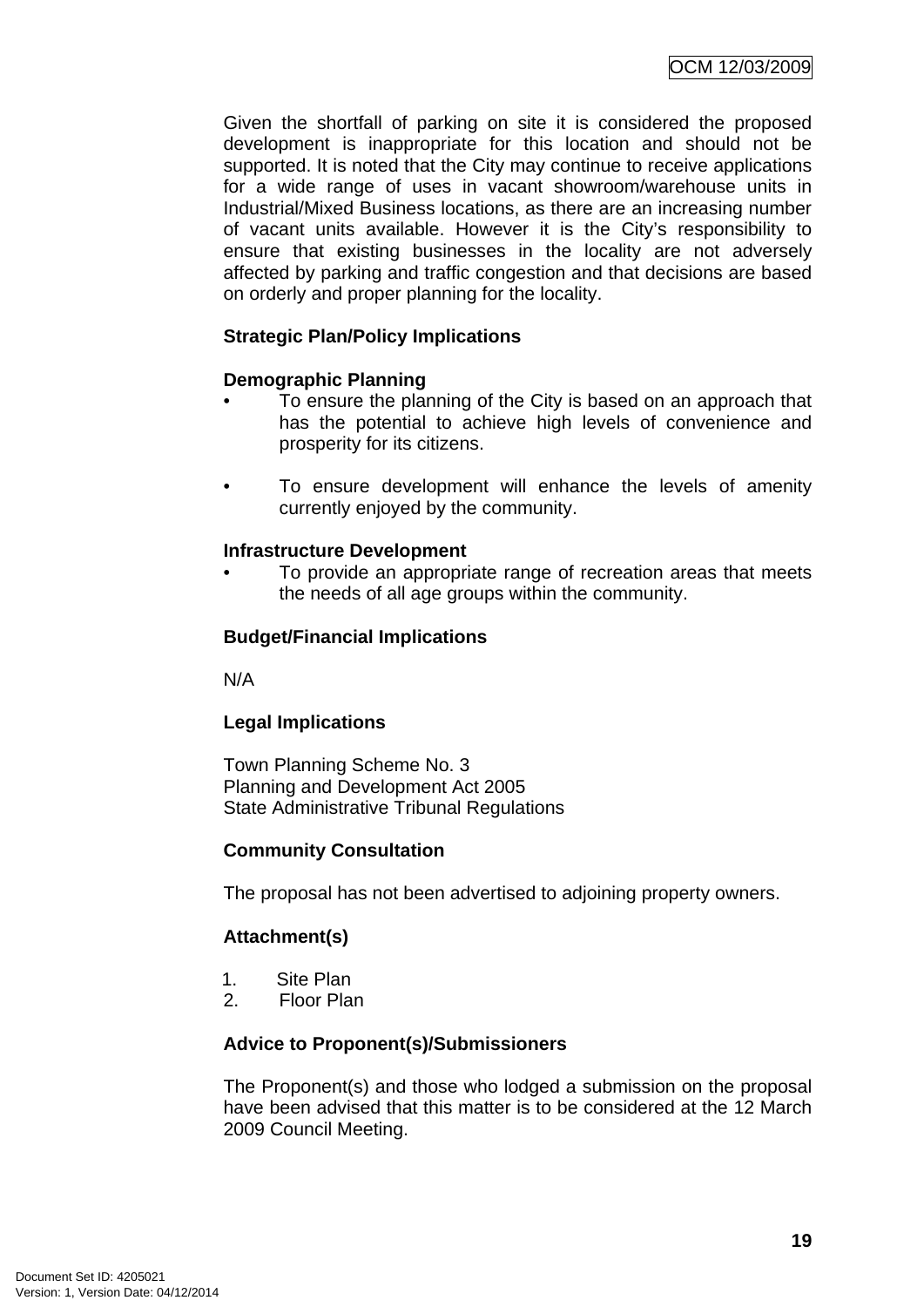### **Implications of Section 3.18(3) Local Government Act, 1995**

Nil

**14.3 (OCM 12/3/2009) - PROPOSED CHANGE OF USE FROM 'SHOWROOM / WAREHOUSE' TO 'DANCE STUDIO' - LOCATION: UNIT 5/26 HAMMOND ROAD, COCKBURN CENTRAL - OWNER: MR GUISEPPE AND MRS FRANCESCA BUCCINI - APPLICANT: DE FREITAS AND RYAN (6009739) (M SCARFONE) (ATTACH)** 

## **RECOMMENDATION**

That Council:

- (1) refuse the application for a change of use from 'Showroom/Warehouse' to 'Dance Studio' at Unit 5/26 Hammond Road, Cockburn Central for the following reasons:-
	- 1. the proposal does not provide sufficient on site car parking; and
	- 2. the proposal is considered likely to inhibit the future use of the other tenancies within the complex.
- (2) issue a Schedule 9 Notice of Determination on Application for Planning Approval – Refusal and an MRS Form 2 - Notice of Refusal; and
- (3) advise the applicant and submissioners of the decision of Council.

# **COUNCIL DECISION**

### **Background**

| Zoning:    | MRS:                            | Industrial            |
|------------|---------------------------------|-----------------------|
|            | TPS3                            | <b>Mixed Business</b> |
| Land Use:  | Use Not Listed - 'Dance Studio' |                       |
| Lot Size:  | 185 m <sup>2</sup>              |                       |
| Use Class: | "А"                             |                       |

The subject site is located on Hammond Road, Cockburn Central approximately 500 metres south of North Lake Road, within the Lake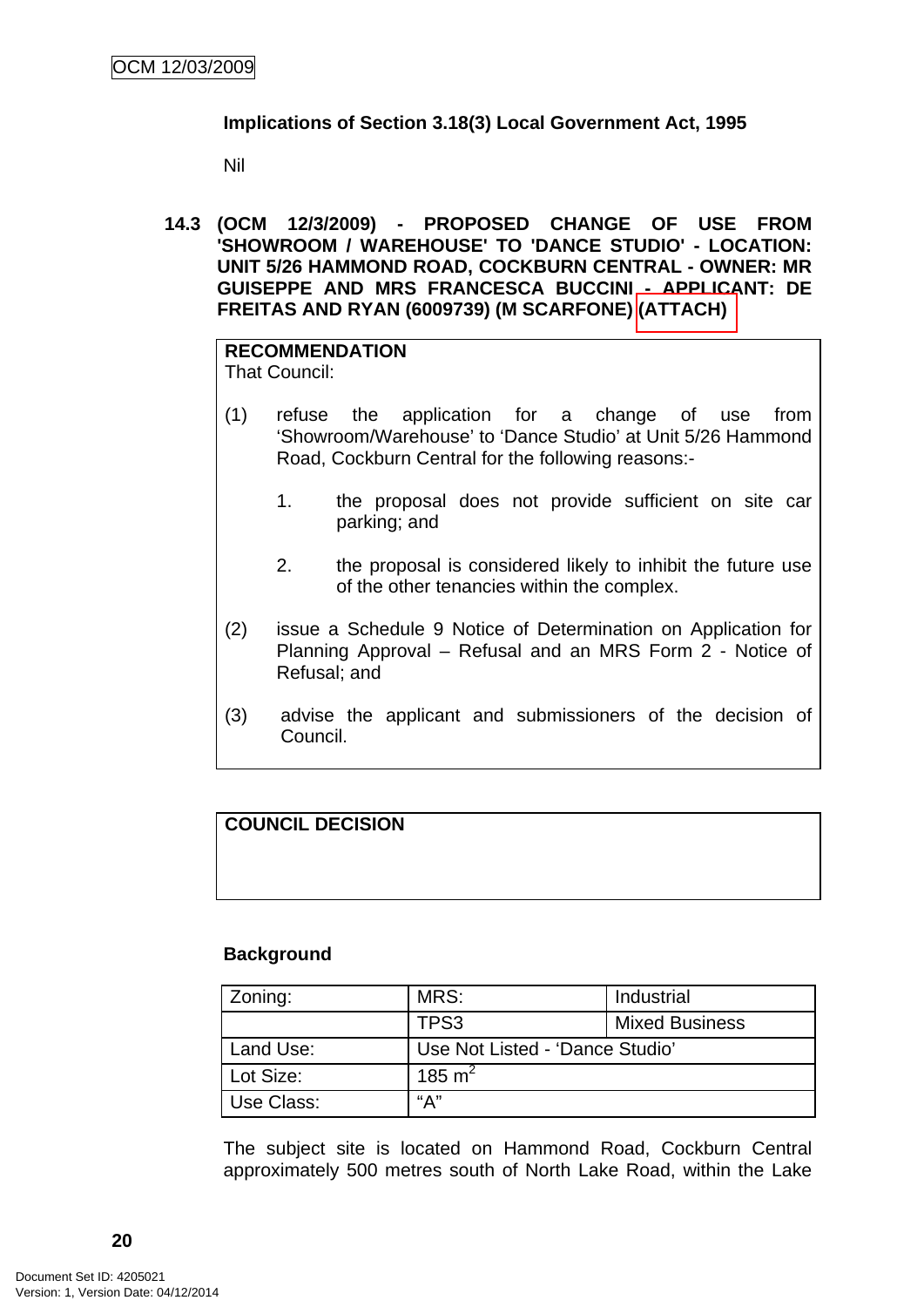Yangebup Business Park Estate. The 'Dance Studio' is proposed to be located within a set of approved 'Showroom/Warehouse' units with associated car parking provisions. At present 4 of the tenancies on the subject lot have been leased and a total of two changes of use have already been approved within the developments. A third tenancy appears to be operating as a 'Shop' a use that is not permitted within the 'Mixed Business' zone. This is the subject of separate investigation.

### **Submission**

The applicant has proposed a 'Dance Studio' at Unit 5/26 Hammond Road, Cockburn Central. The main characteristics of the proposed development are as follows:-

- Hours of operation are from 10.00am to 9.00pm Monday to Saturday. Some additional rehearsals may occur on Sundays.
- Facility will cater for a maximum of 10 students per class with an average of 5-8 students.
- Parents are to be discouraged from remaining on site during classes.
- Classes to run for an hour with students arriving fifteen minutes before the start of class to warm up.
- One teacher is to be employed on site.

It is considered important to note that while the original submission from the lessee indicated that one teacher would be employed on site, a further submission by the lessee's parents indicates that up to five teachers would be employed on site, therefore resulting in increased car parking demand.

### **Report**

The following section provides a discussion of the various issues effecting the proposal.

### Statutory Context

### *Proposed Use*

A 'Dance Studio' is not defined by the City of Cockburn Town Planning Scheme No. 3 (TPS No. 3) and is therefore not included in the Zoning Table – Table 1. The proposed 'Dance Studio' is considered a 'Use Not Listed'.

Clause 4.4.2 of TPS No. 3 provides guidance to Officers to assist in the determination of a proposed 'Use Not Listed'. Under the provisions of Clause 4.4.2 the City may:

i) determine the use is consistent with the objectives of the particular zone and is therefore permitted;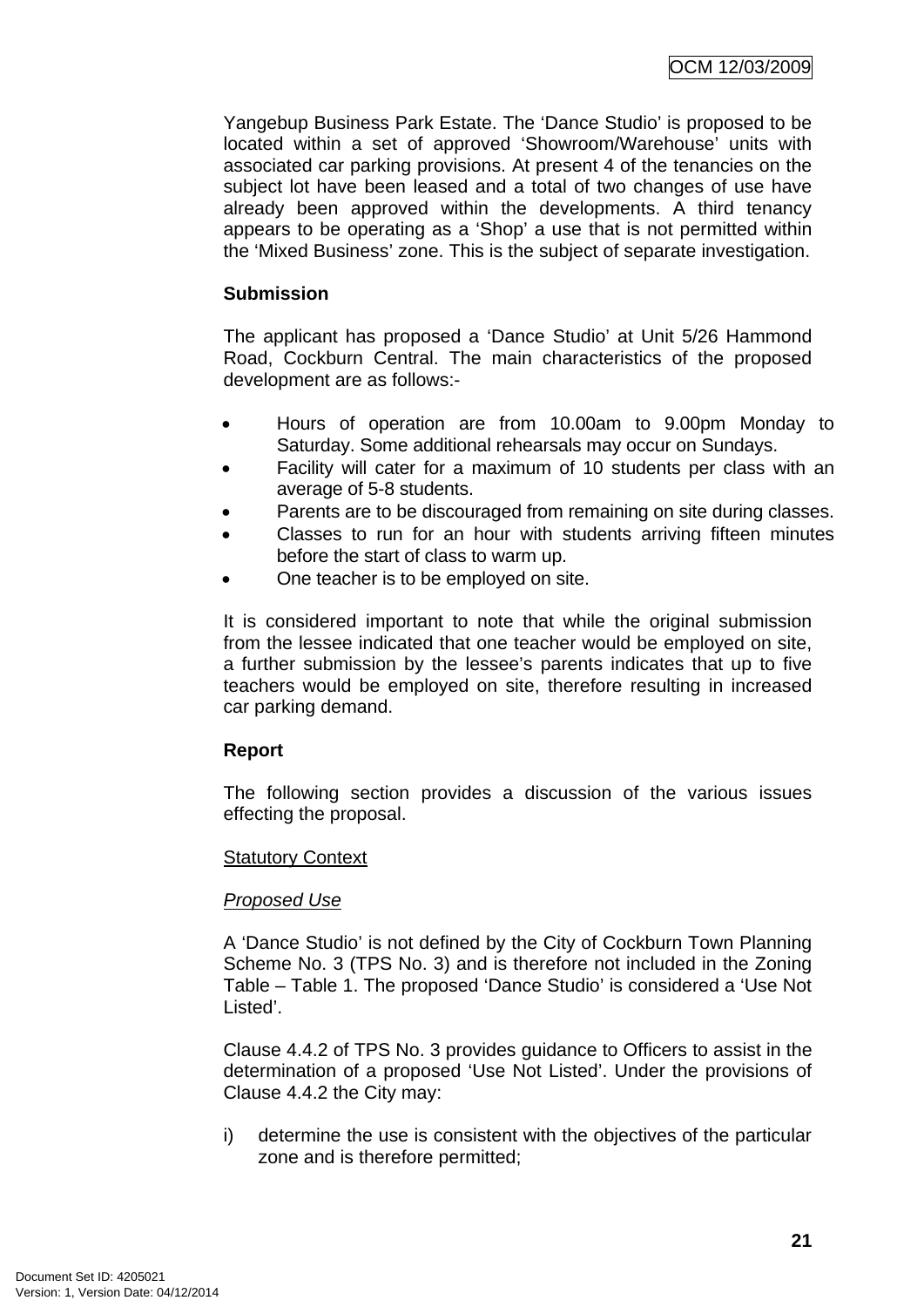- ii) determine that the use may be consistent with the objectives of the zone and thereafter follow the advertising procedures of Clause 9.4 in considering an application for planning approval; or
- iii) determine that the use is not consistent with the objectives of the particular zone and is therefore not permitted.

The subject site is zoned 'Mixed Business' under the provisions of the City of Cockburn Town Planning Scheme No. 3 (TPS No. 3). The objective of the 'Mixed Business' zone is as follows:

*To provide for a wide range of light and service industrial, wholesaling, showrooms, trade and professional services, which, by reason of their scale, character, operation or land requirements, are not generally appropriate, or cannot conveniently or economically be accommodated within the Centre or industry zones.* 

The City has recently conditionally approved a change of use from 'Showroom/Warehouse' to 'Health Studio' within the subject site. While the proposed 'Dance Studio' use is a similar use to the approved 'Health Studio' it is determined that the proposed use is not consistent with the objectives of the zone due to the proposed scale of operations, which results in a car parking shortfall. This aspect is discussed in further detail below.

#### Car Parking

Table 3 of TPS No. 3 provides vehicle parking provisions for commercial use classes. Where vehicle parking provisions are not prescribed for a particular use the requirement will be determined by the City.

The proposed use is not included within Table 3 and as such the parking requirements are at the discretion of the City. The applicant for the proposed 'Dance Studio' use has indicated that one staff member will be on site during lessons which will cater for up to ten students. Each class will run for one hour with a fifteen minute overlap occurring when students for arrive to warm up for the next class. During this overlap period there is a potential for 20 students to be located on the site. While the applicant has indicated that parents will not be encouraged to stay and watch the children it is considered likely that a number of parents will wait in their cars or within the proposed 'Dance Studio' for the duration of the lessons.

Given the above it is considered appropriate that car parking for the proposed use be calculated at one bay per student resulting in a requirement for 10 car parking bays to be provided on site. The 'Showroom/Warehouse' units were approved on 11 January 2007 with a car parking provision of 1 bay per 50  $m^2$  gla. Given the subject tenancy has a total area of 187  $m^2$  less than 4 car parking bays have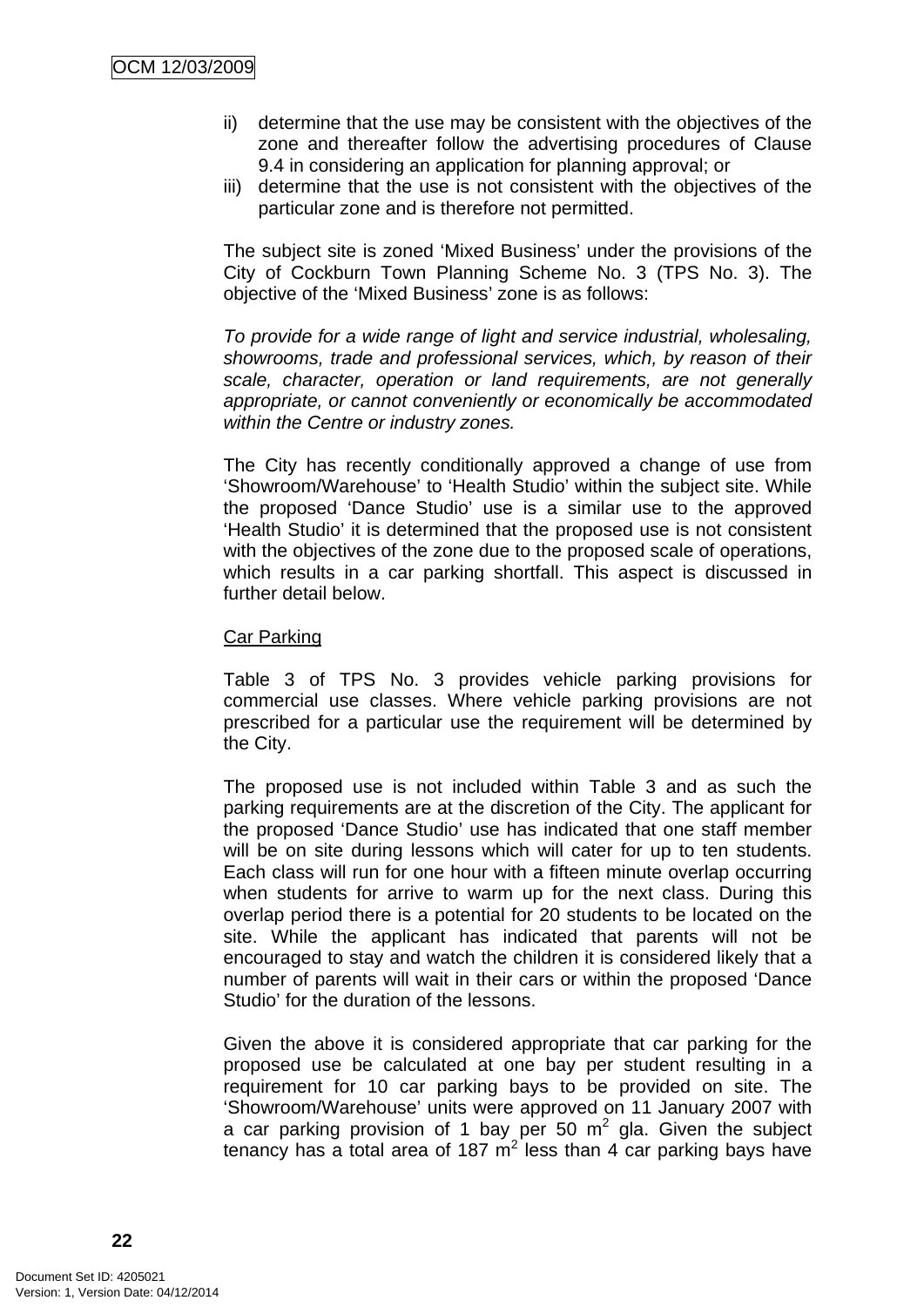been allocated to it resulting in a car parking shortfall of approximately 6 bays.

As stated above the City has approved two other changes of use within the set of 'Showroom/Warehouse' units on the subject lot. Unit 2 has been approved for 'Amusement Parlour' (Network Gaming Centre) which operates outside general office hours and has approval to accommodate up to 28 persons (The target customers for this development are between 10-16 years old and are unlikely to drive). Unit 4 has been approved as a 'Health Studio' with numbers restricted to one on one training i.e. maximum of two staff and two patrons on site. This use also has approval to operate outside of standard office hours and may require up to four car parking bays at any one time. A third tenancy appears to be a shop type business operating from the showroom/warehouse complex as well (this is currently being investigated as part of a separate action) and is also likely to generate more traffic than a 'Warehouse/Showroom' development.

The peak hours of operation for the 'Amusement Parlour' (Network Gaming Centre), 'Health Studio' and 'Dance Studio' will coincide as each use attracts patrons outside of standard office hours. Should each of the proposed uses be operating at full capacity it is likely car parking issues and traffic conflicts will arise. No footpath is provided on site to link each of the rear tenancies to the front of the development and as such there may be further conflict between pedestrians being dropped off at the front of the complex and those driving in/out to the rear tenancy/ies.

Given the potential for conflict vehicle/pedestrian conflict and the proposed parking shortfall it is considered the proposed development is inappropriate for this location and should not be supported.

## **Strategic Plan/Policy Implications**

### **Demographic Planning**

- To ensure the planning of the City is based on an approach that has the potential to achieve high levels of convenience and prosperity for its citizens.
- To ensure development will enhance the levels of amenity currently enjoyed by the community.

### **Infrastructure Development**

• To provide an appropriate range of recreation areas that meets the needs of all age groups within the community.

### **Budget/Financial Implications**

N/A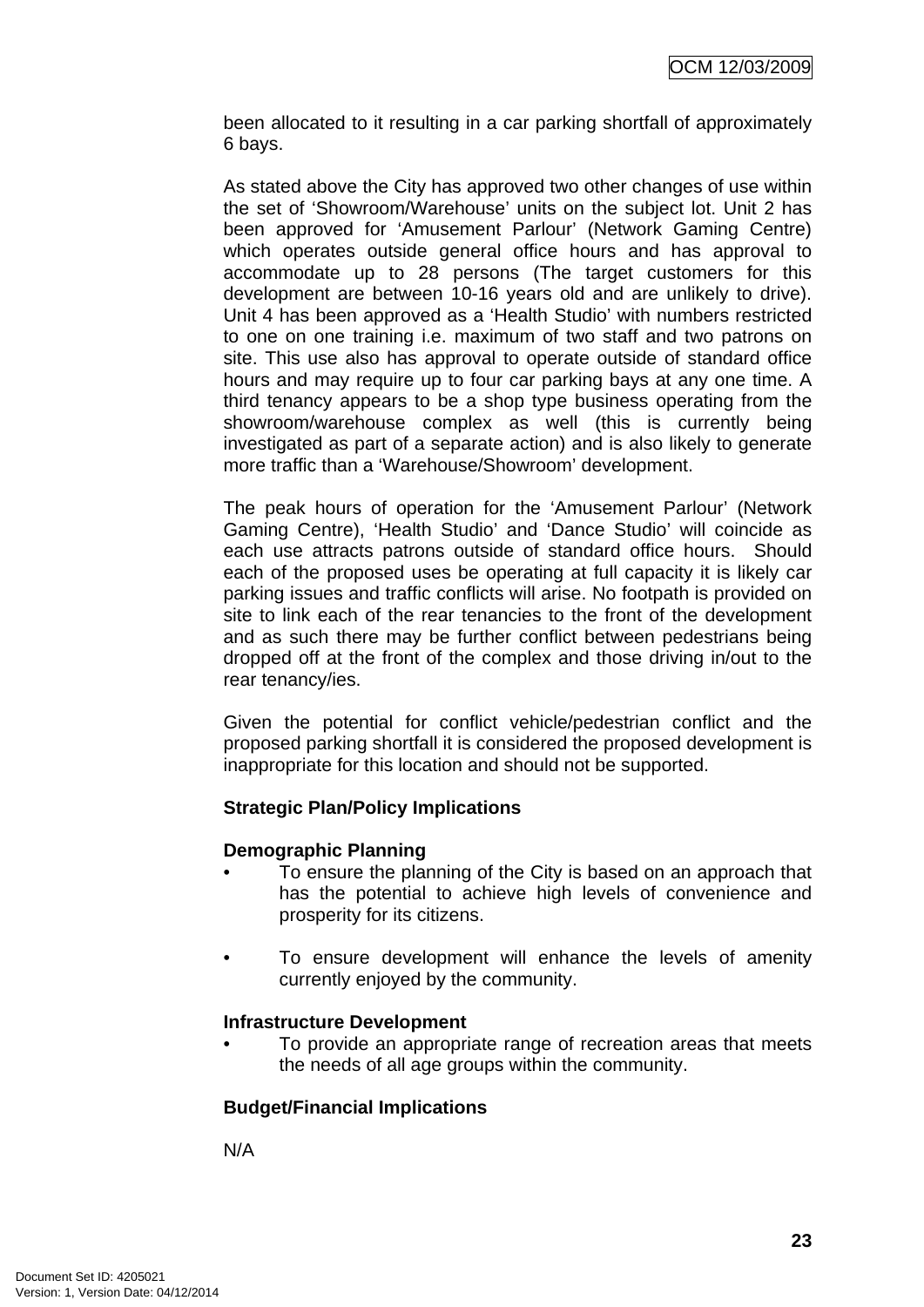### **Legal Implications**

- Town Planning Scheme No. 3
- Planning and Development Act 2005
- **State Administrative Tribunal Regulations**

### **Community Consultation**

In accordance with Council's policy APD53, the proposal was advertised to surrounding tenants and adjoining land owners for comment. Two neighbours responded consisting of one non-objection and one objection to the proposal. The reason specified in the nonobjection (support) was as follows:

*I am looking forward to this as it may create more exposure for my own business.* 

The reason specified in the objection was as follows:

*Although this operation will not affect our business operations and I support the business in principle, I can anticipate some vehicle movement issues. The driveway/carpark is very small and only allows movement of one vehicle at a time. The dropping off and collection of students could lead to bottlenecks. [emphasis added by submissioner].* 

The non-objection does not provide valid planning support for the proposal while the objection echoes the concerns of the City's officers.

### **Attachment(s)**

- 1 Site Plan/Elevations
- 2 Submissions

### **Advice to Proponent(s)/Submissioners**

The Proponent(s) and those who lodged a submission on the proposal have been advised that this matter is to be considered at the 12 March 2009 Council Meeting.

### **Implications of Section 3.18(3) Local Government Act, 1995**

Nil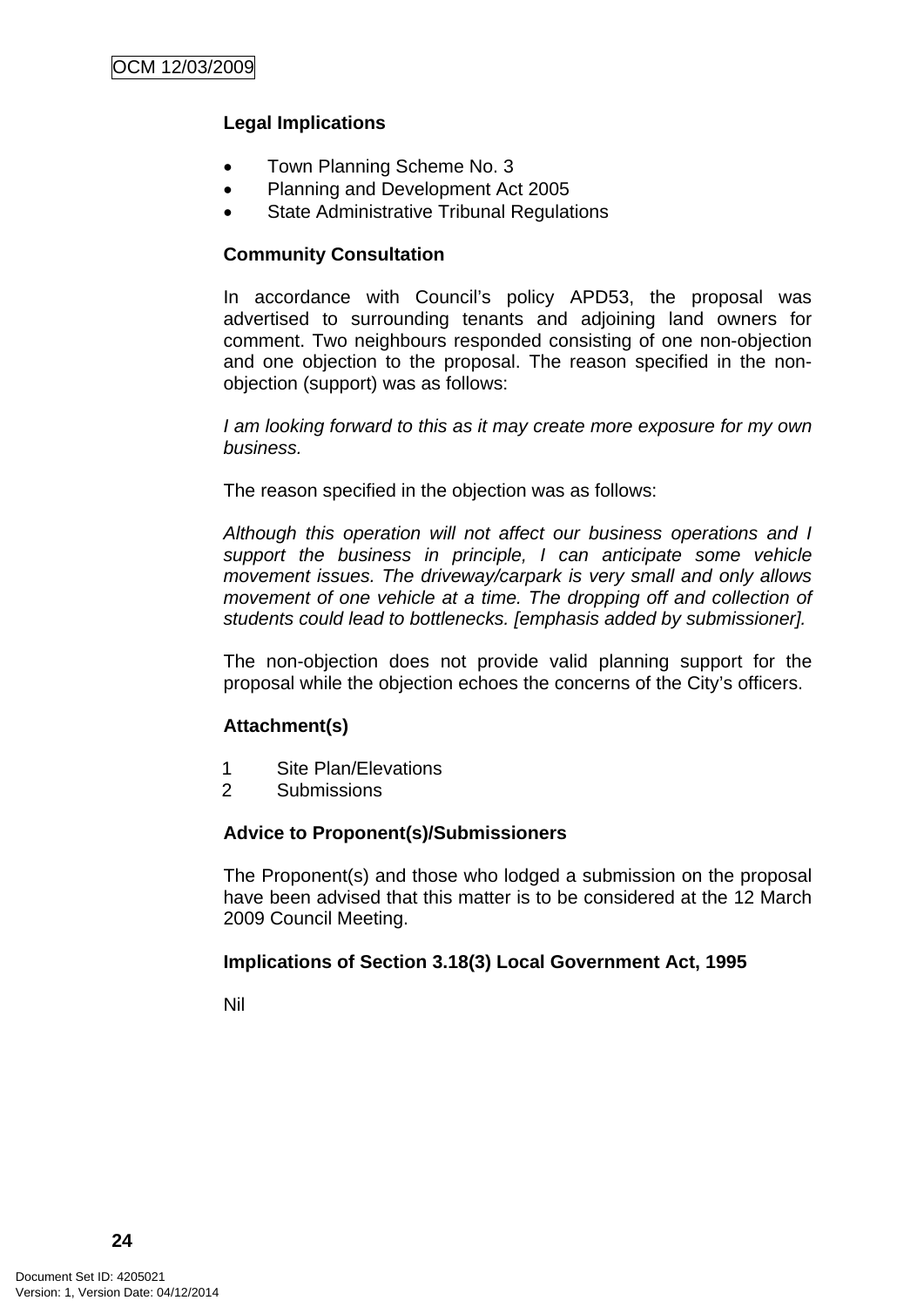### **14.4 (OCM 12/3/2009) - SINGLE DWELLING - ADDITIONS & RENOVATION TO EXISTING DWELLING - LOCATION: 3 SHERIDAN COURT MUNSTER - OWNER / APPLICANT: WAYNE PETER GREEN - (3315250) (B HOGARTH-ANGUS) (ATTACH)**

### **RECOMMENDATION**

That Council grant its approval to the proposed additions & renovation to an existing dwelling on Lot 663 (No. 3) Sheridan Court, Munster in accordance with the approved plan subject to the following conditions:-

### STANDARD CONDITIONS

- 1. Development can only be undertaken in accordance with the terms of the application as approved herein and any approved plans.
- 2. Nothing in the approval or these conditions shall excuse compliance with all relevant written laws in the commencement and carrying out of the development.
- 3. No wall, fence or landscaping greater than 0.75 metres in height measured from the natural ground level at the boundary, shall be constructed within 1.5 metres of a vehicular access-way unless such wall or fence is constructed with a 2 metre truncation.
- 4. All stormwater being contained and disposed of on-site to the satisfaction of the Council.
- 5. No activities relating to this approval causing noise and/or inconvenience to neighbours being carried out after 7.00pm or before 7.00am, Monday to Saturday, and not at all on Sunday or Public Holidays.
- 6. The surface finish of the boundary wall(s) abutting the adjoining lot(s) is to be either face brick or rendered to match the external walls of the dwelling being constructed unless otherwise agreed with the adjoining property owner(s). In all instances, the work is to be of a high standard.

### SPECIAL CONDITION

7. The length of the garage wall being reduced to 8.4m as marked in red on the amended plans.

### FOOTNOTE

1 The development is to comply with the requirements of the Building Code of Australia.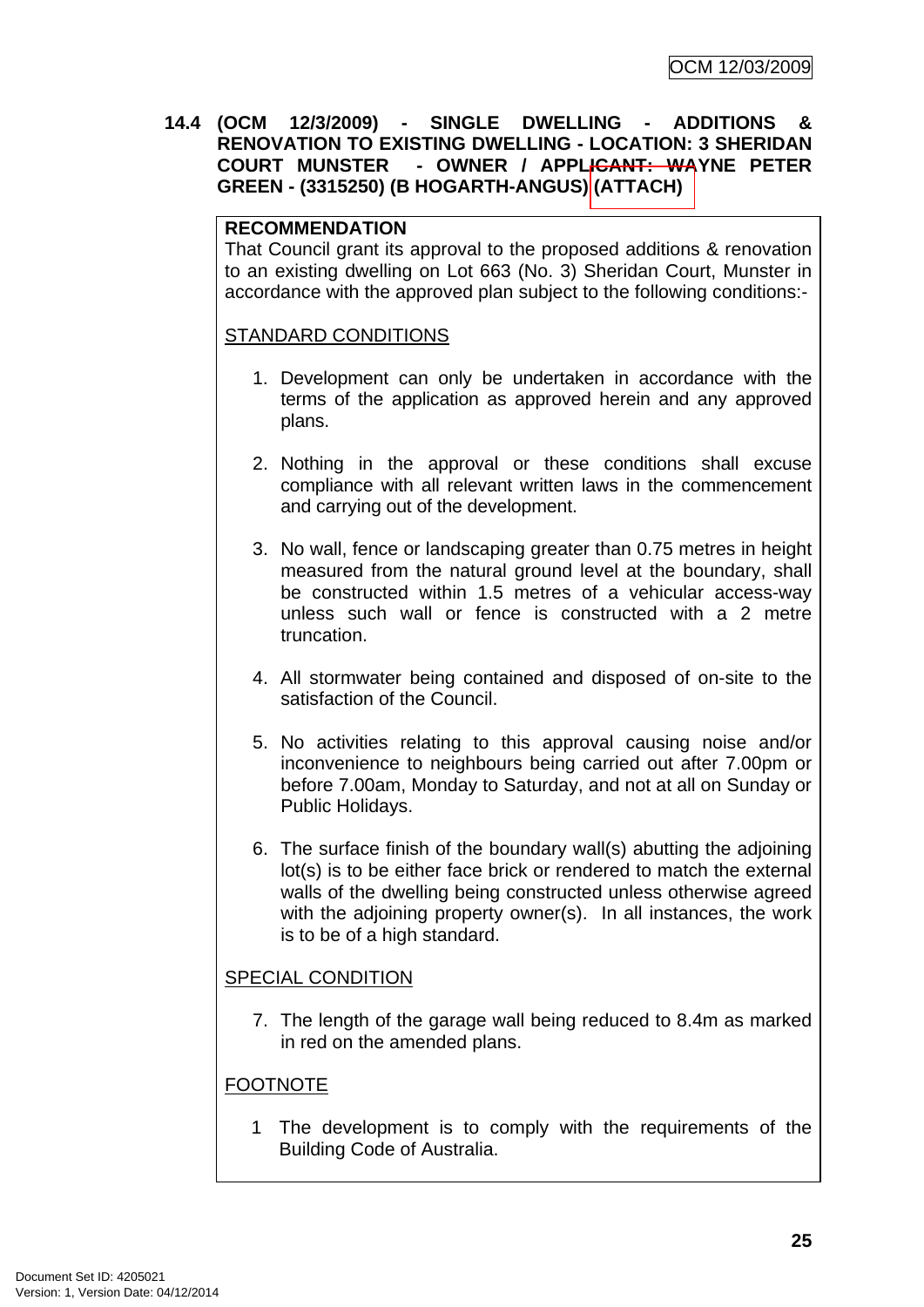2 issue a Schedule 9 Notice of Determination on Application for Planning Approval – Approval (inclusive of MRS Form 2 Notice of Approval).

### **COUNCIL DECISION**

#### **Background**

| Zoning:    | MRS:              | Urban           |
|------------|-------------------|-----------------|
|            | TPS3              | R <sub>20</sub> |
| Land use:  | Residential       |                 |
| Lot size:  | $768 \text{ m}^2$ |                 |
| Use class: | <i>יים</i> "      |                 |

### **Submission**

The applicant has proposed a series of additions to an existing dwelling. The proposed alfresco, outdoor kitchen, paved terraces, and decking all comply with the requirements of the Residential Design Codes (R-Codes). The proposed garage length of 8.4 m also complies with the R-Code requirements; however the wall is higher (3.172 m) than the Acceptable Development Criteria of the R-Codes, with a reduced primary street setback of 3 m.

The applicant has provided the following justification in support of the proposal which has been summarised accordingly:-

- The additional space is required to provide security and protection for two (2) x vehicles, a boat, Tradesman Trailer, BMX bike trailer and standard trailer which cannot all be accommodated within the existing double carport and shed and are therefore all currently visible from the street.
- The height of 3.172 m is required to continue the existing roof line so the garage can be incorporated under the existing dwelling, to allow enough clearance for a boat and to contain water runoff.

A copy of the applicant's full submission should be read in conjunction with this report and is contained in the agenda attachments.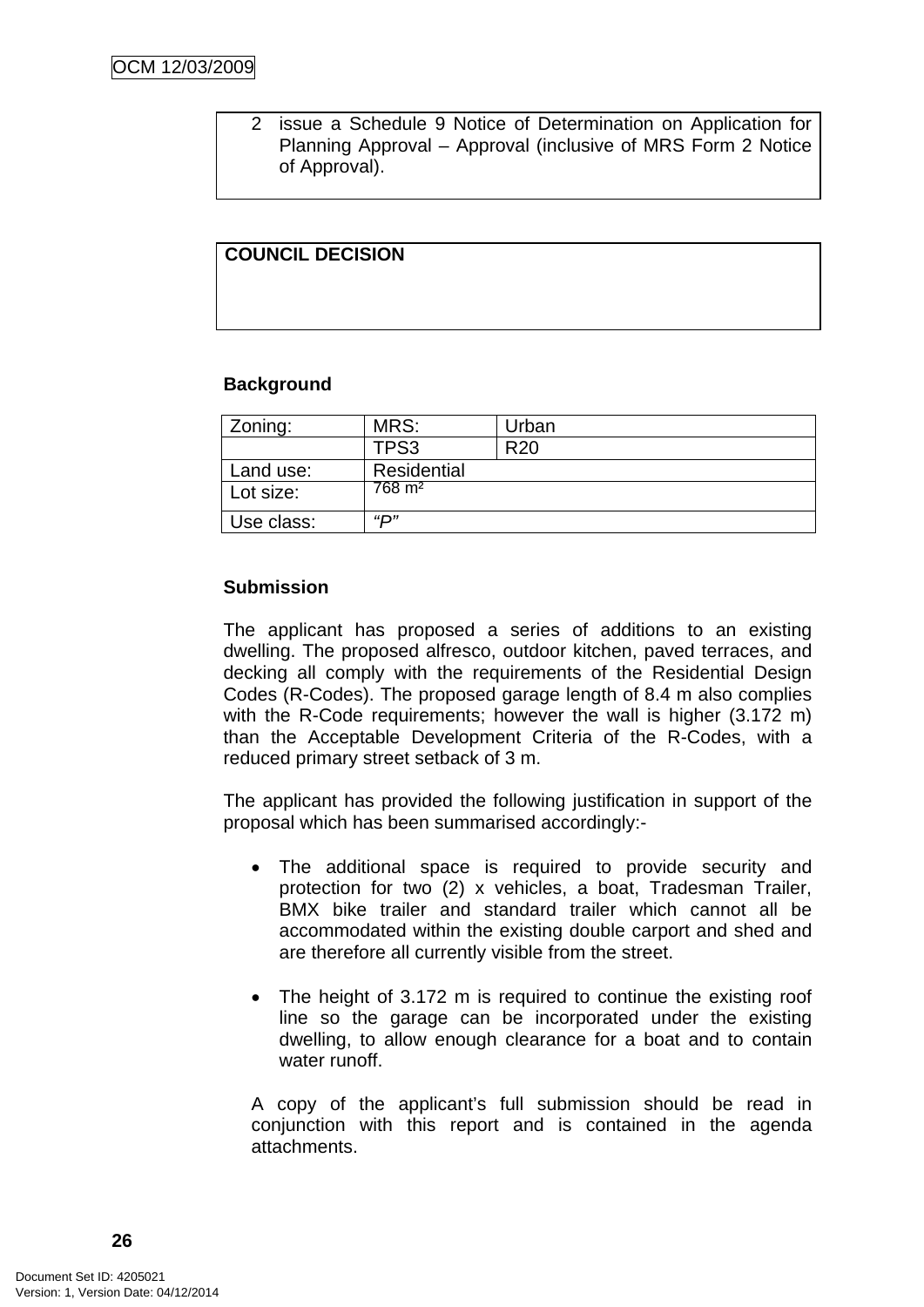### **Report**

The subject land is zoned R20 under the City of Cockburn Town Planning Scheme No. 3. Council has the discretion to either approve (with or without conditions) or to refuse the application.

The proposed development complies with the standards and provisions of the City's Town Planning Scheme No. 3/Residential Design Codes & Council Policy APD 49 with the exception of the following:-

- Council Policy APD 49 Clause 6.2 *'Boundary walls up to a height of 3 m'.*
- Clause 6.2.3 A3.5 '*Garages setback 4.5 m from the primary street'.*

The applicant seeks to vary the maximum height requirement of 3 m for boundary walls by proposing a wall height of 3.172 m. The extra height brings the extensions under the main roof line to ensure the additions are an integral part of the dwelling. This additional height also allows adequate clearance for a boat and canopy.

The performance criteria of the Codes in relation to boundary walls state that buildings can be *"built up to boundaries other than the street boundary where it is desirable to do so in order to:* 

- *Make effective use of space; or*
- *Enhance privacy; or*
- *Otherwise enhance the amenity of the development;*
- *Not have any significant adverse effect on the amenity of the adjoining property; and*
- *Ensure that direct sun to major openings to habitable rooms and outdoor living areas of adjoining properties is not restricted."*

It is considered that the proposed garage boundary wall complies with the above performance criteria because the proposal will improve the appearance of the dwelling by providing additional vehicle storage space, negating the need for them to be parked in full view of the street. It is believed the location of the boundary wall will not adversely affect the amenity of the adjoining neighbour or result in significant overshadowing.

Finally, the proposed garage represents a variation to the 4.5 m primary street setback as this has been reduced to 3 m. Allowing the garage to be setback this distance lessens the impact on the adjoining neighbour's outdoor living area, which could be adversely impacted if the 4.5 m setback was applied.

The performance criteria of the Codes in relation to the setback of garages states that the setback is *"not to detract from the streetscape*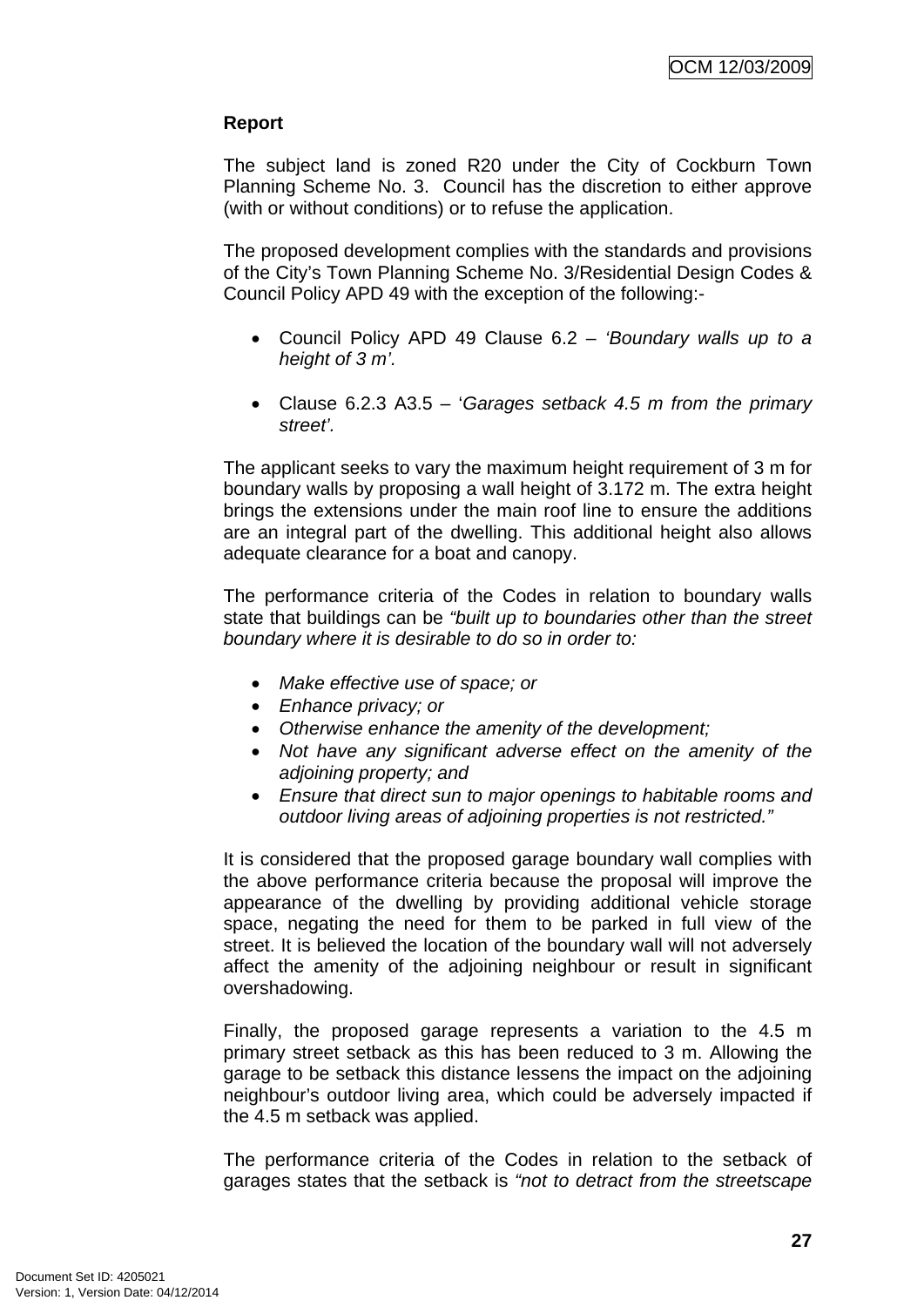*or appearance of the dwelling, or obstruct views of dwellings from the street and vice versa*"

It is considered that this application complies with the above performance criteria as the reduced setback still allows an open streetscape and is only 1 metre in front of the existing dwelling.

One (1) landowner was advised of the development application and one (1) letter of objection was received. The objector's main concerns were regarding the wall overshadowing on their property and the aesthetics of the wall.

The above concerns are addressed below:-

Whilst there will be some overshadowing to the adjoining property, it should be noted that all of the overshadowing will only affect a paved walkway and caravan storage area.

The overall length of the wall has been reduced from 11.3m to 8.4m in negotiation with the applicant to minimise the impact on the neighbouring property. Given these circumstances, The City opines that the proposal will not significantly impact on the neighbour and/or their habitable outdoor living area.

#### Recommendation

It is recommended that Council support the application on the basis the proposed garage will not adversely affect the amenity of neighbouring properties. Additionally, it is believed the construction of the garage will vastly improve the amenity for all concerned.

#### **Strategic Plan/Policy Implications**

The Planning Policy which applies to this item is:-

APD49 'Residential Design Codes- Alternative Acceptable Development Provisions'.

#### **Demographic Planning**

To ensure development will enhance the levels of amenity currently enjoyed by the community.

### **Budget/Financial Implications**

N/A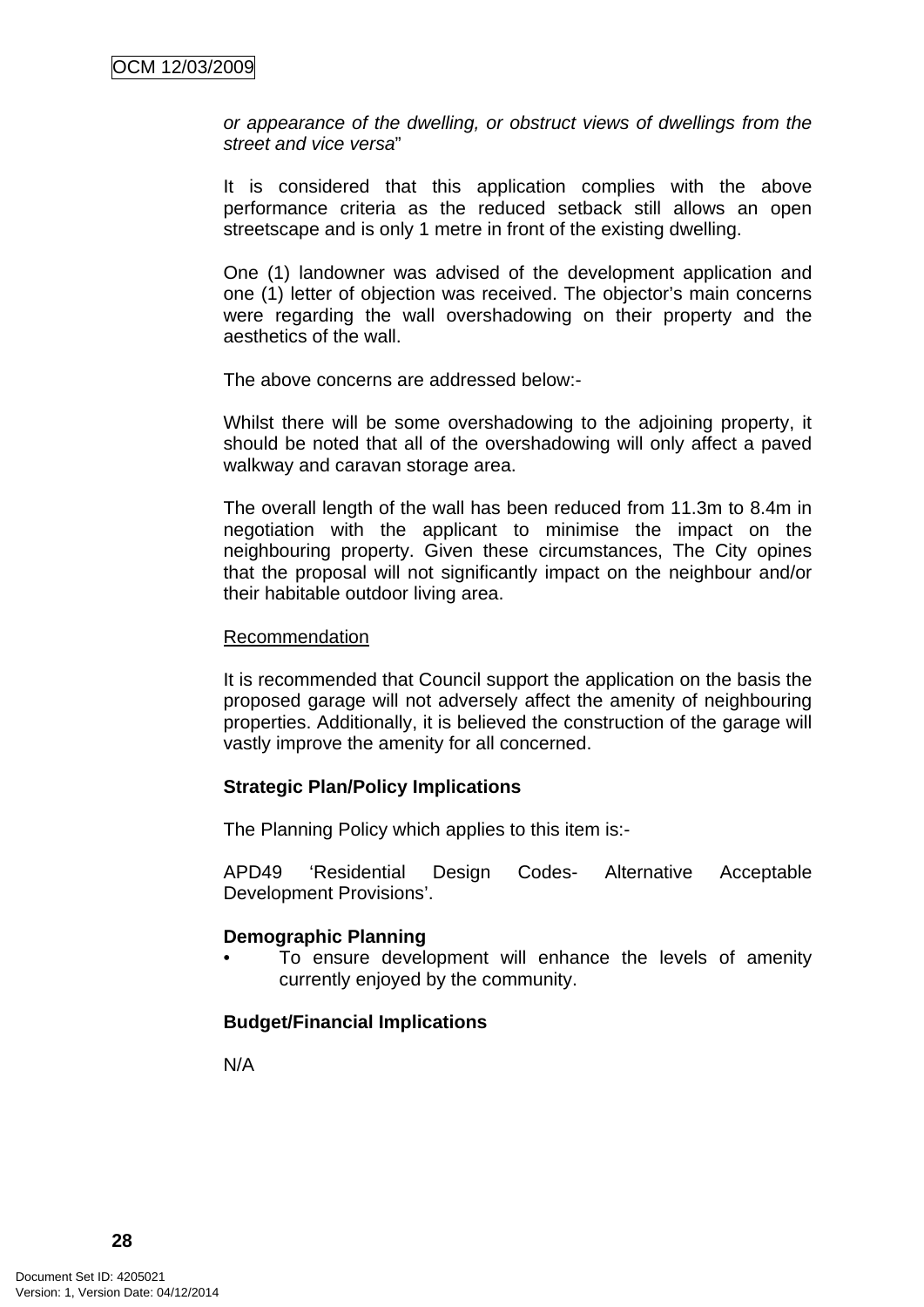## **Legal Implications**

Town Planning Scheme No. 3 Residential Design Codes 2002 Planning and Development Act 2005 State Administrative Tribunal Regulations

### **Community Consultation**

N/A

## **Attachment(s)**

- 1. Location Plan
- 2. Site Plan and Elevations
- 3. Applicant's justification

### **Advice to Proponent(s)/Submissioners**

The Proponent(s) and those who lodged a submission on the proposal have been advised that this matter is to be considered at the 12 March 2009 Council Meeting.

### **Implications of Section 3.18(3) Local Government Act, 1995**

Nil

### **14.5 (OCM 12/3/2009) - PROPOSED LOCAL STRUCTURE PLAN FOR LOTS 10 AND 11 LYON ROAD, AUBIN GROVE - OWNER: A MAKJANICH - APPLICANT: BURGESS DESIGN GROUP (9645I) (M CARBONE) (ATTACH)**

# **RECOMMENDATION**

That Council:

- (1) adopt the Structure Plan as shown in Attachment 2 for Lots 10 and 11 Lyon Road (corner Gaebler Road), Aubin Grove subject to the following;
	- 1. The Local Water Management Strategy being approved by the Department of Water; and
	- 2. The structure plan and associated report being amended to demonstrate compliance with the 10% public open space requirement of Liveable Neighbourhoods Edition No. 4, as well as requiring a Detailed Area Plan for the R40 grouped housing site.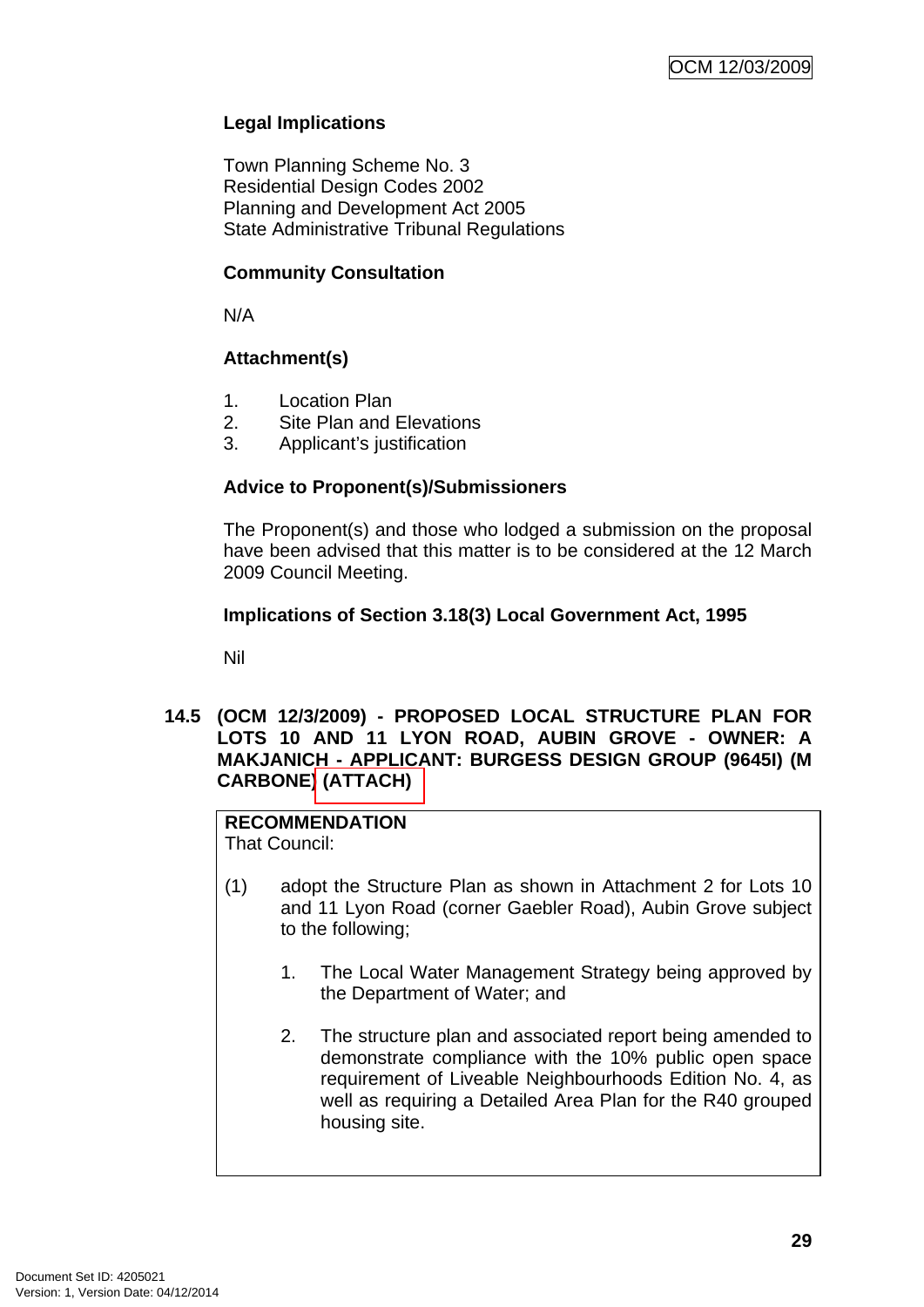- 3. The structure plan being amended to identify the telecommunication site as "Restricted Use – Telecommunication Facility" and the word 'Residential' being added to R25 and R40.
- (2) subject to compliance with point 1 above, forward the structure plan documents and schedule of submissions to the Western Australian Planning Commission for its endorsement;
- (3) adopt the schedule of submissions contained in the Agenda attachment; and
- (4) advise the proponent and those persons who made a submission of Council's decision, and request the Department of Water to provide written advice to the City once it has approved the Local Water Management Strategy.

## **COUNCIL DECISION**

## **Background**

The subject land is currently zoned 'Development' – Development Area No. 11 (DA 11) under the City of Cockburn's Town Planning Scheme No. 3, which requires a structure plan to be prepared to guide future subdivision and development. The subject land also falls within Development Contribution Area No. 7 (DCA 7), which requires the landowner to make a proportional contribution to regional drainage.

The land is located within the Southern Suburbs District Structure Plan Stage 2 (Banjup).

### **Submission**

Burgess Design Group (the applicant) at the request of the landowner has submitted a structure plan for the subject land.

#### **Report**

#### Proposed Structure Plan

The structure plan proposes a coding of R25 and provides for single residential lots between 320 m<sup>2</sup> to 500 m<sup>2</sup>. A 2996 m<sup>2</sup> residential R40 grouped dwelling site is proposed in the north east corner of the structure plan, adjacent to the proposed local centre on the corner of Lyon and Gaebler Roads. The structure plan will yield 111 green title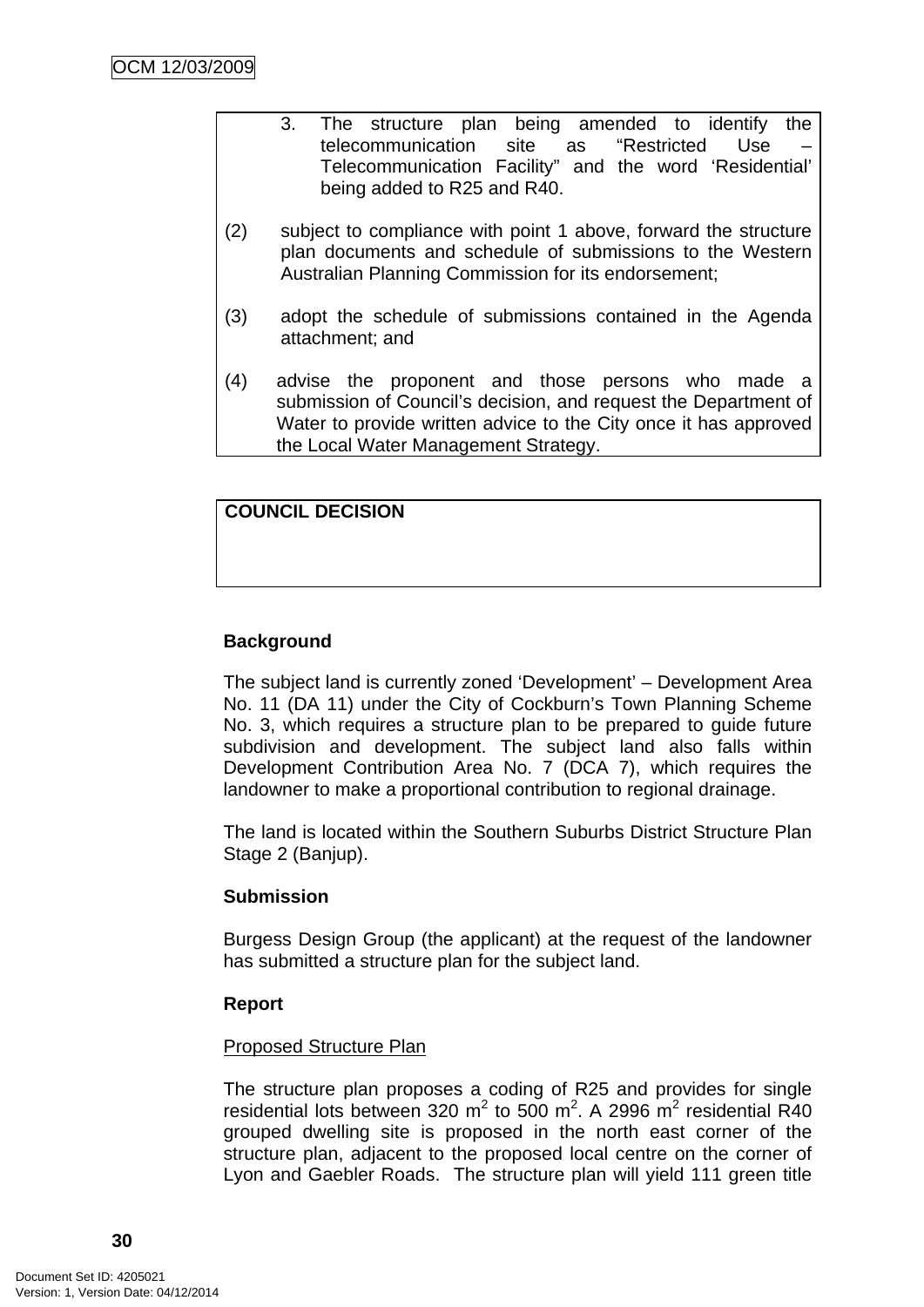lots, including one R40 grouped dwelling site which could accommodate 13 grouped dwellings.

The proposed structure plan is generally in accordance with the district structure plan except with regard to the following:

- Residential R25 proposed around the public open space area rather than medium density (usually R30 or above). This is considered acceptable as the proposed R25 coding allows for smaller lots of  $320 \text{ m}^2$ , and still provides for adequate surveillance of the POS area.
- Not including a Mixed Business/Commercial zone on the corner of Lyon/Gaebler Roads. This is considered acceptable as there is already sufficient commercial zoned land provided on the other corner of Lyon/Gaebler Roads, which accommodates the needs of the Aubin Grove area.
- Limiting the extent of the medium density R40 area to 2996  $m^2$ , which is marginally less than that indicated under the district structure plan. This is considered acceptable given the higher than normal R25 coding provided for the remainder of the site.

Detailed Area Plans (DAPs) are proposed for the laneway lots adjacent to the POS area. It is also recommended that a DAP be required for the R40 grouped housing site to address built form and access issues.

### Public Open Space and Drainage

The structure plan requires a total of 8060 $m<sup>2</sup>$  of POS. The structure plan proposes a total of 9037m<sup>2</sup> of POS in combination with drainage. Liveable Neighbourhoods allows drainage to be credited as POS provided the drainage between 1:1 and 1:5 does not represent more than 20% of the required POS area. Drainage which accommodates the 1:1 cannot be credited as POS.

The original structure plan included a rectangular shaped drainage swale which had a 1:1 area of 1007  $m^2$ , which resulted in a POS shortfall of 30  $m^2$ . However, the City's Parks and Environmental Departments requested the swale be redesigned to protect native trees. In order to retain these trees, the swale became an irregular shape and increased in size to 1225 $m^2$  for the 1:1 area.

Under the revised structure plan, the area that can be credited as POS is 7782 m<sup>2</sup> (9.65%), which is a shortfall of 278 m<sup>2</sup> (0.35%). The applicant is seeking a concession to the POS on the basis that they are retaining native vegetation as requested by the City. However, even though the shortfall is partly contributed by the need to retain existing vegetation, it is not considered acceptable to support the shortfall as the 1:1 drainage area must be provided in addition to the 10% POS. It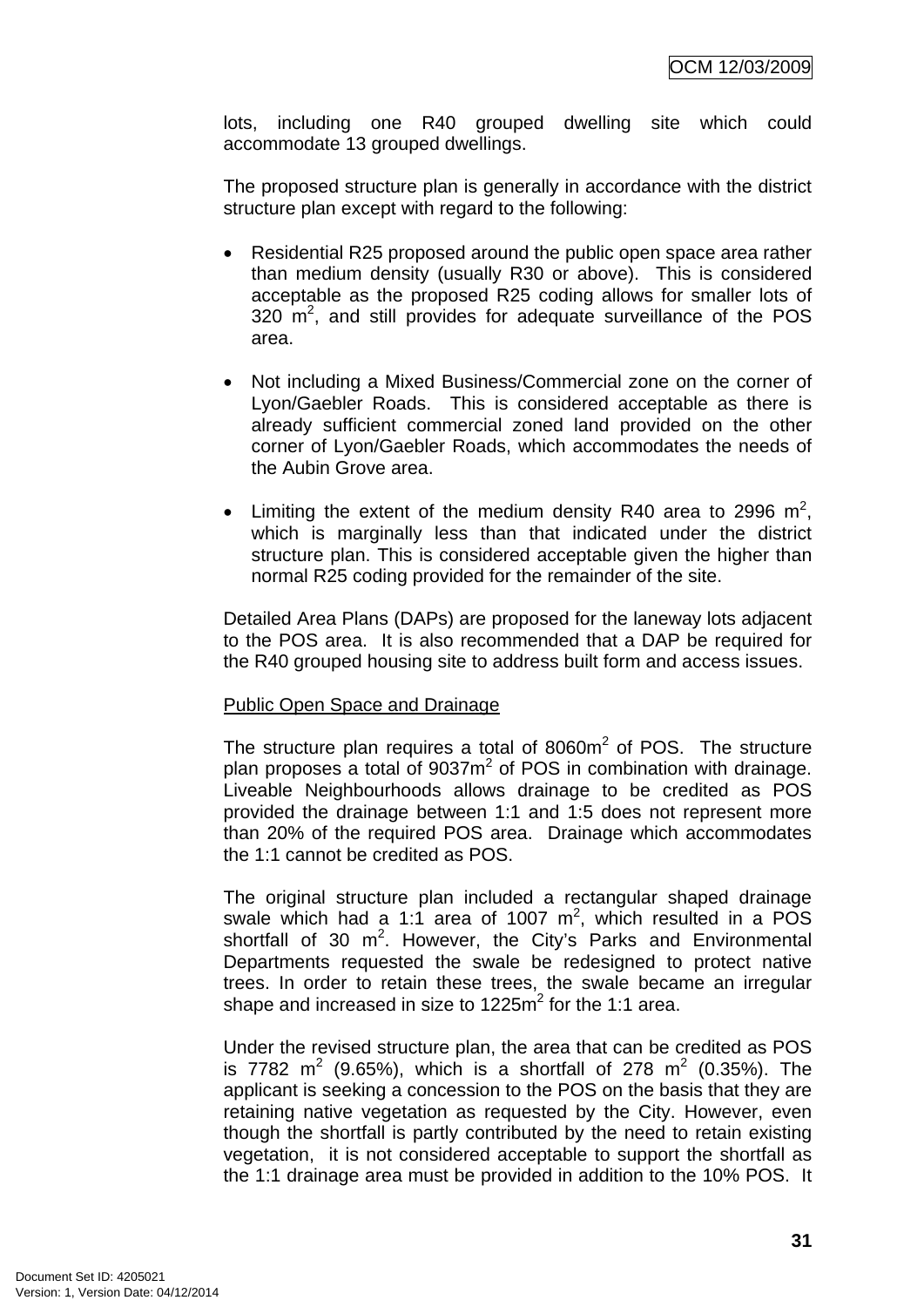is also apparent that the drainage design could be amended to achieve the POS requirement. This could include a combination of measures including increasing the size of the POS by reducing the road reserve width on the southern and eastern sides of the POS, modifying the drainage basin within the POS, or providing soak wells or other engineering devices to increase at source infiltration.

It should also be noted that if the City supported a shortfall in the POS requirement, it would attract a cash-in-lieu payment by the developer.

Accordingly, it is recommended that the structure plan and POS schedule be amended to reflect the 10% public open space requirement.

#### Chile Way

The existing Chile Way abuts the south eastern boundary of the structure plan and terminates without connecting to Lyon Road or providing a suitable turn around area. The structure plan proposes to extend Chile Way to Lyon Road with a left-in left-out arrangement. Two submissions have been received from residents within Chile Way objecting to the proposal on the grounds that it will increase traffic. However, the road is only proposed to service a total of 8 lots and the restricted nature of the intersection and the numerous other road linkages to Lyon Road means that traffic along Chile Way will be limited.

### **Consultation**

The structure plan was advertised for public comment for 28 days. At the close of advertising, 19 submissions were received, including 8 no objections, 8 providing advice and 3 objections. Refer to the schedule of submissions contained within the agenda attachments.

Of particular note, the Department of Water (DoW) has requested that the submitted stormwater strategy be upgraded to a Local Water Management Strategy (LWMS). The applicant has upgraded the report to a LWMS and has recently submitted it to the DoW. It is therefore recommended that the structure plan be approved subject to the approval of the LWMS from the DoW.

The Department for Planning and Infrastructure has also requested a few changes to the structure plan which are supported and discussed in further detail in the schedule of submissions.

#### **Conclusion**

The proposed structure plan is generally in accordance with Liveable Neighbourhoods principles and the district structure plan. It is therefore recommended that Council adopts the structure plan subject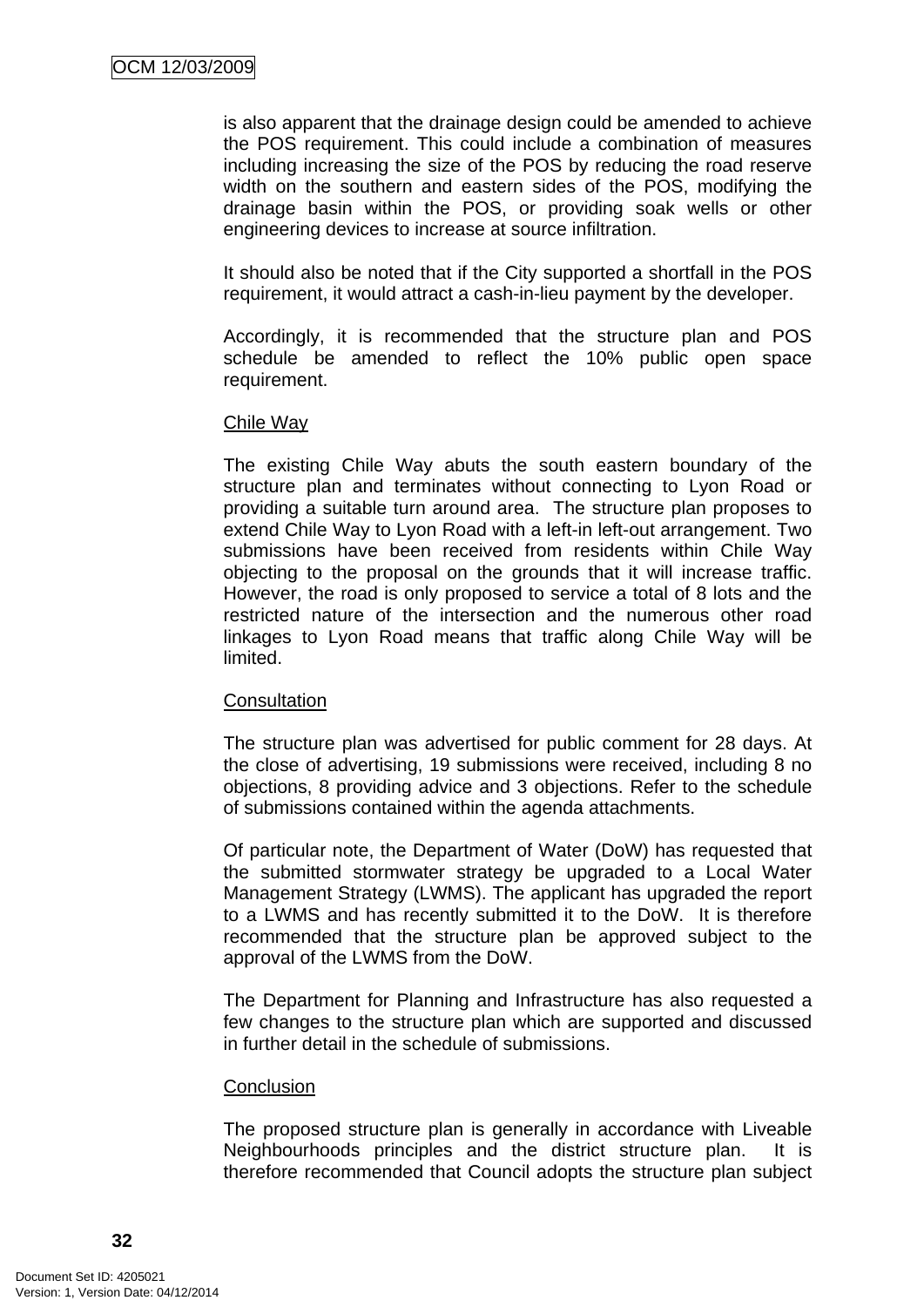to the approval of a Local Water Management Strategy and the relevant changes to the report and plan to achieve appropriate POS compliance.

# **Strategic Plan/Policy Implications**

#### **Demographic Planning**

- To ensure the planning of the City is based on an approach that has the potential to achieve high levels of convenience and prosperity for its citizens.
- To ensure development will enhance the levels of amenity currently enjoyed by the community.

#### **Infrastructure Development**

- To construct and maintain parks and bushland reserves that are convenient and safe for public use, and do not compromise environmental management.
- To provide an appropriate range of recreation areas that meets the needs of all age groups within the community.

The Planning Policy which applies to this item is: SPD4 - 'Liveable Neighbourhoods'

#### **Budget/Financial Implications**

N/A

# **Legal Implications**

Clause 6.2.9.1 of TPS No. 2 requires Council to make a decision on the application within 60 days from the end of the advertising period or such longer period as may be agreed by the applicants. The applicants have now requested the application be determined in accordance with the provisions of the Scheme.

Failure to determine the application will lead to a deemed refusal in accordance with Clause 6.2.9.4 and there is an appeal right to the State Administrative Tribunal.

# **Community Consultation**

The structure plan was advertised in accordance with the requirements of Town Planning Scheme No. 3. There were 19 submissions received including 8 no objections, 8 providing advice and 3 raising concerns.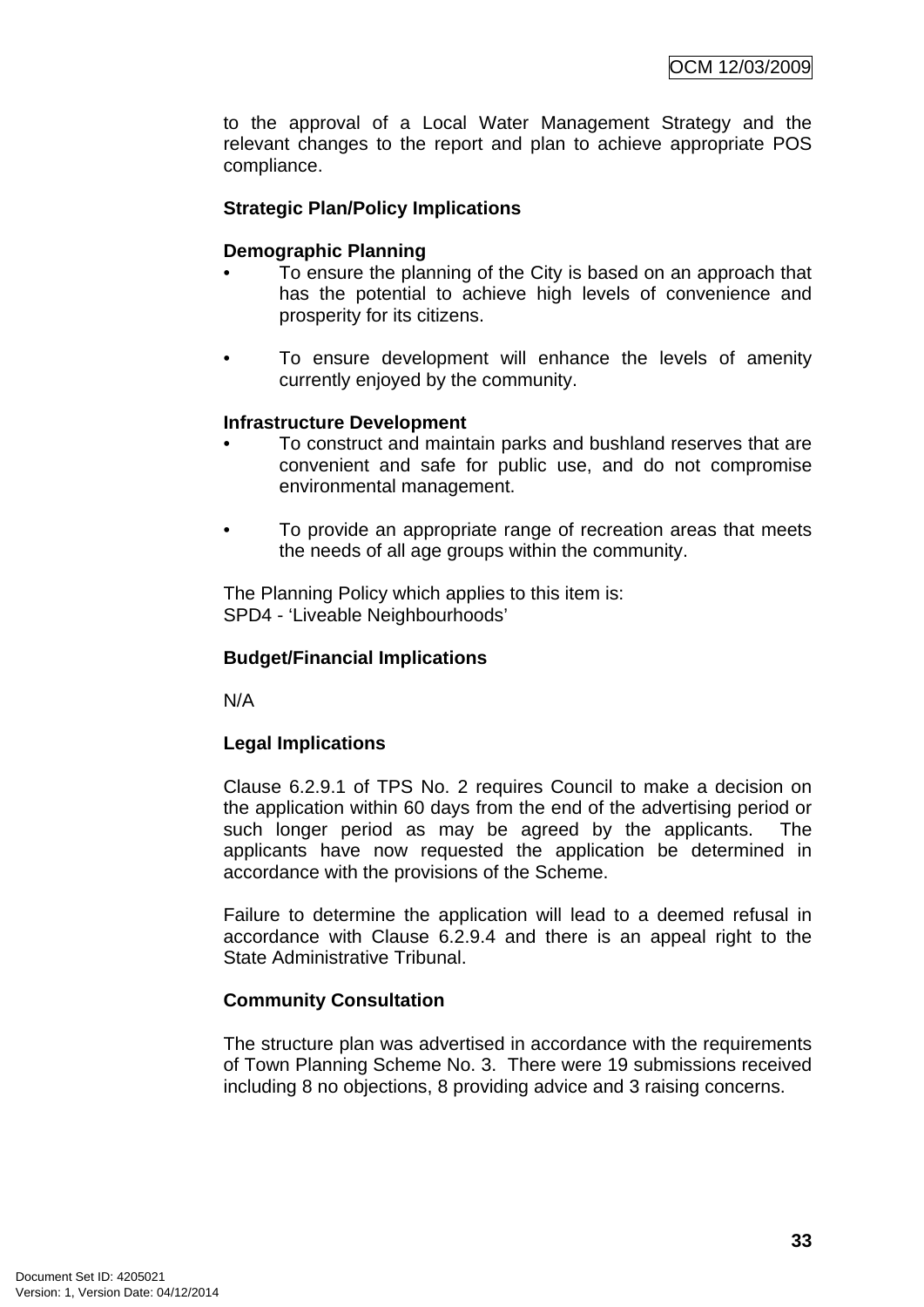# **Attachment(s)**

- 1. Location plan
- 2. Proposed structure plan
- 3. Southern Suburbs District Structure Plan Stage 2 (Banjup)
- 4. Schedule of Submissions

# **Advice to Proponent(s)/Submissioners**

The Proponent(s) and those who lodged a submission on the proposal have been advised that this matter is to be considered at the 12 March 2009 Council Meeting.

# **Implications of Section 3.18(3) Local Government Act, 1995**

Nil

**14.6 (OCM 12/3/2009) - ONE GROUPED DWELLING (EXISTING) AND NINE AGED PERSONS' DWELLINGS - LOCATION: 240 - 246 (LOTS 89, 2042, 80 & 79) HEALY ROAD HAMILTON HILL - OWNER: V & M GIRARDI - APPLICANT: ALVARO DESIGN CONSULTANTS (ROCCO ALVARO) (3318070) (A LEFORT) (ATTACH)** 

# **RECOMMENDATION**

That Council approve the application for one grouped dwelling (existing) and nine aged persons' dwellings at 240-246 (Lots 89, 2042, 80 & 79) Healy Road Hamilton Hill subject to the following conditions:

# **CONDITIONS**

- 1. Development may be carried out only in accordance with the details of the application as approved herein and any approved plan.
- 2. Nothing in the approval or these conditions shall excuse compliance with all other relevant written laws in the commencement and carrying out of the development.
- 3. No activities causing noise and/or inconvenience to neighbours being carried out after 7.00p.m. or before 7.00a.m., Monday to Saturday, and not at all on Sunday or Public Holidays.
- 4. Retaining wall(s) being constructed in accordance with a suitably qualified Structural Engineer's design and a building licence being obtained prior to construction. Retaining walls are required for any cut and/or fill greater than 150 mm in height. In this regard, any fill above or below natural ground level at the lot boundaries is to be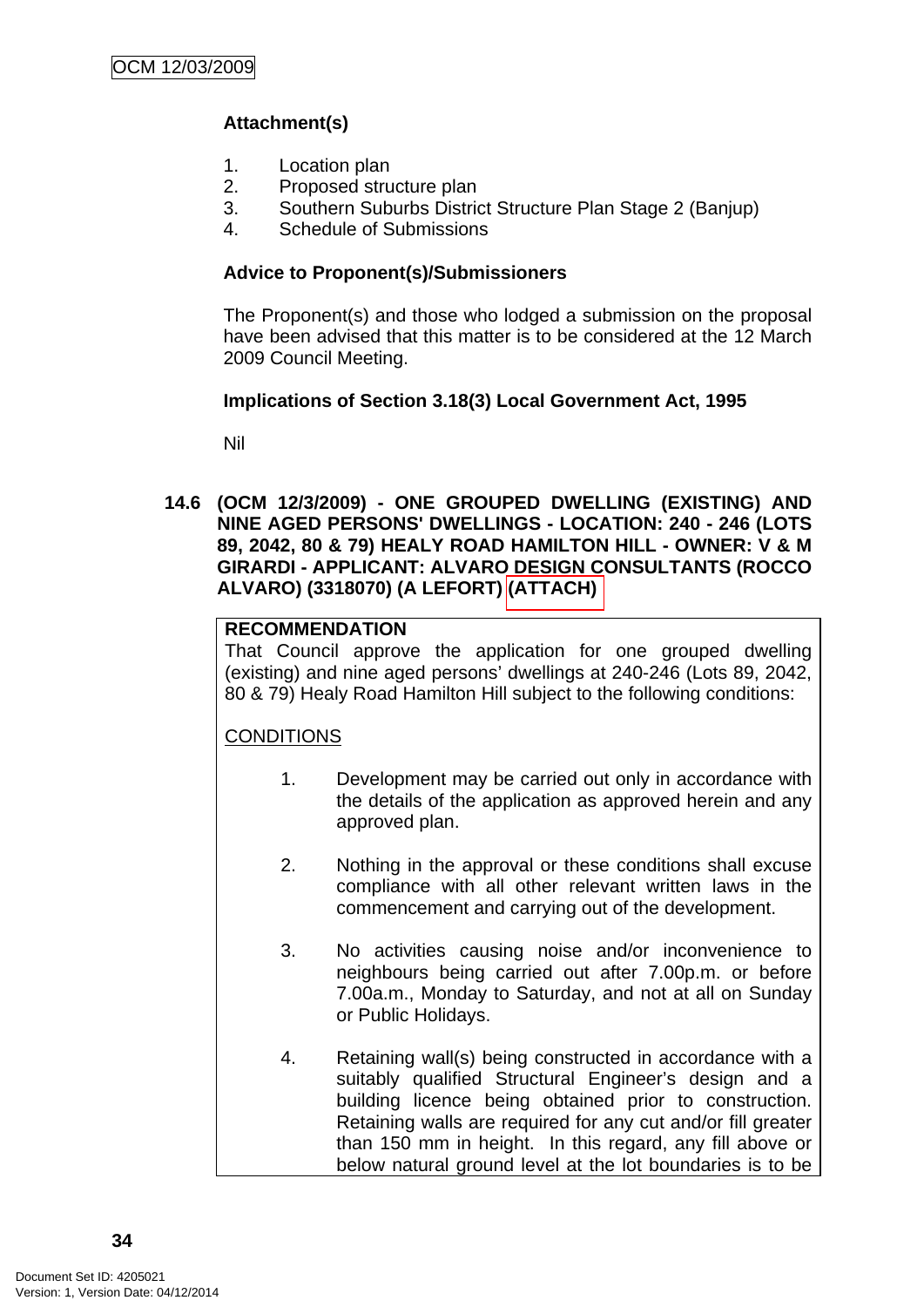suitably retained or have a compliant stabilised embankment.

- 5. The premises shall be kept in a neat and tidy condition at all times by the owner/occupier to the satisfaction of the City.
- 6. Crossovers are to be located and constructed to the City's specifications. Copies of specifications are available from the City's Engineering Services.
- 7. Existing crossovers that are not required as part of the development, shall be removed and the verge reinstated within a period of 60 days, to the satisfaction of the City.
- 8. Notwithstanding the detailed specifications required to be submitted for a Building Licence approval, a separate schedule of the colour and texture of the building materials shall be submitted to and approved by the City prior to applying for a Building Licence, and before the commencement or carrying out of any work or use authorised by this approval.
- 9. A detailed landscape plan must be submitted to the City and approved, prior to applying for building licence and shall include the following:-
	- (1) the location, number and type of existing and proposed trees and shrubs.
	- (2) any lawns to be established;
	- (3) any natural landscape areas to be retained;
	- (4) those areas to be reticulated or irrigated; and
	- (5) verge treatments
- 10. The landscaping installed in accordance with the approved detailed landscape plan, must be reticulated or irrigated and maintained to the satisfaction of the City.
- 11. No development or building work covered by this approval shall be commenced until the landscape plan has been submitted and approved, by the City.
- 12. Existing mature trees located on the southern portion of Lot 80 and Lot 2042 shall be retained to the satisfaction of the City and incorporated into the development. In this regard a detailed survey showing all existing vegetation on the lots shall be undertaken and submitted to the City prior to the commencement of any site works.
- 13. Walls, fences and landscape areas are to be truncated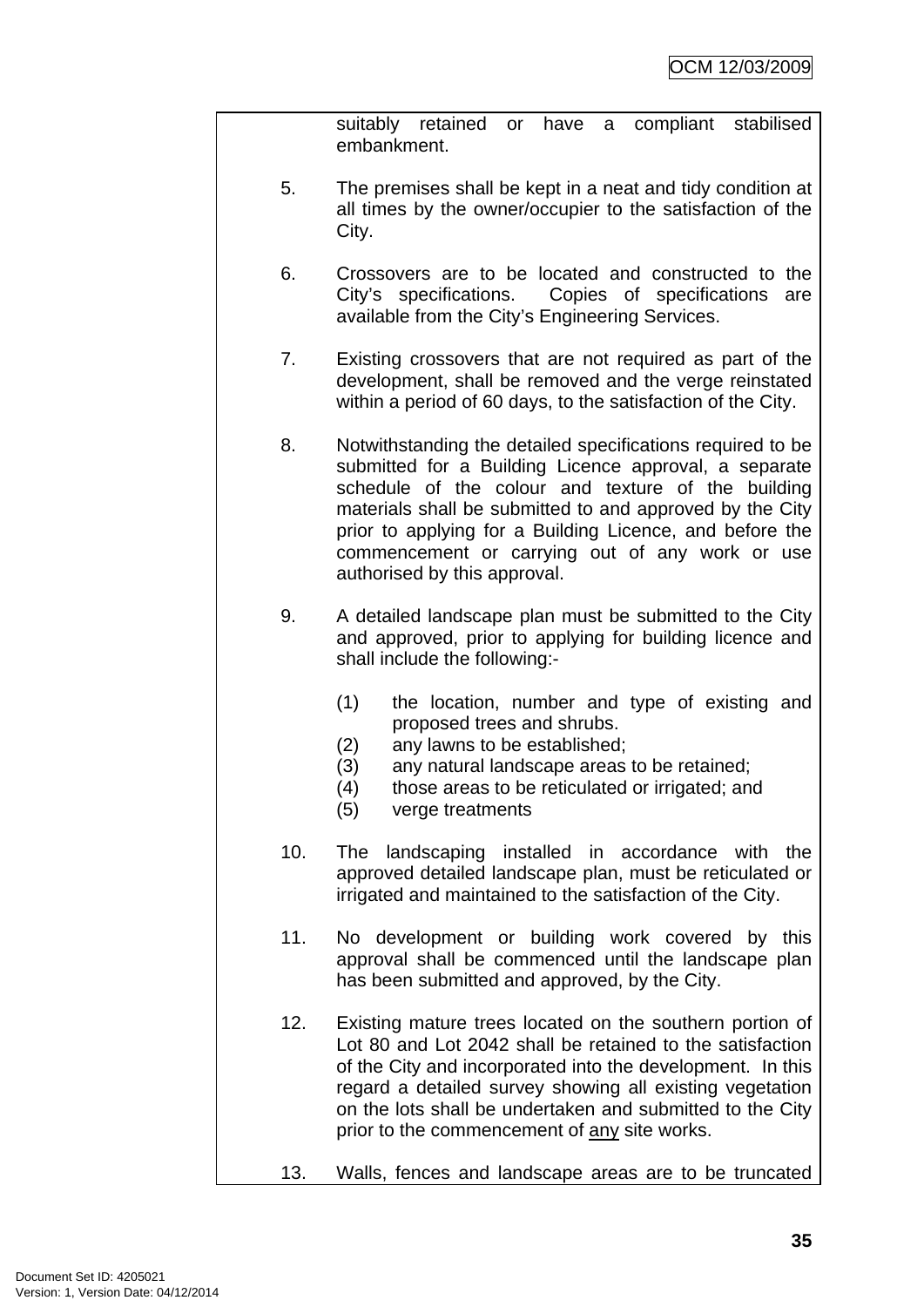within 1.5 metres of where they adjoin vehicle access points where a driveway and/or parking bay meets a public street or limited in height to 0.75 metres.

- 14. All stormwater being contained and disposed of on-site to the satisfaction of the City.
- 15. The parking area, driveways and points of ingress and egress to be designed, constructed, drained and marked in accordance with the plan certified by a suitably qualified practicing Engineer and thereafter maintained to the satisfaction of the City. These works are to be done as part of the building construction.
- 16. Three visitor parking bays are to be permanently marked and maintained at all times for use exclusively by visitors to the property, be clearly visible from the street or communal driveway and be located, together with the reversing area, in front of any security gates or barrier for the development.
- 17. The street verge adjacent to the Lot(s) being grassed or otherwise completed in accordance with the approved plans and be established prior to the occupation of the building; and thereafter maintained to the City's satisfaction.
- 18 All effluent disposal systems and stormwater soak wells currently located on the site must be appropriately decommissioned. (See footnote for further information).

# SPECIAL CONDITIONS

- 1. Lots must be amalgamated prior to issuance of a Building Licence.
- 2. All floor plans for the proposed aged persons' dwellings being modified in following manner in accordance with the requirements of the Residential Design Codes:
	- i) All external and internal doors to provide a minimum 820 mm clear opening.
	- ii) Internal corridors to be a minimum 1000 mm wide, width to be increased to a minimum of 1200 mm in corridors with openings on side walls.
	- iii) All dwellings to include a visitable toilet (AS4299:1995, Clause 1.4.12), preferably located within a bathroom.
	- iv) Toilet and toilet approach doors shall have a minimum 250 mm nib wall on the door handle side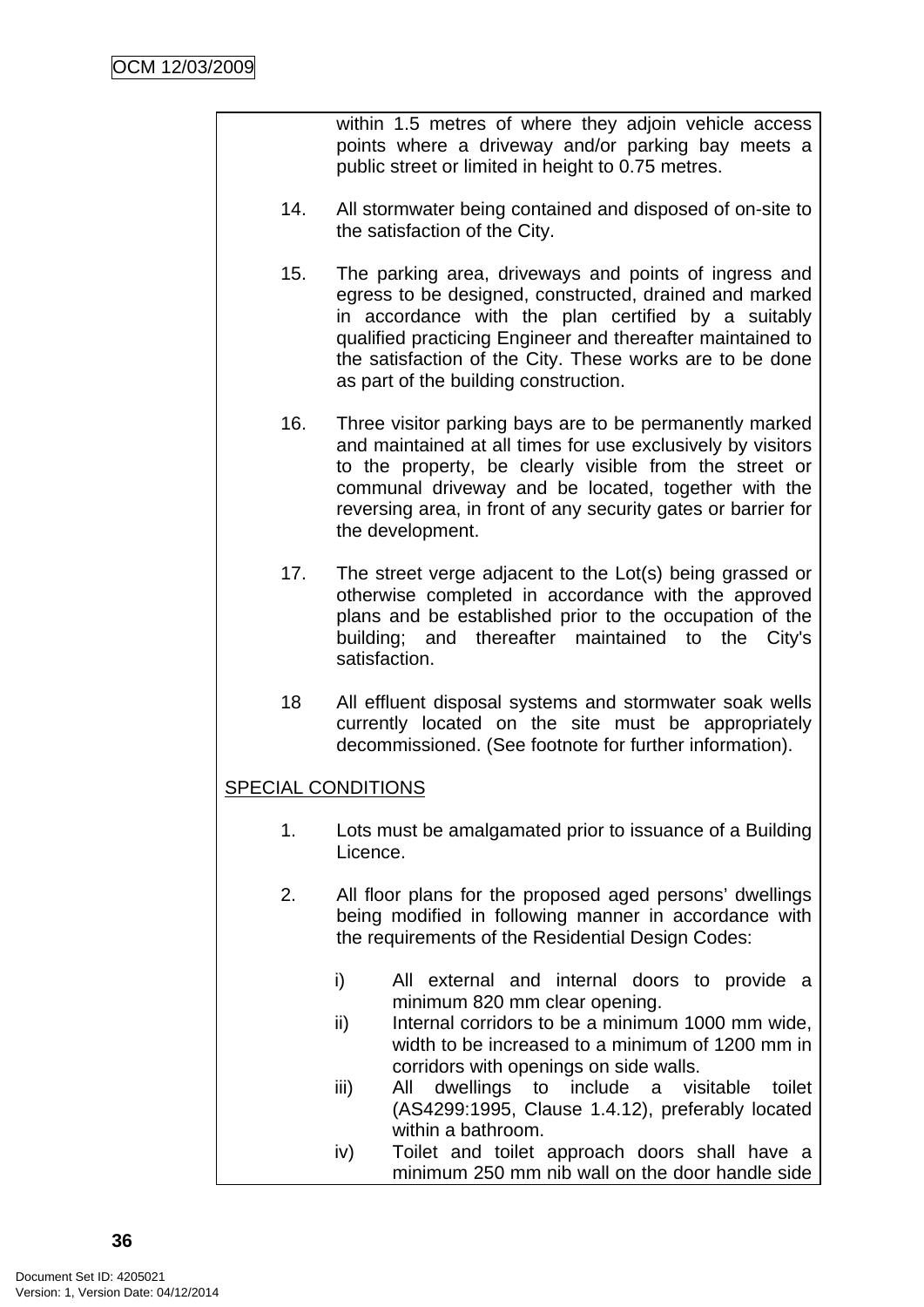|    | of the door and provision for the installation of grab<br>rails in accordance with AS4299:1995, Clause                                                                                                                                                                                                                                                                                                                                                                                                                                                                                                                                         |  |
|----|------------------------------------------------------------------------------------------------------------------------------------------------------------------------------------------------------------------------------------------------------------------------------------------------------------------------------------------------------------------------------------------------------------------------------------------------------------------------------------------------------------------------------------------------------------------------------------------------------------------------------------------------|--|
|    | 4.4.4(h).<br>All storerooms being amended to at least 4 sqm in<br>V)                                                                                                                                                                                                                                                                                                                                                                                                                                                                                                                                                                           |  |
|    | area with a minimum dimension of 1.5 sqm.<br>All floor levels being shown on the floor plans.<br>vi)                                                                                                                                                                                                                                                                                                                                                                                                                                                                                                                                           |  |
| 3. | The floor plan for the dwelling on proposed Lot 9 shall be<br>modified so that the entrance to the kitchen is widened to<br>a minimum width of 1m.                                                                                                                                                                                                                                                                                                                                                                                                                                                                                             |  |
| 4. | An amended site plan being submitted which shows:                                                                                                                                                                                                                                                                                                                                                                                                                                                                                                                                                                                              |  |
|    | i)<br>The visitor bay proposed next to Lot 1 being<br>relocated in a location within common property to<br>the satisfaction of the City.                                                                                                                                                                                                                                                                                                                                                                                                                                                                                                       |  |
|    | One of the visitor's bays to be amended to be<br>ii)<br>wheelchair accessible with a minimum width of<br>3.8m in accordance with AS4299:1995, clause<br>3.7.1.                                                                                                                                                                                                                                                                                                                                                                                                                                                                                 |  |
|    | iii)<br>The dwelling on proposed Lot 6 being redesigned<br>so that the open space is consolidated for use in<br>conjunction with the outdoor living area to the<br>satisfaction of the City.                                                                                                                                                                                                                                                                                                                                                                                                                                                   |  |
| 5. | At least one occupant of each aged persons dwelling is<br>aged over 55, or is the surviving spouse of such a<br>person.                                                                                                                                                                                                                                                                                                                                                                                                                                                                                                                        |  |
| 6. | The landowner entering into a legal agreement to be<br>prepared by the City's Solicitor at the landowner's cost<br>which binds the landowner, their heirs and successors in<br>title requiring that the at least one occupant of each aged<br>persons dwelling is aged over 55, or is the surviving<br>spouse of such a person.                                                                                                                                                                                                                                                                                                                |  |
| 7. | A notification under Section 70A of the Transfer of Land<br>Act is to be prepared in a form acceptable to the City and<br>lodged with the Registrar of Titles for endorsement on the<br>Certificate of Title for the subject lot, prior to the<br>commencement of development works. This notification<br>is to be sufficient to alert prospective purchasers of the<br>use and restrictions of the aged person's dwellings as<br>stipulated under Condition 24 of this approval. The<br>notification should (at the full cost of the landowner) be<br>prepared by the City's Solicitor and be executed by both<br>the landowner and the City. |  |
| 8. | The submission of a waste management strategy which<br>demonstrates how waste is to be collected from the site,                                                                                                                                                                                                                                                                                                                                                                                                                                                                                                                                |  |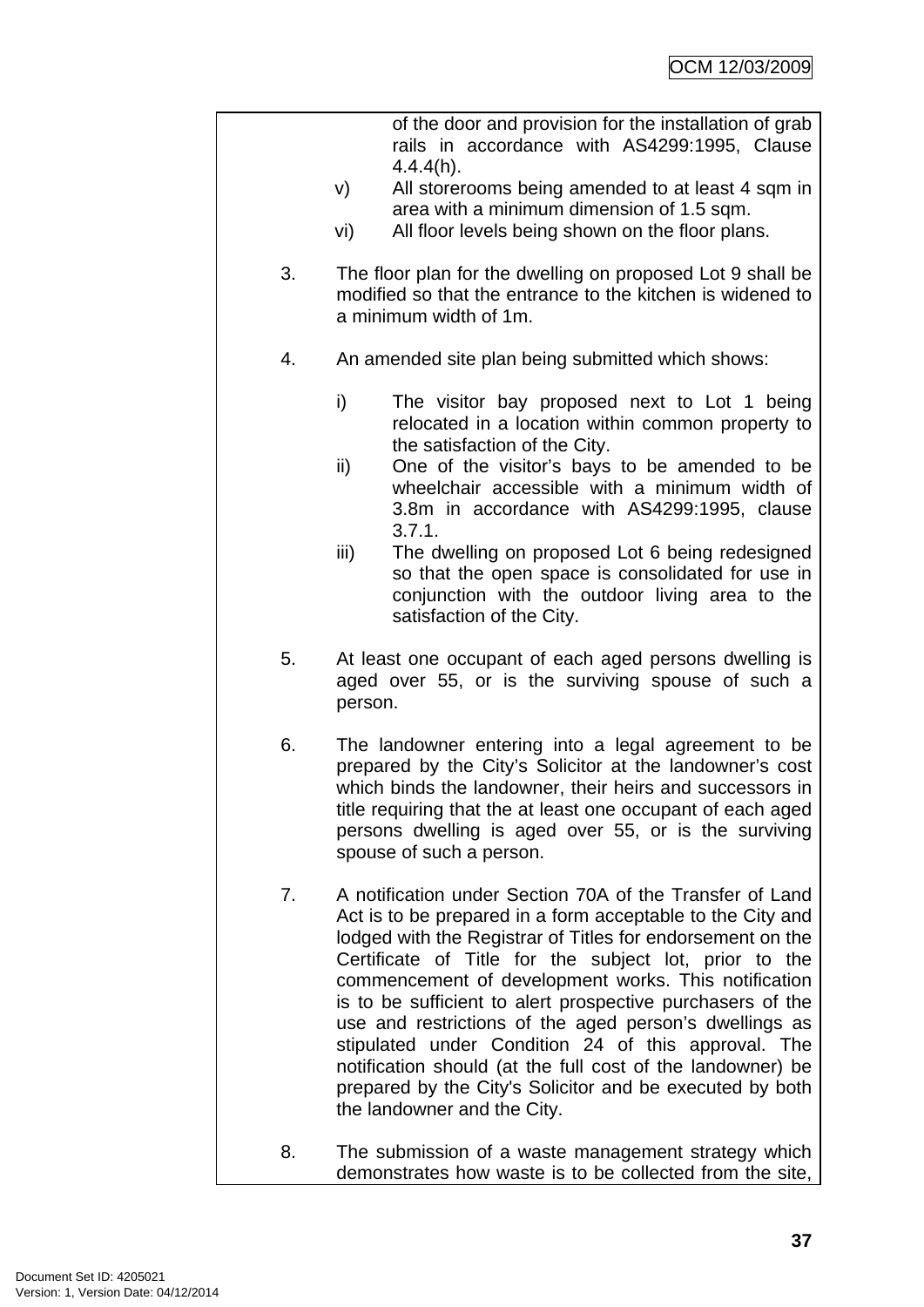taking into account that the approved development has been designed for occupation by aged persons.

# FOOTNOTES

- 1. The development is to comply with the requirements of the Building Code of Australia.
- 2. The applicant/landowner is advised that an application to subdivide the property will not be supported by the City until the dwellings have been constructed to plate height.
- 3. To meet the City's condition regarding decommissioning of the onsite effluent disposal system, the applicant is to supply one of the following:
	- i) A statutory declaration signed by either the applicant or their agent confirming that all onsite effluent disposal systems on the property have been decommissioned in accordance with Regulation 21 of the Health (Treatment of Sewage and Disposal of Effluent and Liquid Waste) Regulations 1974, and provide a receipt from a licensed liquid waste contract confirming that the onsite effluent disposal system has been pumped out. Stormwater soak wells are to be decommissioned in the same manner as prescribed for effluent disposal soak wells in the Regulations.
	- ii) The applicant is to arrange for an onsite assessment of the property by an Environmental Health Officer prior to and after removal of the onsite effluent disposal system to ascertain whether any part of the onsite effluent disposal system is still present. Please note that the City's Health Service will charge a minimum service fee, with an additional hourly rate where 2 or more hours are required.)
- 4. In relation to Condition 23, the applicant is advised that the requirement for at least one occupant of each aged persons dwelling to be aged over 55, or is the surviving spouse of such a person shall be included in the strata management plan which will be required when the property is strata titled.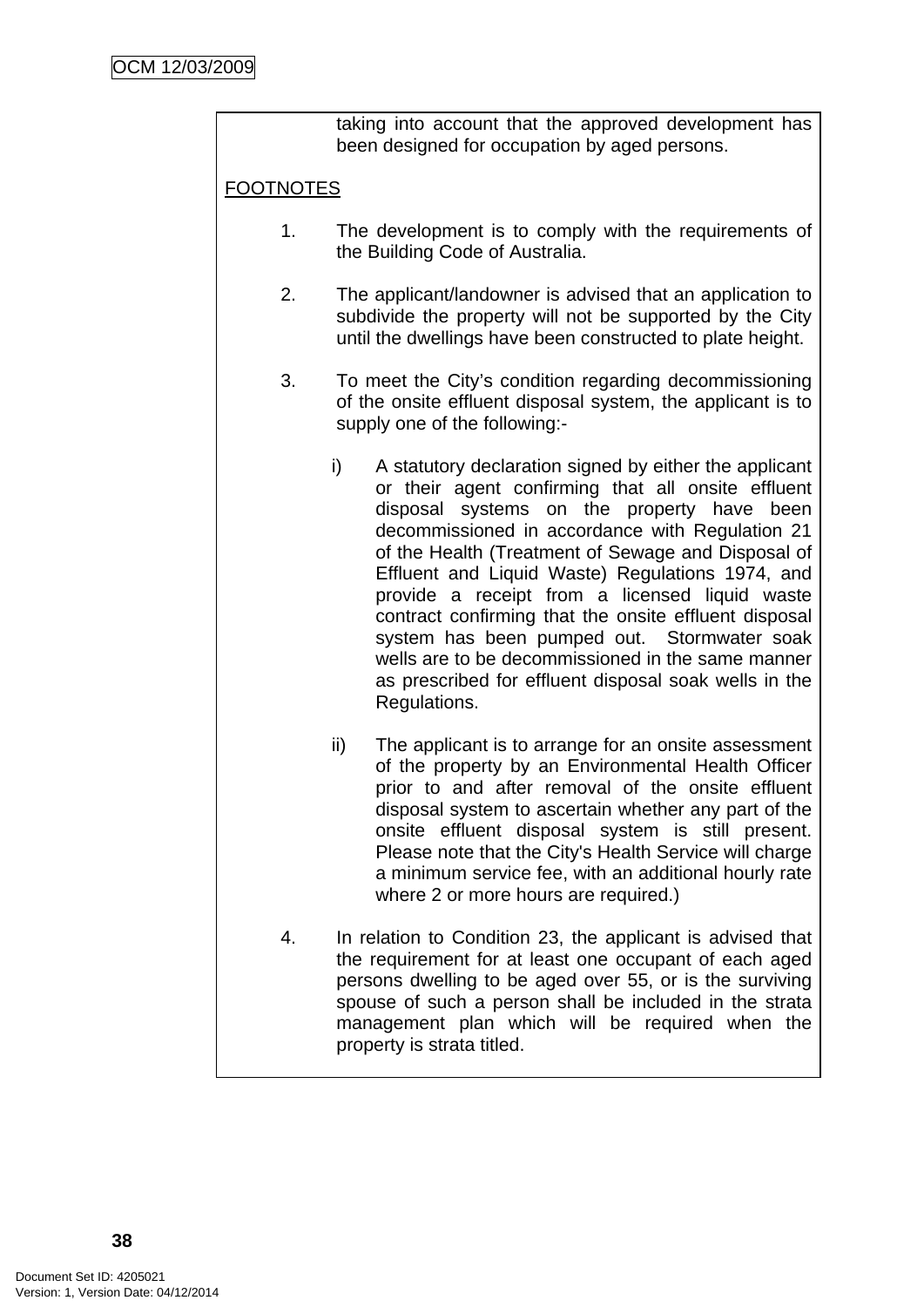# **COUNCIL DECISION**

# **Background**

| Zoning:    | MRS:                                         | Urban                  |  |
|------------|----------------------------------------------|------------------------|--|
|            | TPS3                                         | <b>Residential R20</b> |  |
| Land use:  | Grouped Dwelling and Aged Persons' Dwellings |                        |  |
| Lot size:  | 3,690 sqm                                    |                        |  |
| Use class: | Grouped Dwellings "P"                        |                        |  |
|            | Aged Persons' Dwellings "D"                  |                        |  |

The subject land is comprised of four separate (adjoining) land parcels on Healy Road in Hamilton Hill. Lots 70, 80 and 89 contain existing dwellings and Lot 2042 contains an outbuilding associated with Lot 89. The subject land falls significantly from north to south and contains some significant mature trees located close to the street on Lot 2042.

The proposal does not comply with all the location requirements of Council's Aged Persons Accommodation Policy APD12. Council officers do not have delegation to approve applications for aged person's dwellings where they are inconsistent with this policy which is why the application is being referred to Council for determination.

# **Submission**

The applicant proposes to retain the existing two storey dwelling on Lot 89 and construct nine aged persons' dwellings on the remaining land which includes the rear of Lot 89 and on the entire area of Lots 70, 2042 and 80. All other existing dwellings and outbuildings etc are proposed to be demolished. The proposed dwellings are to be constructed of pre-cast concrete panels.

The proposed aged persons' dwellings are all two storey and generally consist of three or four bedrooms, two bathrooms, two living areas, double carport and store room. The overall development of the site comprises two separate driveways, proposed as common property, and three visitor car parking bays with all vehicle access to the lots obtained from one of the two common property driveways.

# **Report**

The following section provides a discussion of the various issues affecting the proposal.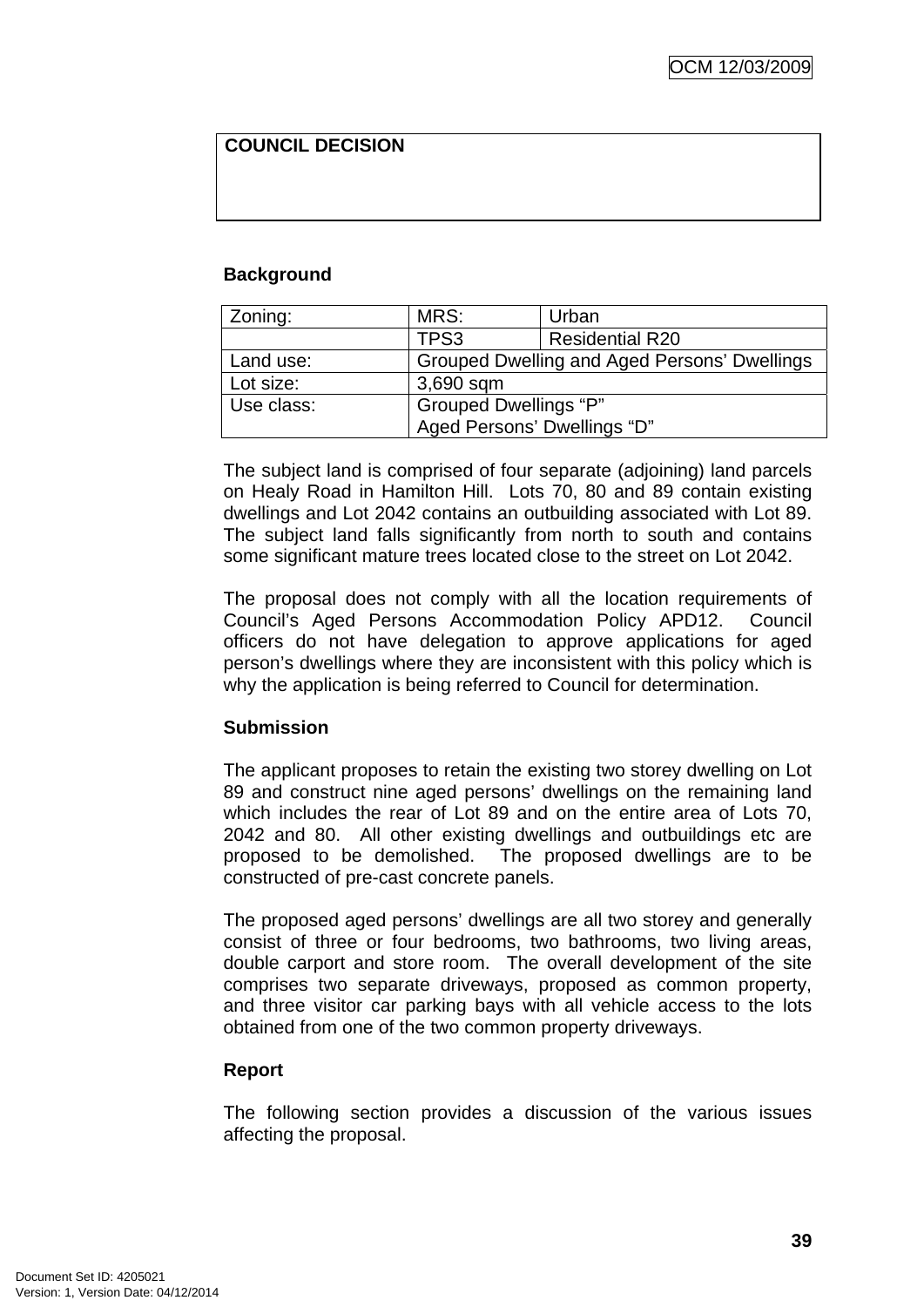# Zoning

The subject land is zoned Residential R20 under the City's Town Planning Scheme No. 3 (TPS 3) which would normally allow for a maximum of seven dwellings to be constructed on a land parcel of this size (instead of the proposed 10). The applicant however is seeking approval applying to construct one grouped dwelling and nine aged persons' dwellings under Clause 6.1.3 A3 of the Residential Design Codes (R-Codes) which provides a density bonus for aged persons' dwellings by allowing the minimum site area to be reduced by up to one third, in accordance with part 7.1.2 and 7.1.3 of the R-Codes. The proposal is therefore consistent with the zoning.

# Aged Person's Accommodation Policy APD12

Council's Policy APD12 'Aged Persons Accommodation – Design Guidelines' was developed to ensure that sites for aged or dependent persons' accommodation are suitable and have reasonable access to transport, shops and community facilities.

The following table summarises the location criteria outlined in the policy and includes the actual distances associated with this proposal:

| <b>Policy Criteria</b> |                                                                               | <b>Policy</b><br><b>Distance</b>                                    | <b>Actual</b><br><b>Distance</b> | <b>Comment</b>        |
|------------------------|-------------------------------------------------------------------------------|---------------------------------------------------------------------|----------------------------------|-----------------------|
| (a)                    | <b>Facilities</b><br>(Local<br>Local<br>Store, postal/banking)                | 400 m                                                               | 980 m                            | Does<br>not<br>comply |
| (b)                    | Distance to bus stop                                                          | $200 \text{ m}$                                                     | 50 <sub>m</sub>                  | Complies              |
| (c)                    | Gradients<br>Footpath<br>facilities<br>local<br>between<br>and bus stop       | <1:12                                                               | <1:12                            | Complies              |
| (d)                    | <b>District Facilities (seniors</b><br>medical<br>library,<br>centre,<br>etc) | 400 m or easily<br>accessible<br>by<br>road and public<br>transport | Bus Stop on<br>verge             | Complies              |

As demonstrated in the above table, the proposed development is not within 400 m or a 5 minute walk of the nearest local centre and therefore approving the proposal constitutes a variation to the policy.

Whilst the nearest local centre (Hamilton Hill Shopping Centre) is approximately 980 m from the site, the centre contains a good range of local shopping needs including supermarket, chemist, post office, bank ATM's and other specialty stores. It is estimated that the time taken to walk from the subject site to the centre would be 10-12 minutes which is considered reasonable in relation to the number of services available at the centre. In addition, there are two bus stops that are located within 50m of the proposed development which connect to Fremantle and Murdoch Train Stations and the subject land is also across the road from the Jean Willis Centre which is a City of Cockburn-run day centre providing activities and outings for seniors.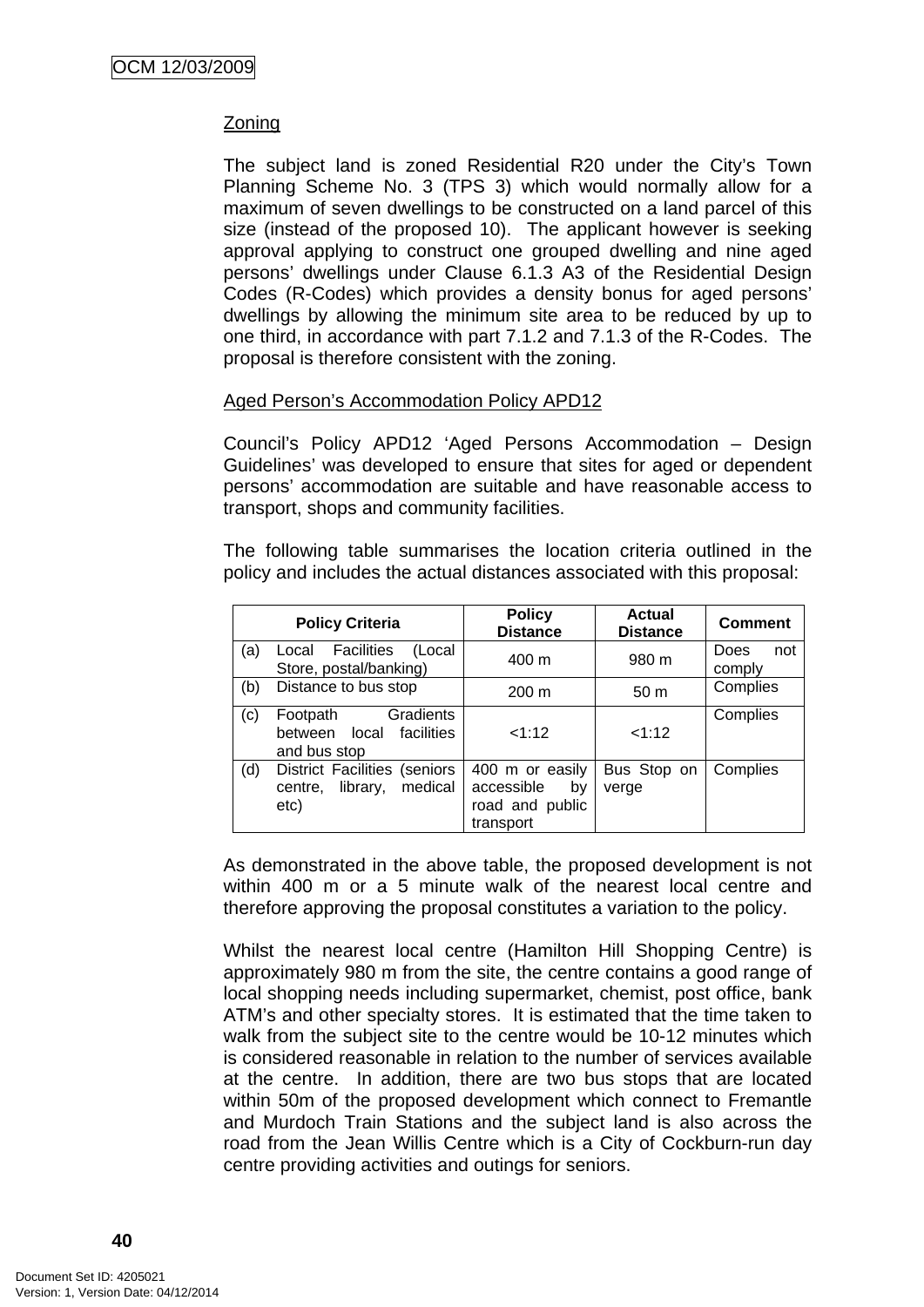Overall, whilst the site does not comply with Council's Policy, it is still considered to be relatively well-located in terms of access to key services and facilities required by aged persons'. The variation to the policy is therefore supported.

# Residential Design Codes

The variation to the minimum site area requirements of the R-Codes (Clause 6.1.3 A3 i) which the applicant is applying for allows the minimum site area to be reduced by up to one third where the development is in accordance with the Aged or Dependent Persons' Dwelling criteria (Clause 7.1.2). The proposal does not comply with the following elements of the acceptable development criteria:

- A maximum plot ratio of 100 sqm for grouped dwellings.
- All ground floor units.
- External and internal doors to provide a minimum 820 mm clear opening.
- Internal corridors to be a minimum 1000 mm wide, width to be increased to a minimum of 1200 mm in corridors with openings on side walls.
- The first visitors car space shall provide a wheelchair accessible parking space and be a minimum width of 3.8 m in accordance with AS4299:1995, Clause 3.7.1.

The applicant has provided no justification against the performance criteria for this element (Clause 7.1.2 P2). Therefore the proposal lacks key design features which are required to be included to achieve the density bonus under the R-Codes which indicates that the proposal in its current form is unsuitable for aged persons. In addition, the proposal provides store rooms which are less than 4 sqm in area and have a minimum dimension of less than 1.5 m which does not comply with Clause 6.10.3 A3.1 of the R-codes. It is considered that all of the above elements (except for the requirement for ground floor units) can be adequately addressed through condition(s) requiring the applicant to modify the floor plan for each dwelling to incorporate these key design features.

The variations to the plot ratio area for each dwelling are considered relatively minor and are therefore acceptable. With regards to the requirement for all units to be on the ground floor, the proposed design is considered acceptable given that all essential living areas and one bedroom are located on the ground floor. This means that residents can live entirely on the ground floor and "age in place" should their mobility decrease and the use of the stairs become a problem.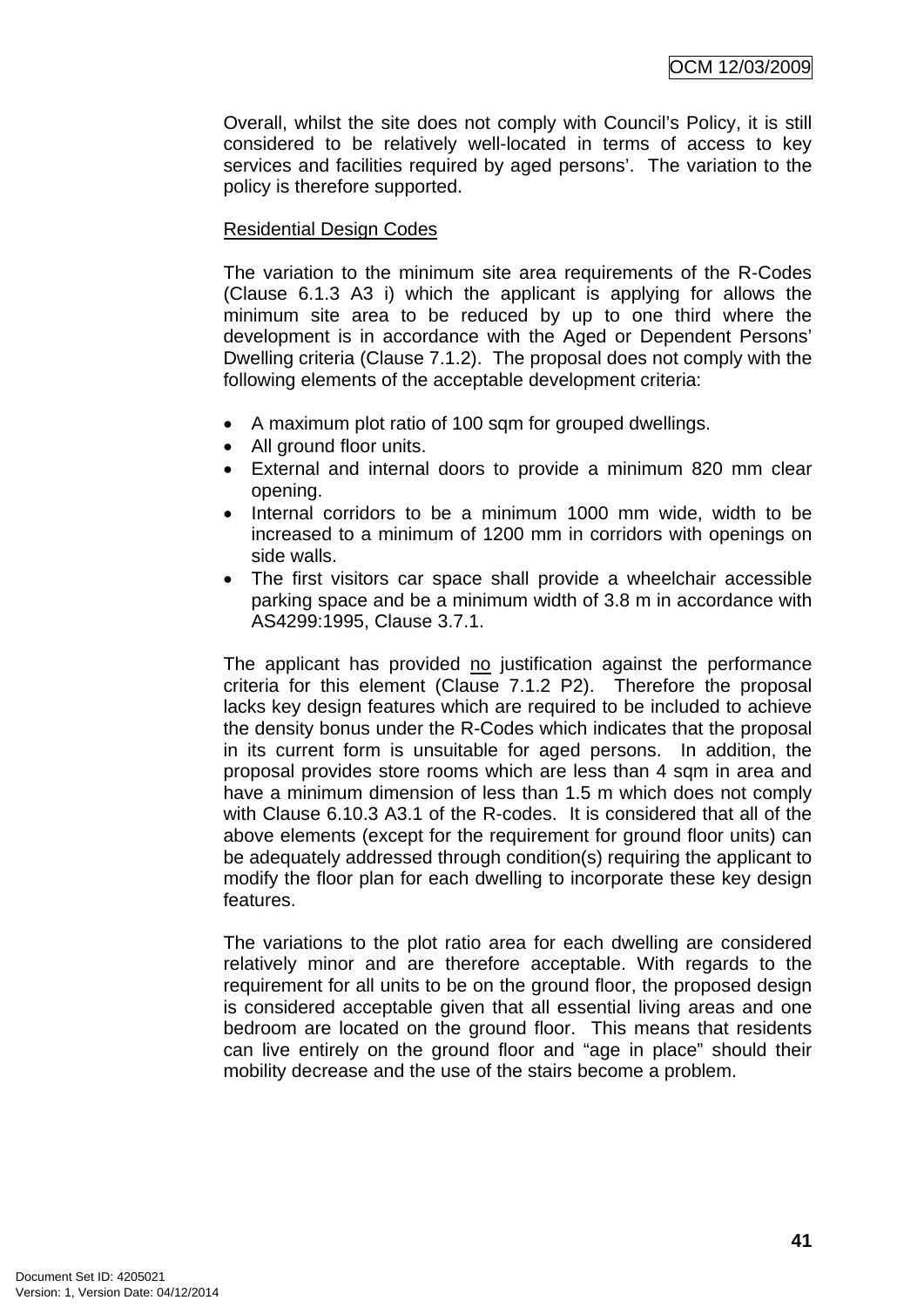#### Site Layout

There are some concerns with the layout of the site specifically the location of the visitor's car parking bay next to Lot 1, the shape of proposed Lot 6 and how waste will be collected from the site.

The proposed visitor parking bay located next to Lot 1 would require vehicles to parallel park which would then require them to turn the vehicle around at the end of the common property driveway. This is impractical and would almost certainly result in visitor's vehicles entering proposed private lots. Should Council approve the proposal, a condition should be imposed requiring the relocation of the parallel visitor parking bay which his currently located next to Unit 1 in a location to the satisfaction of the City.

Lot 6 contains an area of 293 sqm and features a relatively large portion of open space in the north-east corner of the lot. This area is not associated with the outdoor living area and is not accessible from the dwelling. There is a concern that the area would be wasted and unusable. Should Council approve the proposal, a condition should be imposed requiring the redesign of the dwelling on proposed Lot 6 so that the open space is consolidated to form one large outdoor living area.

With regards to waste collection, there is no centrally located bin storage area so individual bins would need to be carted from each dwelling to the street. For the rear dwellings, this equates to a distance of approximately 35 metres which is considered unreasonable for aged persons, particularly given the gradient of the subject land. This issue can only be addressed by Council's waste collection service vehicles being able to enter the common property driveways and for the landowner/future strata body to indemnify Council against any damage that the vehicles may cause. Alternatively, the development could utilise a private waste collection service. In any case, should Council approve the proposal, a condition should be imposed requiring the applicant to submit a waste management strategy to demonstrate how waste collection will occur.

#### Dwelling Design

All of the proposed aged dwellings are two storey with a bedroom, bathroom, kitchen and living area on the ground floor and additional bedrooms and living areas on the second level. Each dwelling has also been provided with a double carport/garage and in most cases a northern-facing outdoor living area. As mentioned in the Residential Design Codes section of the report, the proposed design ensures that residents can remain in the dwelling should mobility and the use of stairs become difficult? In addition, as previously discussed, design features required to accommodate aged persons who are currently lacking in the proposal can be conditioned.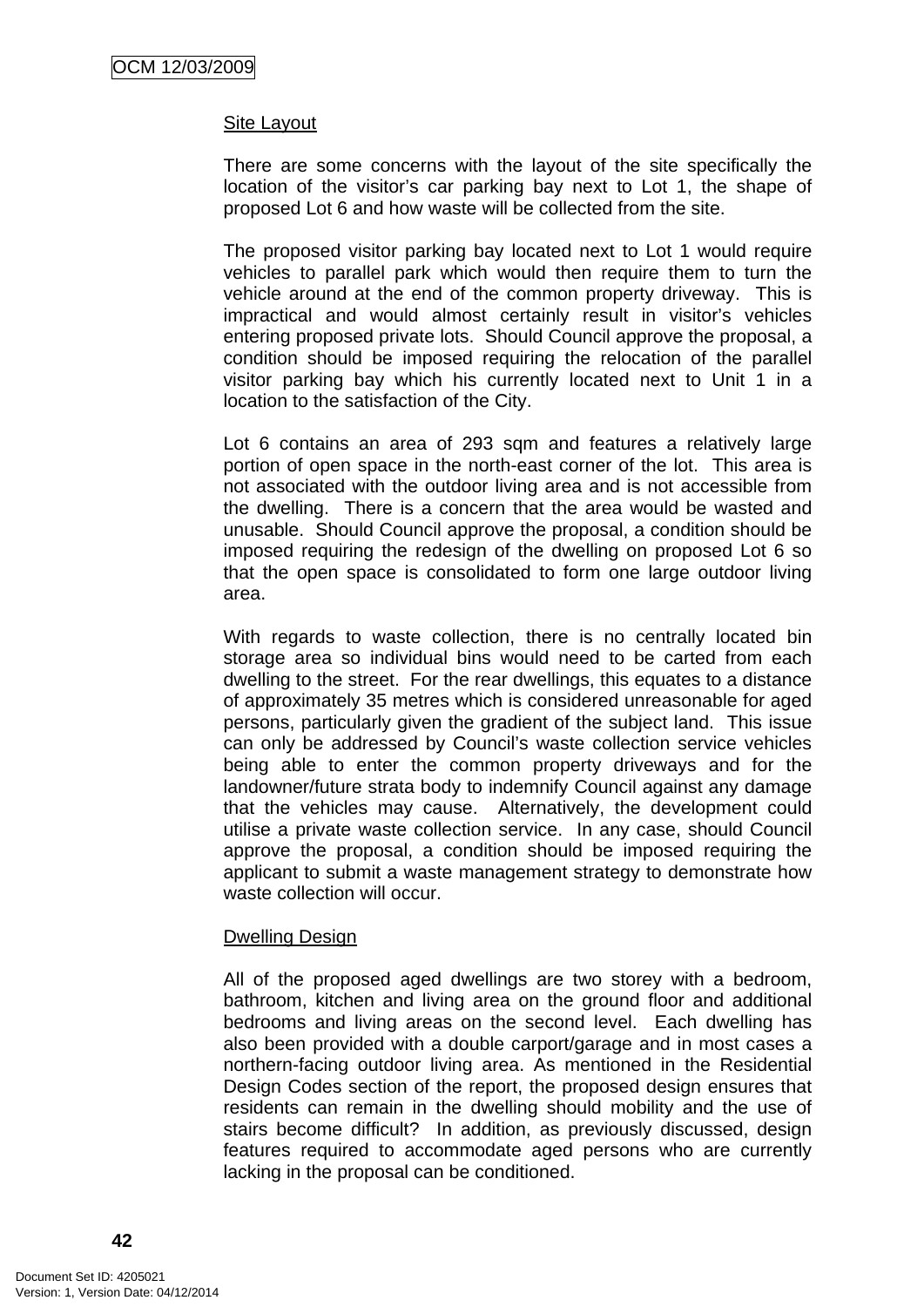Should Council approve the proposal, a condition should be imposed requiring the owner of the land and subsequent strata owners to enter into a legal agreement requiring dwelling inhabitants to persons over 55 years of age. A notification on the titles of the existing and proposed lots will also be required to alert any potential purchasers of this restriction.

# Existing Mature Trees

Lot 2042 contains a number of existing mature trees towards the front of the site (the approximate location has been marked on the site plan). The existing trees significantly add to the amenity of the area and have the impact to enhance future development. Should Council approve the proposal, a condition should be imposed requiring those large mature trees to be incorporated into the new development and this seems achievable given the setback of the dwelling on proposed Lot 5.

# **Conclusion**

As discussed in the report, a number of modifications are considered necessary to make the proposal more appropriate for aged persons and these changes can be conditioned. It is therefore recommended that Council vary their Aged Persons Accommodation policy and approve the proposal subject to conditions. Support for the proposal is based on the following reasons:

- The provision of aged person's accommodation contributes to the provision of a variety of housing types in the area.
- The proposal is not considered to detract from the amenity of the area.
- The proposal is located within 1km of a substantial local centre which equates to a 10-12 minute walk and footpath gradients are relatively low between the subject land, bus stops and local centre.
- A bus stop with services to Murdoch and Fremantle Train Stations is located within 50 metres of the site which provides convenient access to a variety of services.

# **Strategic Plan/Policy Implications**

# **Demographic Planning**

- To ensure the planning of the City is based on an approach that has the potential to achieve high levels of convenience and prosperity for its citizens.
- To ensure development will enhance the levels of amenity currently enjoyed by the community.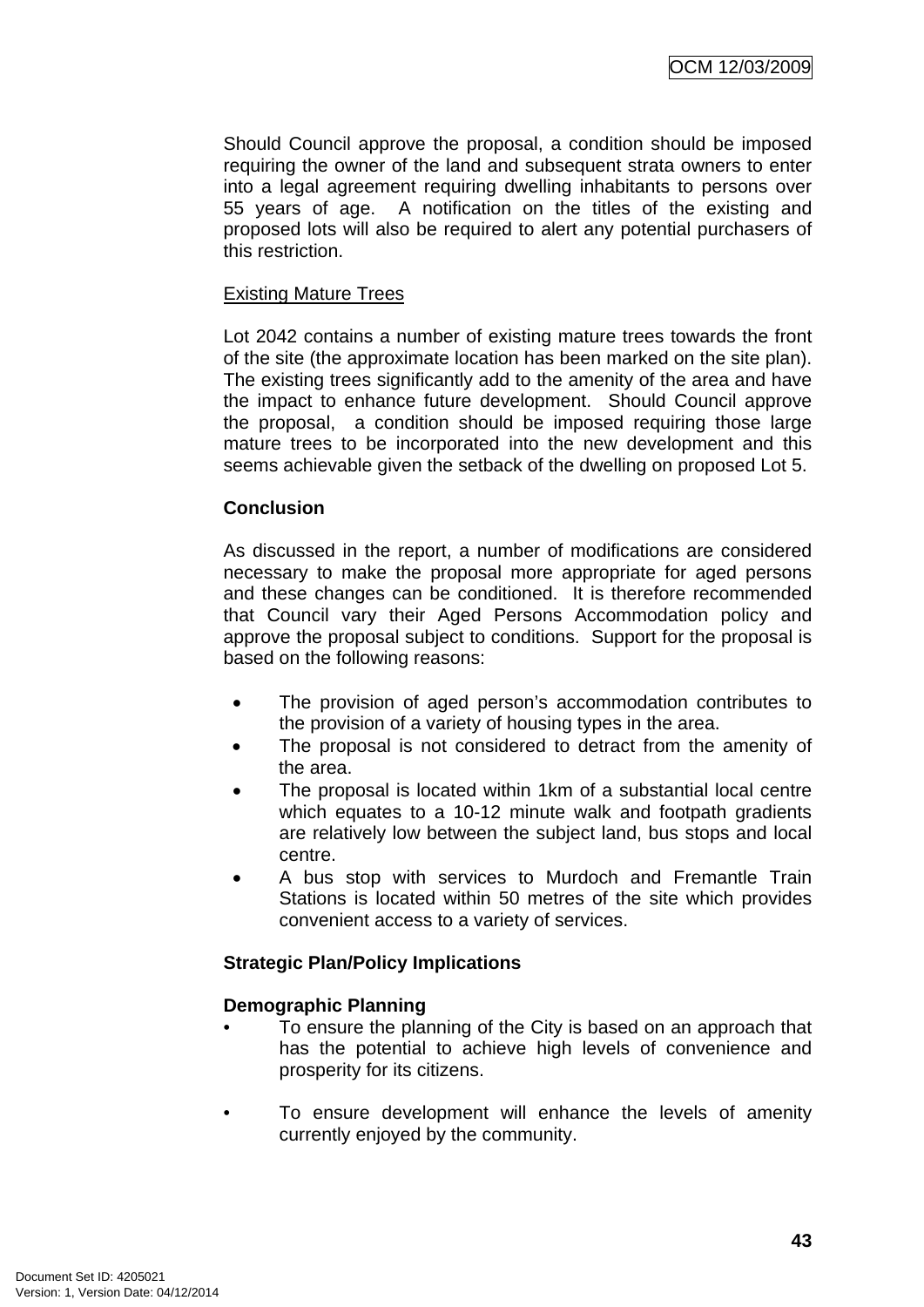# **Budget/Financial Implications**

N/A

# **Legal Implications**

Town Planning Scheme No. 3 Planning and Development Act 2005 State Administrative Tribunal Regulations

# **Community Consultation**

N/A

# **Attachment(s)**

- 1. Location Plan
- 2. Site Plans
- 3. Floor plans & Elevations

# **Advice to Proponent(s)/Submissioners**

The Proponent(s) and those who lodged a submission on the proposal have been advised that this matter is to be considered at the 12 March 2009 Council Meeting.

# **Implications of Section 3.18(3) Local Government Act, 1995**

Nil.

# **14.7 (OCM 12/3/2009) - PROPOSED RETAINING WALLS (R CODE VARIATIONS) - LOCATION: LOT 399 (6) CADIZ PLACE. COOGEE - OWNER: A G PEARSON & L N MCCANN-PEARSON - APPLICANT: A G PEARSON (3315995) (R COLALILO) (ATTACH)**

# **RECOMMENDATION**

That Council:-

- (1) grant its approval for the development of retaining walls on Lot 399 (6) Cadiz Place, Coogee subject to the following conditions and advice notes:-
	- 1. Development can only be undertaken in accordance with the terms of the application as approved herein and any approved plans.
	- 2. All stormwater being contained and disposed of on-site to the satisfaction of the Council.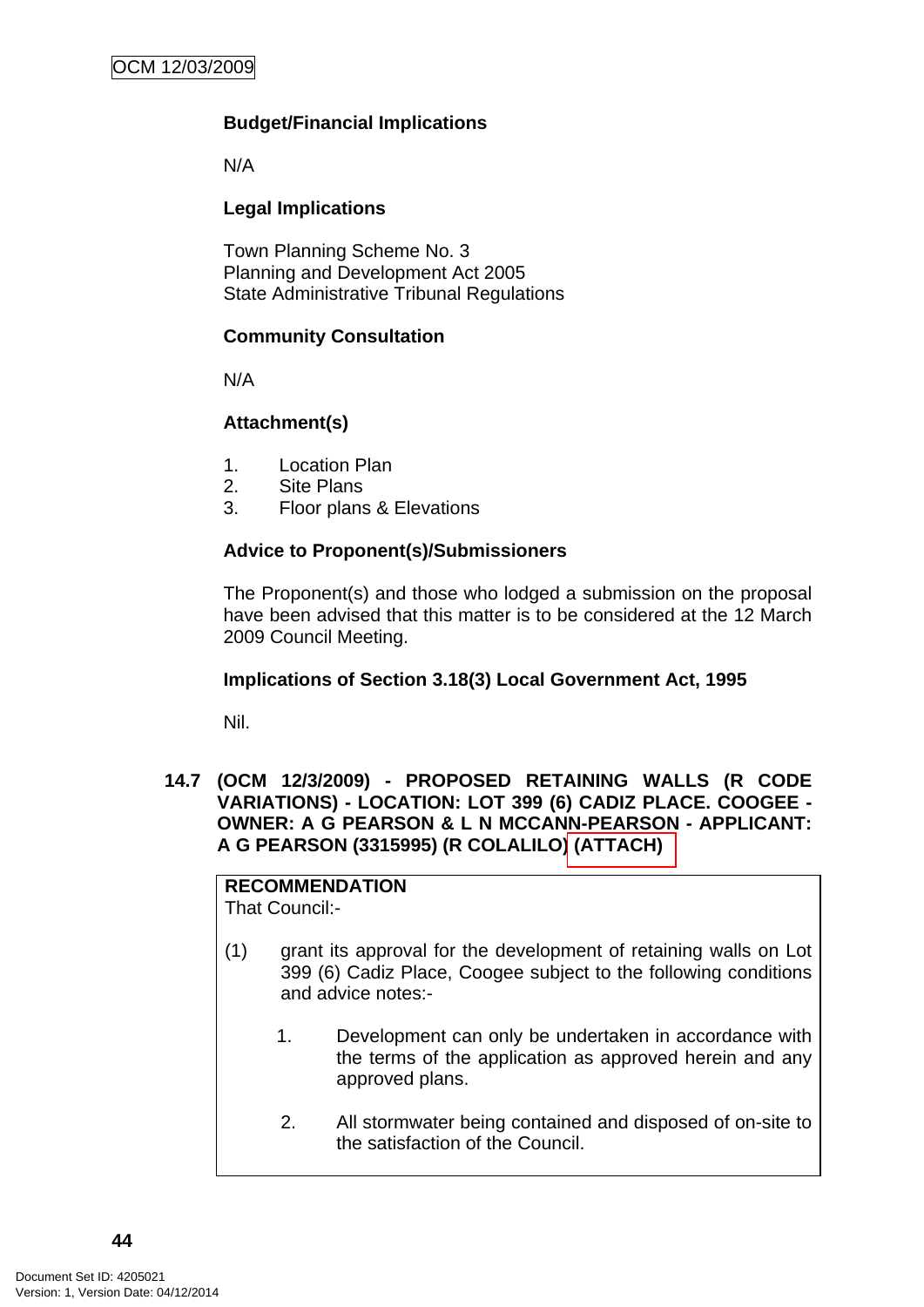- 3. The premises shall be kept in a neat and tidy condition at all times by the owner/occupier to the satisfaction of the City.
	- 4. No activities causing noise and/or inconvenience to neighbours being carried out after 7.00pm or before 7.00am, Monday to Saturday, and not at all on Sunday or Public Holidays.
	- 5. Retaining walls being constructed in accordance with a suitably qualified Structural Engineer's design and a building licence being obtained prior to construction.
	- 6. Earthworks over the site and batters must be stabilised to prevent sand or dust blowing, and appropriate measures shall be implemented within the time and in the manner directed by the Council in the event that sand or dust is blown from the site.

# SPECIAL CONDITIONS

- 7. Plans submitted with the building licence application are to demonstrate the following design changes being made to the satisfaction of the City, as indicated in red on the approved development plan:
	- i. the rear retaining wall being modified to achieve a maximum height of no more than 2 metres measured from natural ground level at the base of the wall
	- ii. the side retaining walls being modified to achieve a height of no more than 9.0 metres AHD.
	- iii. The provision of access stairs to the rear sewer easement area.
- 8. Screen walls or fencing being constructed on top of the retaining walls to the City's satisfaction.
- 9. The rear (unretained) portion of land within the sewer easement as shown on the approved plan shall remain clear of any fill and/or debris at all times and be maintained by the landowner to the satisfaction of the City.
- 10. All fill, retaining walls and associated footings and piles shall be fully contained within the subject lot.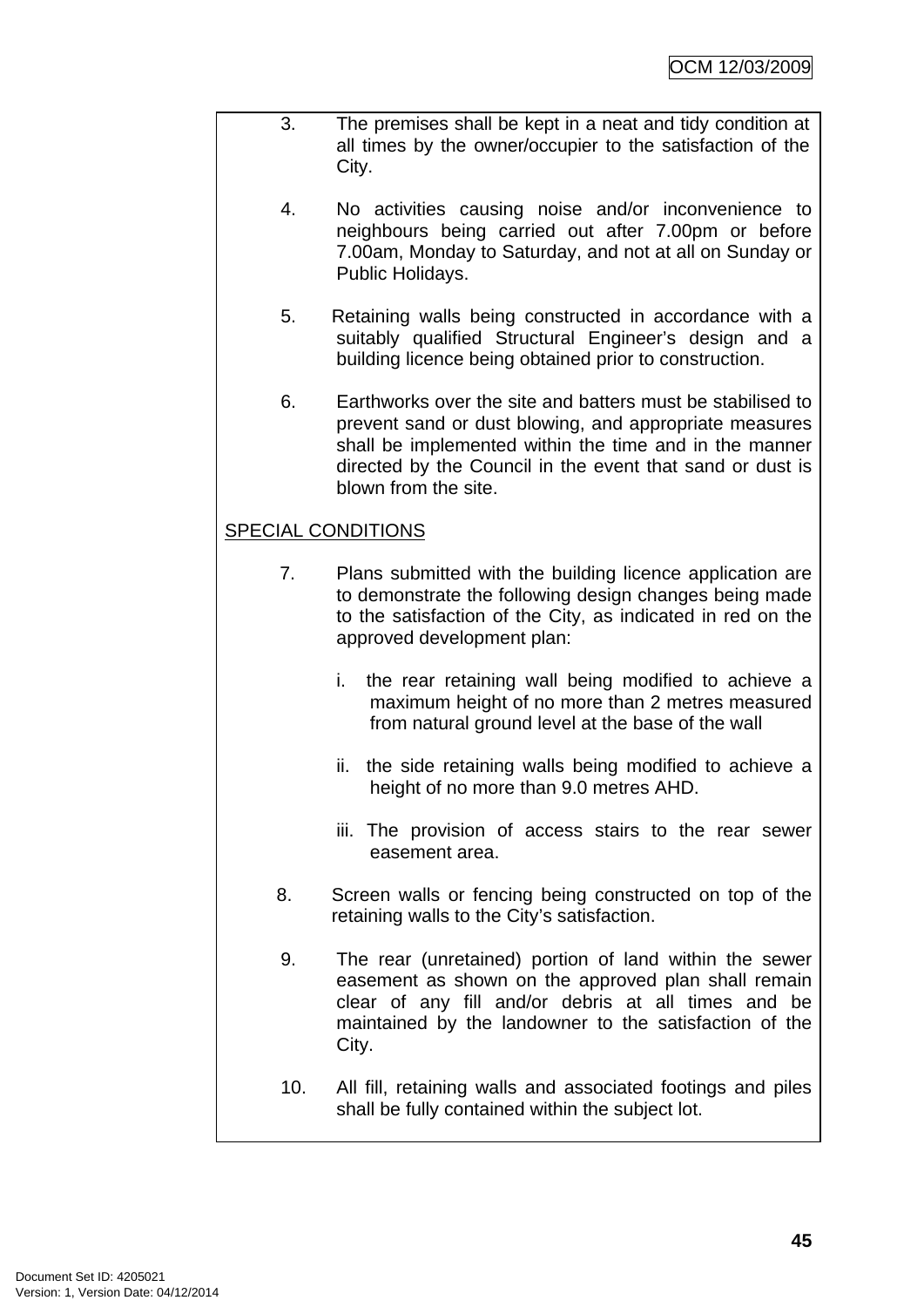# FOOTNOTES

- 1. The development is to comply with the requirements of the Building Code of Australia.
- 2. Condition 6 is intended to ensure there is no dust or sand nuisance generated for other property owners. It is the landowner's responsibility to maintain the site in such a condition that no sand or dust will be blown from the site.
- 3. In relation to Condition 7, the required changes are considered necessary in order to reduce the impact of the proposed retaining walls on adjoining properties.
- 4. The applicant is advised that Condition 8 has been imposed in order to eliminate privacy and overlooking concerns associated with the development.
- 5. The applicant is advised that dividing fences are controlled through the Dividing Fences Act. Accordingly owners should liaise with the adjoining landowner if there is an intention to remove or replace any portion of fencing.
- (2) issue a Schedule 9 Notice of Determination on Application for Planning Approval (inclusive of MRS Form 2 Notice of Approval); and
- (3) advise the applicant and submissioners of Council's decision accordingly.

# **COUNCIL DECISION**

# **Background**

This item was previously presented to the ordinary Council meeting of 12 February 2009 where it was resolved as follows:

*That Council defer its determination for the development of retaining walls on Lot 399 (No. 6) Cadiz Place Coogee, to allow the applicant and objectors to have the opportunity to enter into negotiations with a view to coming to a positive outcome on this matter, and should an agreement not be reached by the end of February, the matter be presented to the March Ordinary Council Meeting.*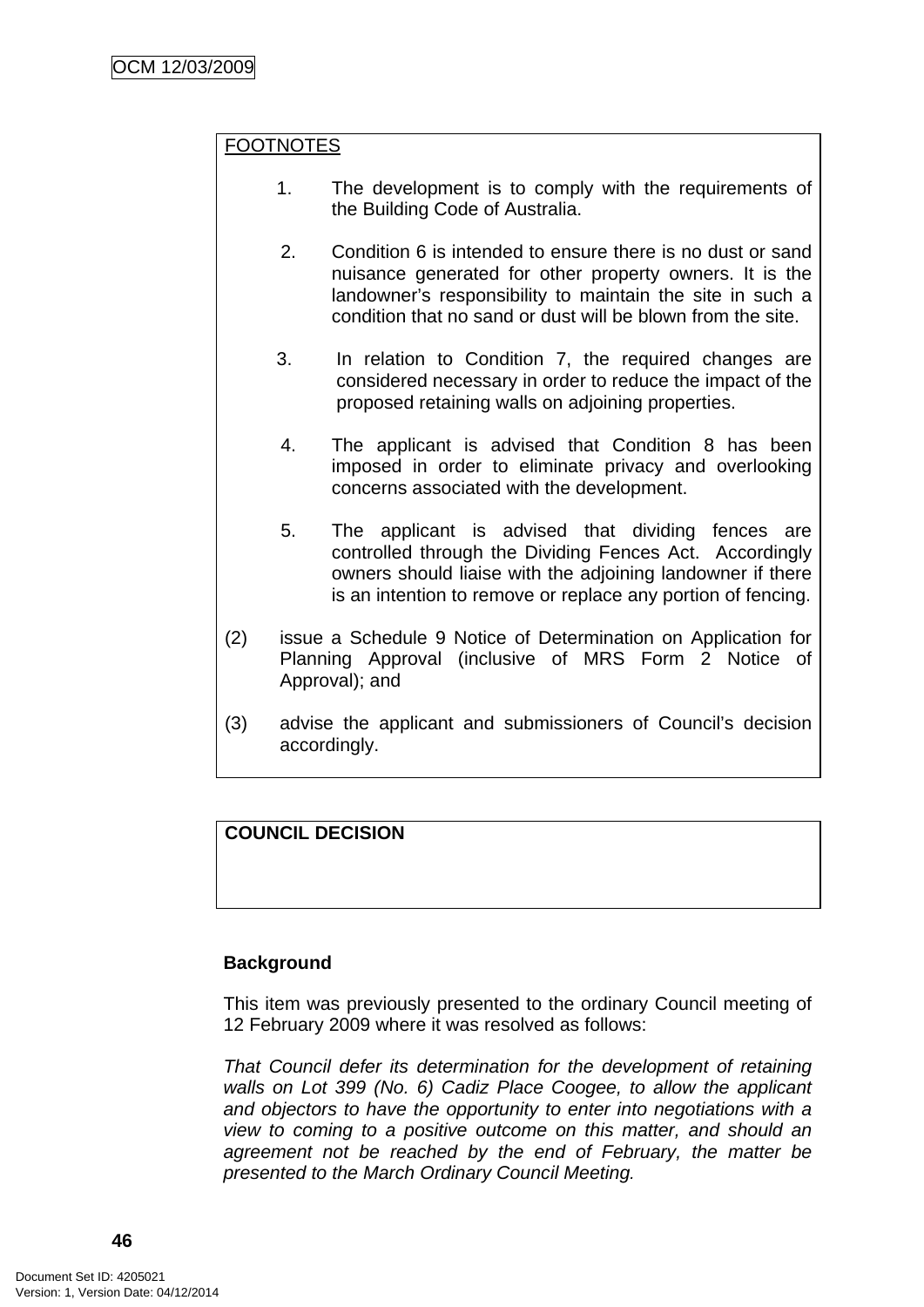In accordance with Council's resolution of 12 February 2009, a meeting was held at Council's offices on 27 February with the following attendees:

Councillor Attril, Councillor Romano, Councillor Limbert, Mr Adam Pearson (applicant), Mr Fred Tarbotton, Mrs Morena Tarbotton (both of 6 Strickland) and Mrs Jean Dickson (8 Cadiz Place) and Vicki Lummer (Manager Statutory Planning).

Discussion at the meeting resulted in the following points becoming clear :

Mrs Jean Dickson raised concerns in regard to the length of proposed retaining wall that abuts her property. Her concerns were that the wall was not long enough to retain the entire fill and should be extended further.

Council officers have investigated this and it is recommended that the applicant be required to retain all fill on site, utilising retaining walls built completely on the subject property. In this instance there may be longer walls required. Condition 10 of the recommendation adequately covers this issue.

- Fred and Morena Tarbotton raised the following concerns in regard to the proposed retaining wall:
	- 1. The wall, if constructed 1.6 m from their common boundary to a height of 2 m will dominate their yard and entertaining area, it would block their sunlight and affect their privacy. They are very opposed to this (these comments were raised in their previous submission and have not changed).
	- 2. They would not be opposed to the construction of 2 walls, one of 1.250 m on the common boundary with a 1.8 m height fence on top and then another retaining wall of 1.250 m setback 1.6 m with an additional fence on top. This, they believe will better protect their privacy and provide better visual amenity. (These comments are unchanged from the February consideration of this application).
- Mr Adam Pearson raised the following concerns in regard to the matter:
	- 1. He does not favour the officer's recommendation from the 12 February report (compromise of a 2m high wall setback 1.6 m) as this will leave his finished lot level lower than both of his neighbours in Cadiz Place.
	- 2. He is not willing to split the wall into 2 steps as favoured by the Tarbottons as there will be additional costs in ensuring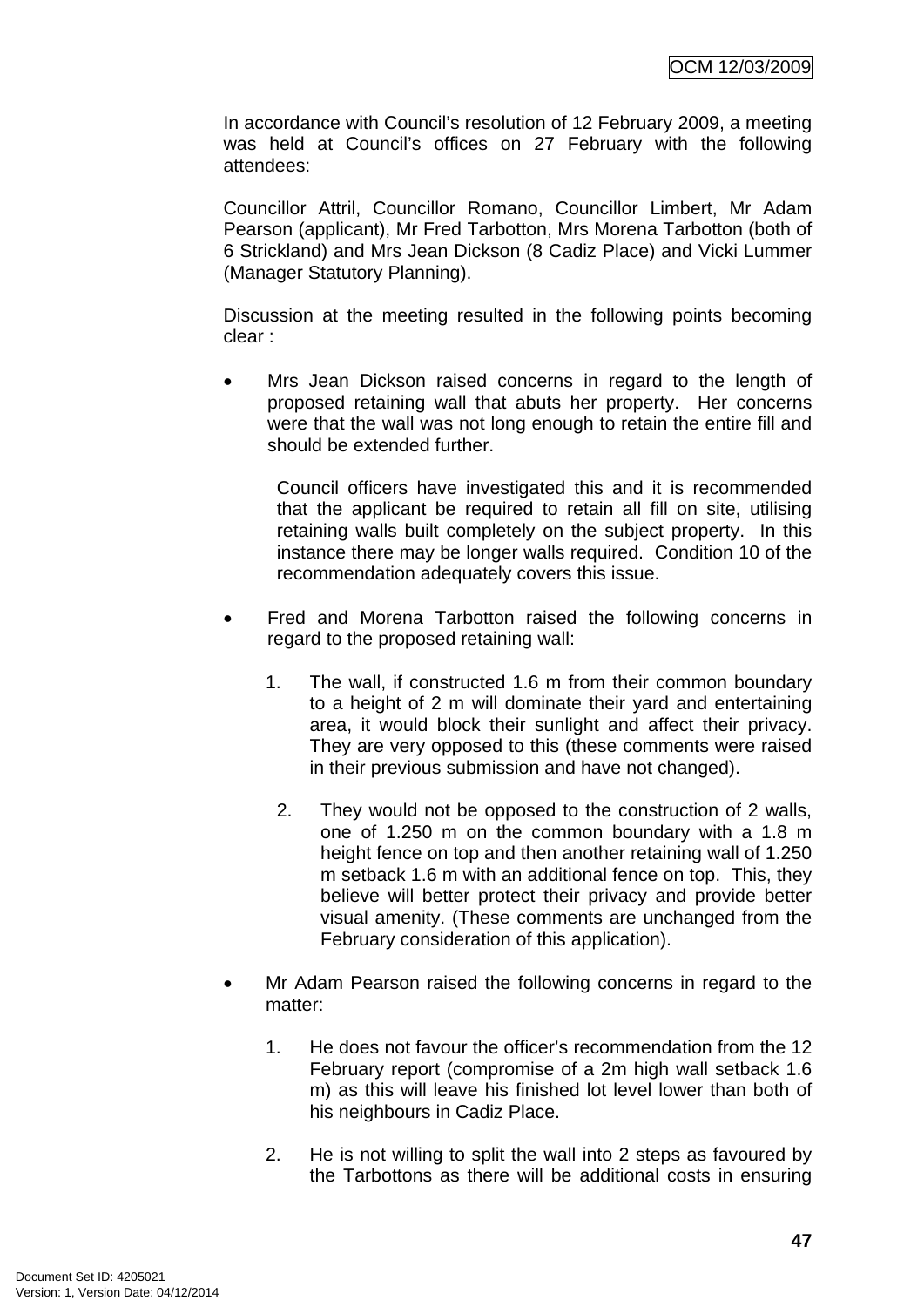the lower wall is correctly constructed, taking into account the proximity of the pool in the Tarbotton's garden and the need for the wall to have piled footings.

All parties have been made aware of the right of appeal (application for review of Council's decision) that will exist after Council makes a determination of the application.

- Officer comments on the above discussion are as follows:
	- 1. The option of splitting the wall is possible. There would have to be engineering certification to ensure that both walls are adequate. There is also the added requirement that the second retaining wall may have to extend down to the level of the first wall as if Water Corp need to excavate the sewer, the second wall would be undermined if it did not extend to the sewer level.
	- 2. Whether the wall is split or not, the overall height from the Tarbotton's garden will be the same.

The summation of the discussion at the meeting and afterwards, is that neither party is willing to compromise their position from that which was evident at the 12 February meeting. Given this, the recommendation to Council on this matter remains unchanged.

| Zoning:    | MRS:                  | Urban             |  |  |
|------------|-----------------------|-------------------|--|--|
|            | TPS3                  | Residential 'R20' |  |  |
| Land use:  | Single (R-Code) House |                   |  |  |
| Lot size:  | 781 <sup>2</sup>      |                   |  |  |
| Use class: | יםי                   |                   |  |  |

The subject site is located at 6 Cadiz Place in Coogee. It is a vacant site and has a fall of approximately 3.5 metres from the frontage to the rear of the property. The site is bounded by 5 properties, all containing single storey residences. A Water Corporation sewer easement measuring 1.6 metres in width spans the full length of the rear of the subject site. A 1.5 metre high retaining wall and associated fence was located at the rear of the site however this has since been removed by the landowner.

# **Submission**

The applicant proposes to construct retaining walls on the southern, eastern and northern boundaries of the subject site. The southern and northern walls are proposed to be located adjacent to the common boundary while the eastern (main) retaining wall is proposed to be located 1.6 metres from the rear boundary. The construction of the retaining walls has been proposed in order to create a relatively 'flat' site which is approximately a metre below street level. In order to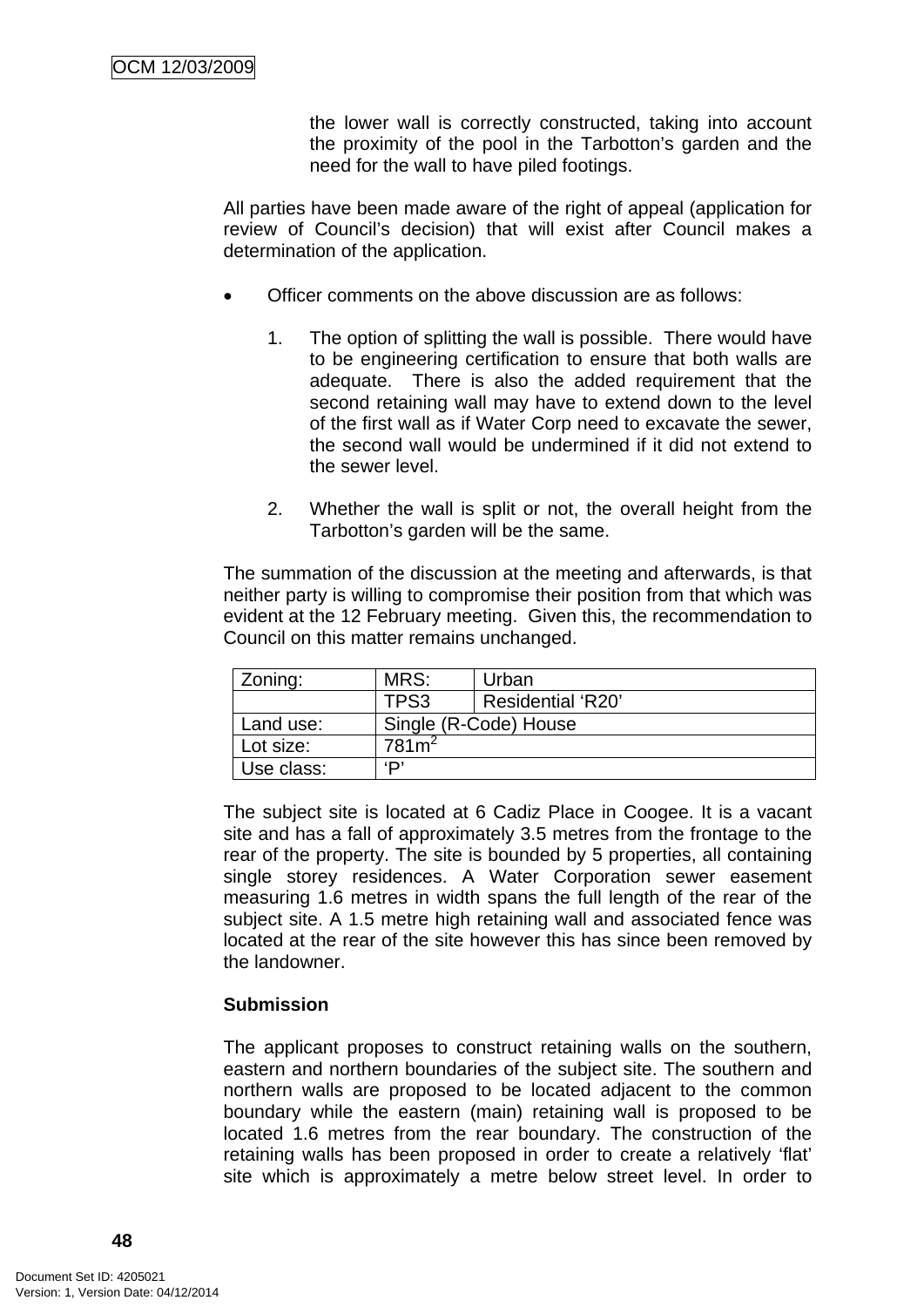achieve this, the eastern retaining wall has been proposed at a revised height of 2.52 metres above ground level. The applicant originally proposed a rear wall height of 3.45 metres however amended plans have been received reducing the scale of the development as detailed below.

The proposal still does not comply with the retaining limits specified by the Acceptable Development Criteria of the Residential Design Codes of Western Australia (R Codes). As such, the proposal was advertised to surrounding neighbours and objections were received which is the basis for the proposal being referred to Council for determination.

# **Report**

The applicant initially proposed the construction of large retaining walls in order to achieve a flat lot which was level with the street. In order to achieve this, the application proposed a rear boundary retaining wall height of 3.45 metres.

# Neighbour Consultation

City Officers had major concerns with the application as proposed and in accordance with the R Codes and the City's Planning and Development Policy No. 50 – Residential Design codes – Neighbour Consultation Guidelines (APD50) proceeded to refer the application to neighbouring properties for comment. Three submissions were received objecting to the proposal. All three submissions objected to the proposal on the following grounds:

- Height and scale of the proposed wall visually obtrusive
- Will restrict access to direct sunlight and cause overshadowing
- Lack of privacy and create overlooking concerns

Given the validity of the concerns raised by the submissions received and the non-compliant nature of the proposal, City Officers met with the applicant to discuss potential alternatives. Various options were recommended including incorporating an under croft garage with a future dwelling design and reducing the height of the retaining required to below street level. As a result, the applicant submitted amended plans with the rear retaining wall being setback 1.6 metres from the rear boundary however the height of the retaining wall remained the same (3.45 metres) despite the advice given to the applicant by City Officers to reduce the height and scale of the retaining.

The amended plans were referred to adjoining landowners for comment as the proposal still included variations to the acceptable development provisions of the R Codes. Three submissions objecting to the revised proposal were received from the same adjoining landowners who commented on the original development plans. The nature of the objections remained the same despite the applicant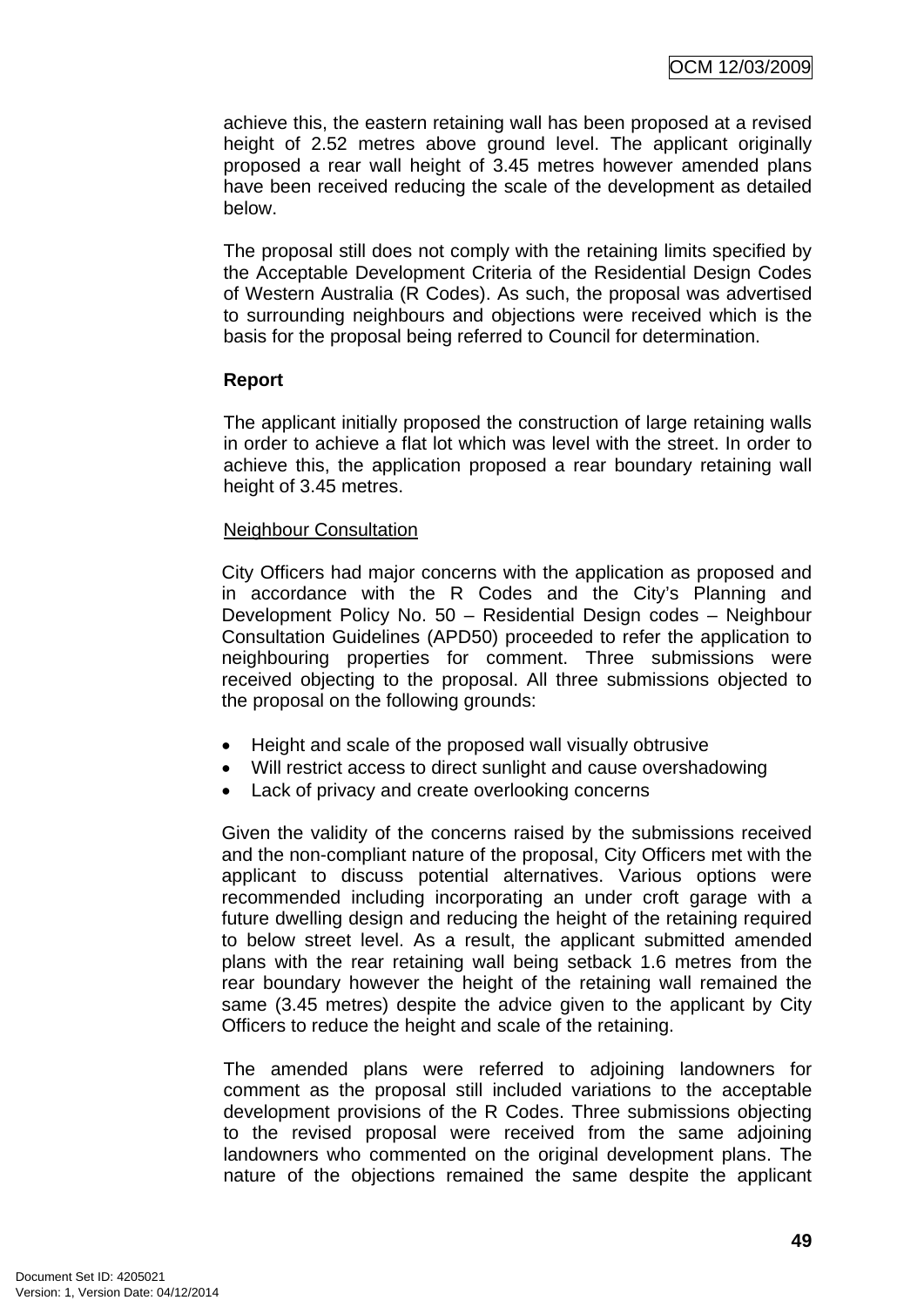providing a 1.6 metre setback from the rear boundary to the main retaining wall.

In recognition of the concerns raised by adjoining landowners and City Officers, the applicant once again submitted revised plans. The second set of revised plans maintained the proposed 1.6 metre setback of the rear retaining wall to the rear boundary however the wall height had been reduced by a metre to achieve a maximum height of 2.52 metres. Although the reduction in retaining height was based on advice from City Officers, the application was required to be referred to adjoining landowners for a third and final time.

As a result of the latest advertising period, a total of four (4) submissions were received with all raising objections to the proposal. A schedule of submissions has been provided as an attachment to this report.

The main issues raised in the submissions received are as follows:

- Proposal will reduce access to sunlight
- Proposed wall is too high and not in keeping with surrounding development.
- Proposal will affect property values.
- Development does not comply with Council guidelines.
- Issues of overlooking and privacy will occur.
- Maintenance concerns with area between boundary and rear wall particularly as no access/stairs proposed.
- Location and depth of retaining wall pylons/suspended footings will lead to further damage of our property and swimming pool.

It should be noted that the majority of the above comments are considered valid reasons for objecting however some are not related to planning matters (i.e. property values) and issues that could be controlled though conditions of approval (i.e. maintenance and access to rear area, overlooking/privacy concerns, potential of subterranean damage etc.).

# Compliance with R Codes

As previously stated, the revised proposal does not comply with various design requirements of the R Codes. With regards to the retaining and site works proposed, the R Codes specifies the following Acceptable Development Criteria:

# *"6.6.1 - Excavation or fill*

*A1.4 Filling behind a street setback line and within 1 m of a common boundary not more than 0.5 m above the natural level at the boundary except where otherwise stated in a local planning policy or equivalent."*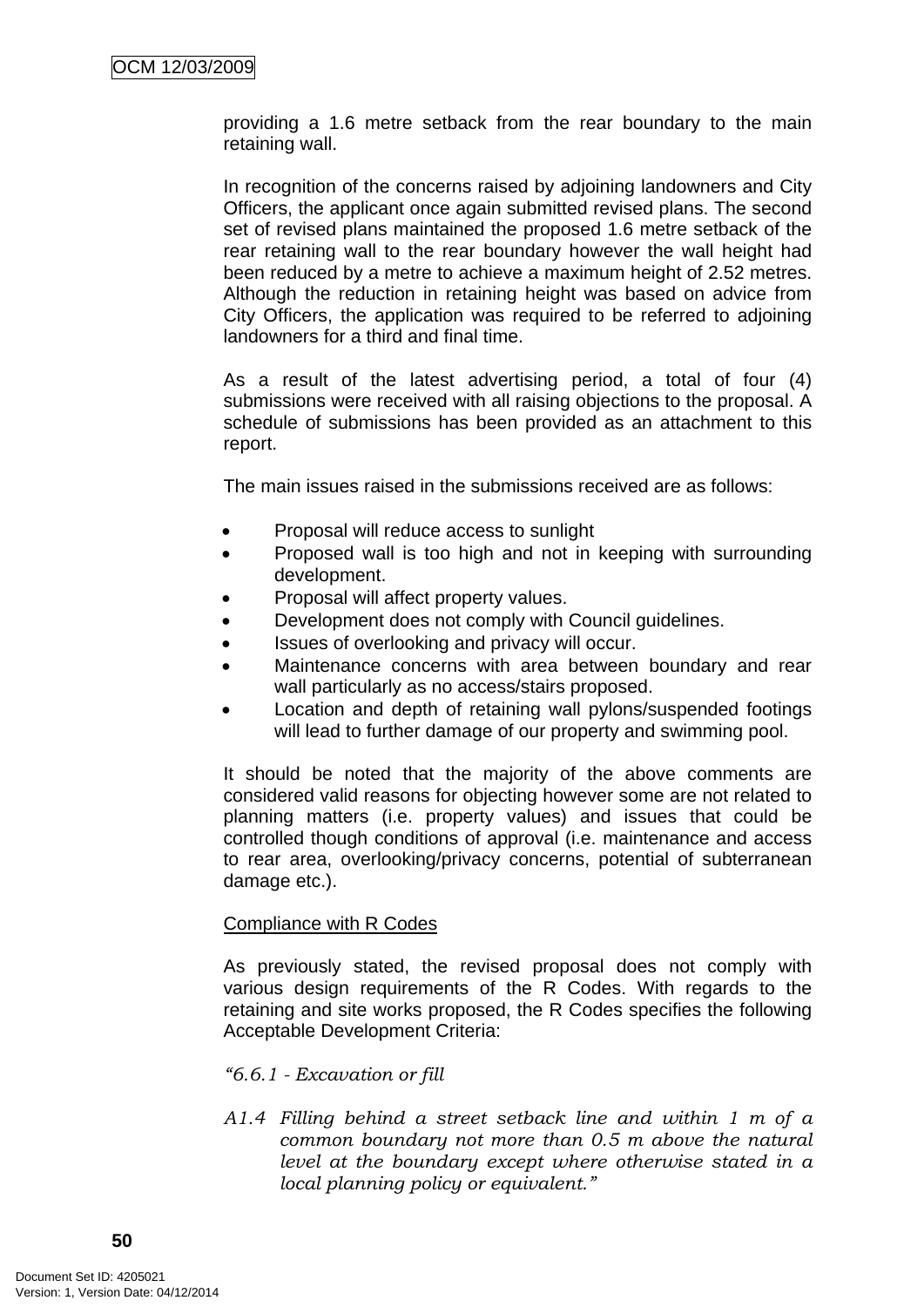Given that proposed walls reach a maximum height of 2.52 metres above the natural level at the boundary, the development does not meet the above acceptable development criteria.

As the proposal does not meet the acceptable development criteria, it is required to be assessed in accordance with the relevant Performance Criteria as follows:

# *"6.6.1 - Excavation or fill*

*P1 Development that retains the visual impression of the natural level of a site, as seen from the street or other public place, or from an adjoining property"* 

Given that the subject lot has a fall of approximately 3.5 metres from the frontage to the rear, it is acknowledged that retaining is required in order to provide suitably level site in order to accommodate the construction of a dwelling. However, the height and scale of the proposed retaining is not considered to satisfy the above criteria particularly as viewed from adjoining properties. A suitable reduction in the retained levels would be required in order to achieve compliance with the above fill criteria.

The development is also required to satisfy Element 6.9 (Design of Climate Requirements) of the R Codes. The relevant Performance Criteria for assessment of the proposal is as follows:

# *"6.9.1 - Solar access for adjoining sites*

- *P1 Development designed to protect solar access for neighbouring properties taking account the potential to overshadow:* 
	- *outdoor living areas;*
	- *major openings to habitable rooms;*
	- *solar collectors; or*
	- *balconies or verandahs."*

It is considered that the height of the rear retaining wall would impact negatively on the ability for the adjoining lots to the rear of the subject site to access natural sunlight given the potential 4.32 metre height of the rear retaining wall and associated fencing (2.52 metre retaining wall plus 1.8 metre high fence). As such it is considered that the development as proposed does not fulfil the above requirement.

# Site Works and Boundary Alignment

Prior to applying to the City for approval to construct the proposed retaining walls, the applicant obtained a survey of the subject site. The survey revealed that the existing 1.5 metre high retaining wall (installed in 1992) which spanned the rear boundary had been incorrectly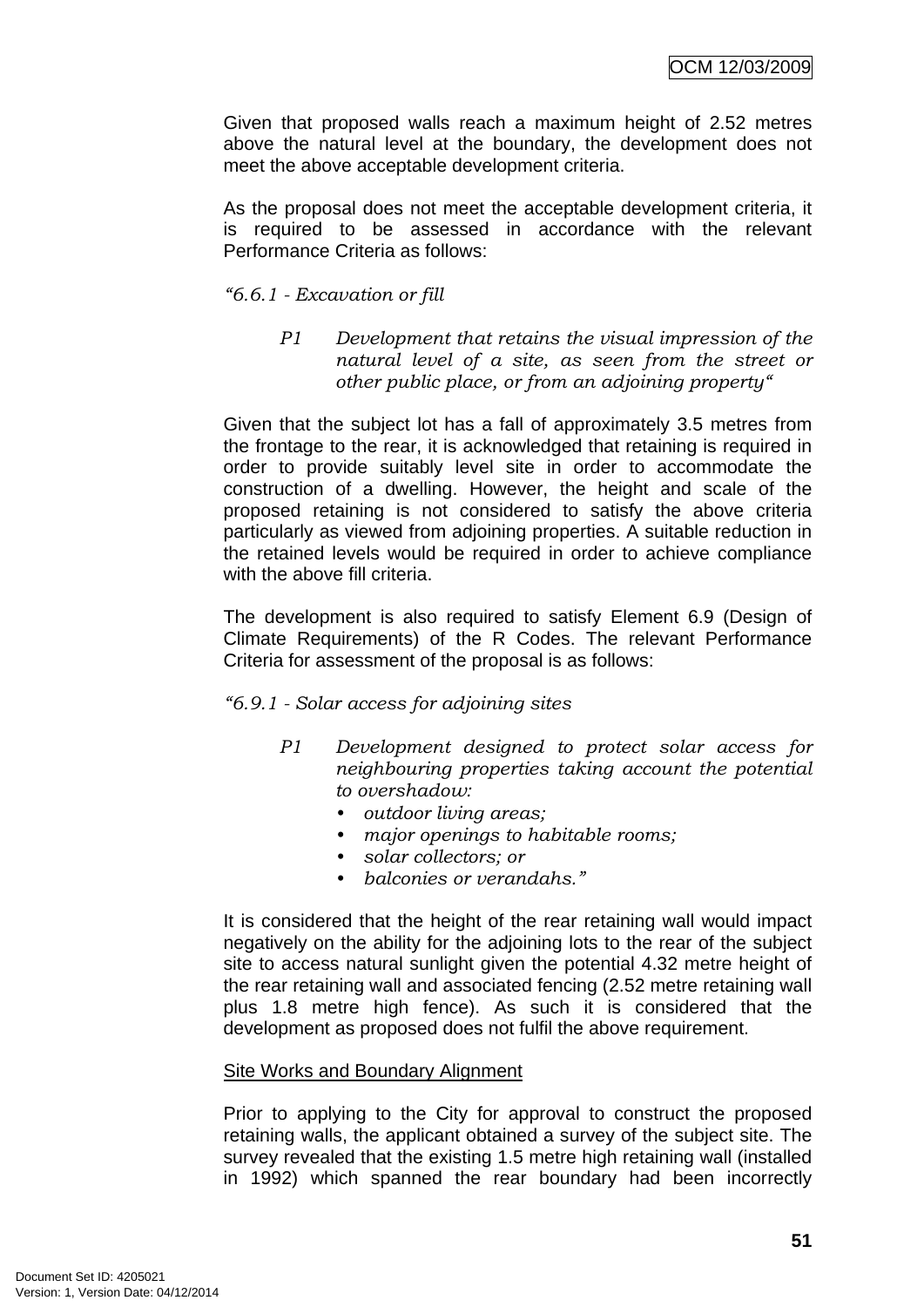positioned by the previous owner. The wall was located approximately 300 millimetres within the subject site. The applicant proceeded to excavate and remove the rear retaining wall in order to place the proposed new retaining wall along the correct the alignment of the boundary.

The rear adjoining landowner/s lodged a complaint with City Officers with regards to the removal of the retaining wall and provided background information to the boundary alignment issue. The owners of the rear adjoining property (6 Strickland Court) advised that although the retaining wall had been installed incorrectly, the previous landowner of 6 Cadiz Place (subject site) was aware of the anomaly and allowed them to use the additional land parcel.

The owners of 6 Strickland Court have since lodged a written application to the Registrar of Titles for adverse possession of the relevant portion of land pursuant to the *Transfer of Land Act 1893.* The owners have subsequently requested that Council defer consideration of the subject application until a determination has been made by the relevant authority.

It is considered that the application need not be deferred by Council as the proposed walls are fully contained within both the current and potentially modified boundaries of the subject lot. Furthermore, the proposed eastern retaining wall is located along the western boundary of the sewer easement and will therefore not be affected by any potential change to the common boundary which is located on the east of the sewer easement. Deferral could only have been considered had the proposal not have been revised to relocate the boundary retaining wall to 1.6 metres away from the common boundary.

# Alternatives to Proposed Development

Although the latest revised plans are an improvement on the original plans submitted as part of the application, it is considered that given the validity of the submissions received from adjoining landowners, a further reduction of the height of the proposed retaining walls is required. Given that the previous 1.5 metre high retaining wall was considered the rear 'natural' ground level of the subject site, the development of an additional 0.5 metres retaining above the historical retaining could be considered to be acceptable in terms of the R Codes.

With the existing rear retaining wall having already been removed, the revised site levels are identified as ranging from 7.0 metres (AHD) at the rear to 10.5 metres (AHD) at the frontage. Therefore the development of a 2.0 mere high retaining wall at the rear of the site will achieve an average site level of 9.0 metres (AHD) which is consistent with surrounding development.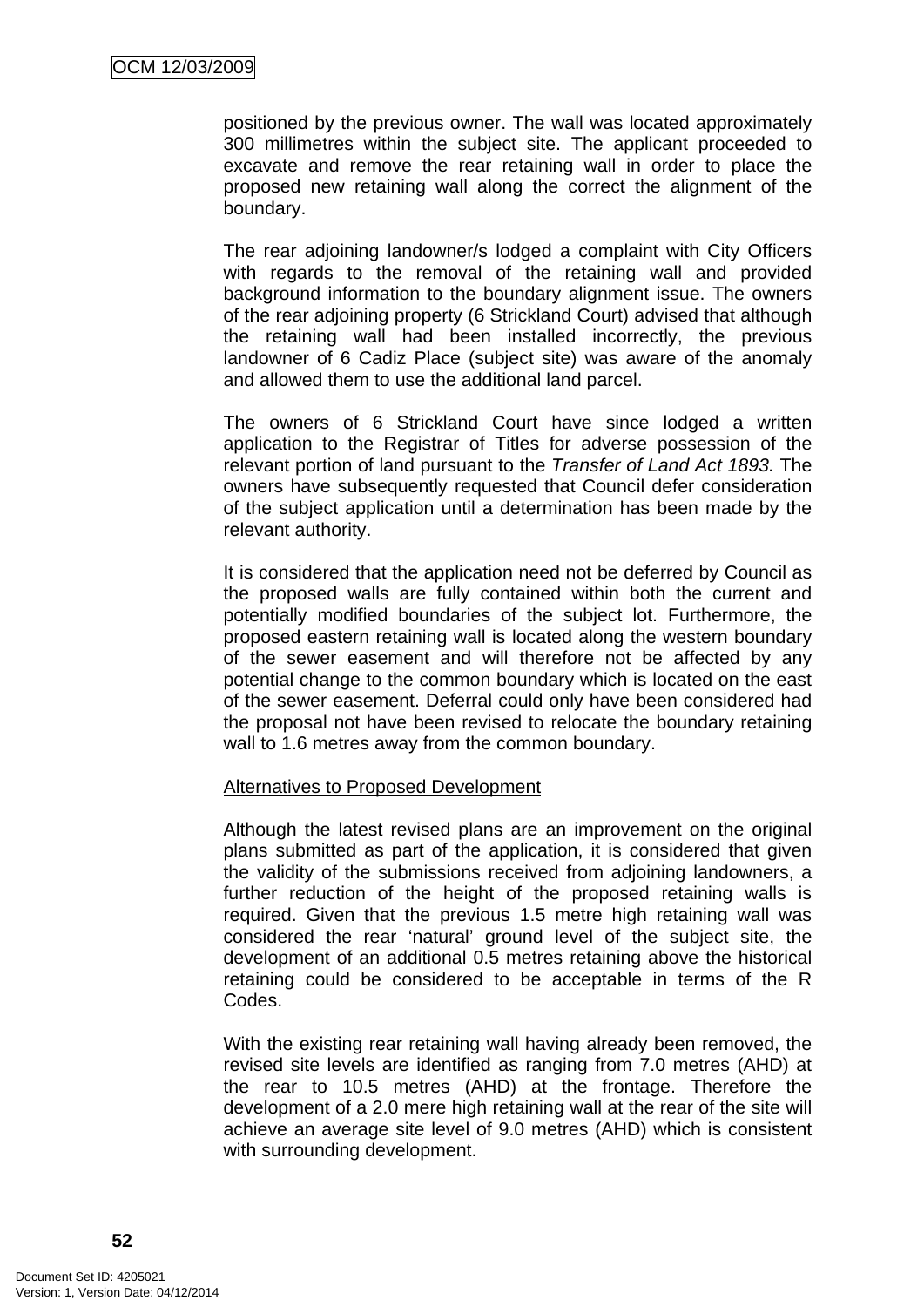# **Conclusion**

Based on the above discussion, Council is presented with three options as follows:

# Option 1

That the proposed development be refused based on the following reasons:

- The proposal is contrary to the objective of the R Codes Element 6.6 – Site Works, "to preserve the sense of the natural topography of the site and locality with a view to the protection of streetscape and the amenity of adjoining properties".
- The proposal is contrary to the R Codes Performance Criteria 6.6.1 – Excavation or Fill by virtue of "not retaining the visual impression of the natural level of the site as seen from the street or adjoining properties".
- The proposal is contrary to the R Codes Performance Criteria 6.9.1 – Excavation or Fill provisions of 6.9.1 - Solar Access for Adjoining Sites by virtue of "not being designed to protect solar access for neighbouring properties taking into account the potential to overshadow outdoor living areas and major openings to habitable rooms".
- The proposed height of the retaining will set an undesirable precedent for residential development in the area.

# OR

# Option 2

That the proposed development be approved in its current form based on the following reasons:

- The walls are required in order to facilitate the construction of a dwelling on the property at street level;
- With suitable fencing the proposal would not cause any privacy or overlooking issues to adjoining properties.

# OR

# Option 3

That the proposed development be conditionally approved with a reduced maximum rear retaining wall height of 2 metres (above ground level) based on the following reasons: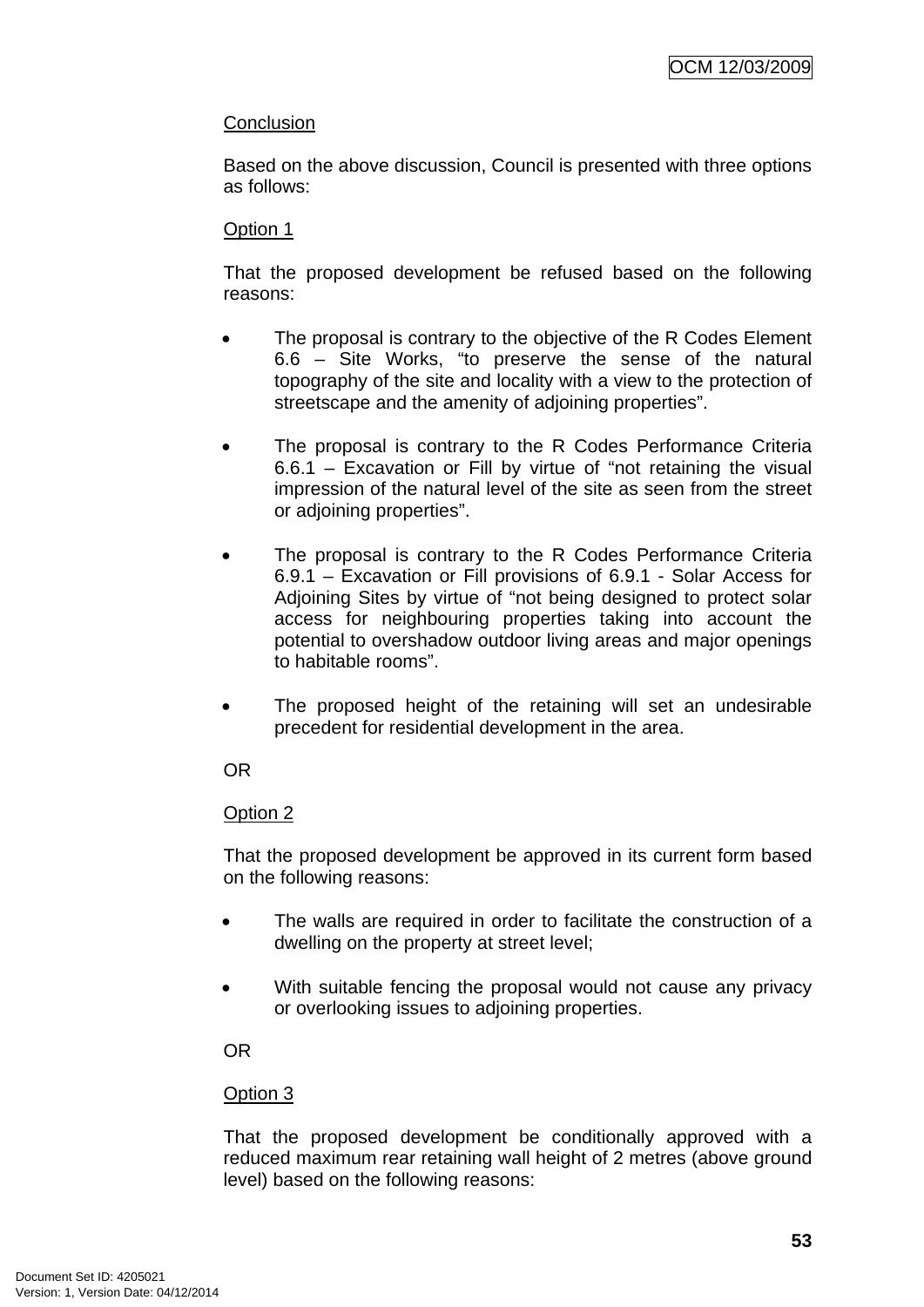- Reducing the approved height of the rear wall to 2 metres above ground level will reduce the impact of retaining on adjoining landowners and retain the natural impression of the site from the street.
- Retaining above the 0.5 metre maximum prescribed by Acceptable Development Criteria 6.6.1 (A1.4) of eth R Codes is required in order to facilitate the construction of a dwelling and functional private open space on the property;
- With suitable fencing and screening measures, the proposed lower wall height should not cause any privacy or overlooking issues to adjoining properties.

It is recommended that Council approve the application subject to revised plans with a reduced wall height based on the reasons mentioned in Option 3 above.

# **Strategic Plan/Policy Implications**

The Planning Policy which applies to this item is:-

APD50 - Residential Design Codes – Neighbour Consultation **Guidelines** 

# **Strategic Plan/Policy Implications**

# **Demographic Planning**

- To ensure the planning of the City is based on an approach that has the potential to achieve high levels of convenience and prosperity for its citizens.
- To ensure development will enhance the levels of amenity currently enjoyed by the community.

# **Budget/Financial Implications**

N/A

# **Legal Implications**

Town Planning Scheme No. 3 Planning and Development Act 2005 State Administrative Tribunal Regulations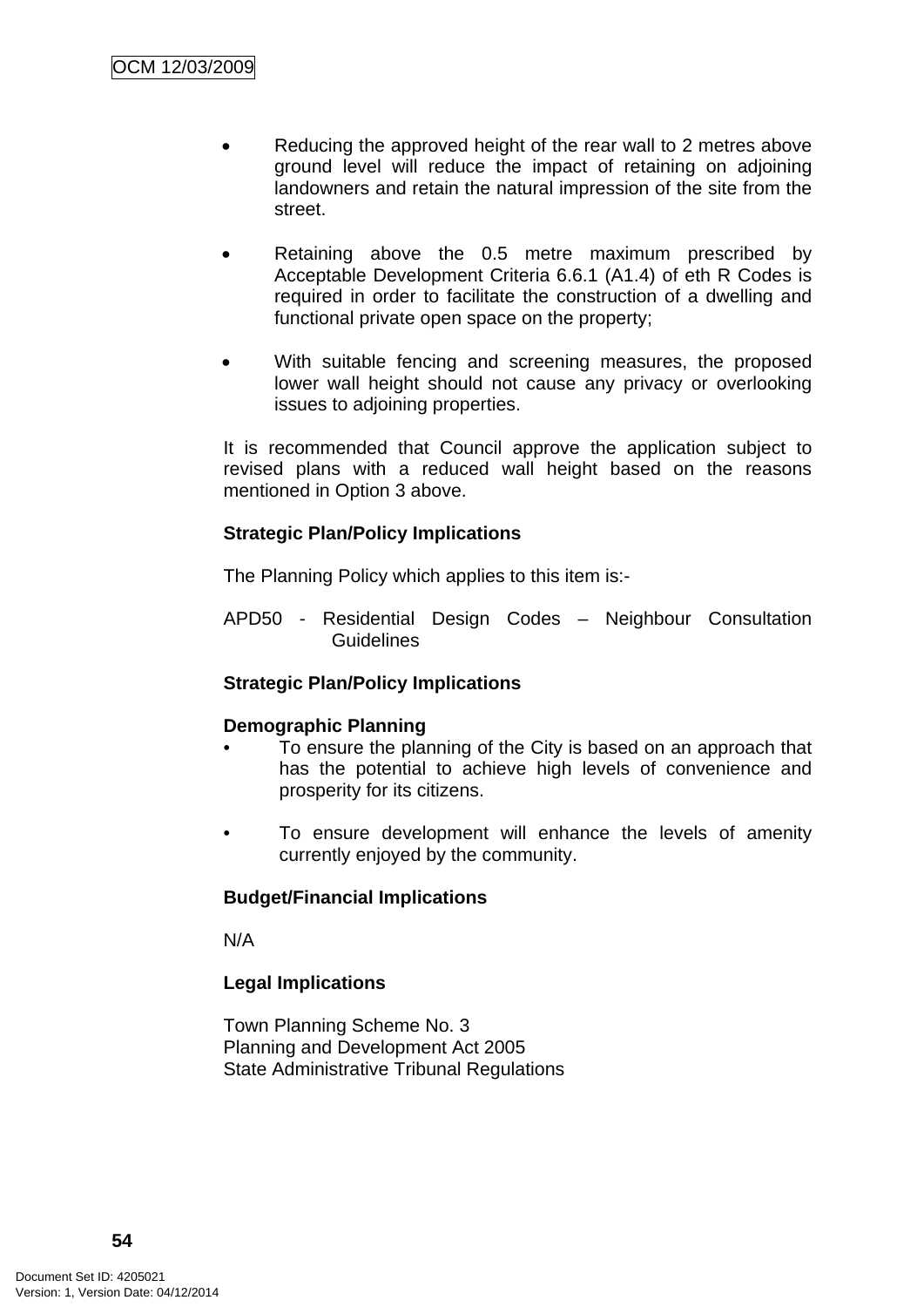# **Community Consultation**

In accordance with Council's Policy APD50, the proposal was advertised to five (5) surrounding neighbours for comment. four (4) neighbours responded with submissions objecting to the proposal.

# **Attachment(s)**

- 1. Location Plan (indicating submissioners)
- 2. Site Plan
- 3. Elevation
- 4. Schedule of Submissions

# **Advice to Proponent(s)/Submissioners**

The Proponent(s) and those who lodged a submission on the proposal have been advised that this matter is to be considered at the 12 March 2009 Council Meeting.

# **Implications of Section 3.18(3) Local Government Act, 1995**

Nil.

# **15. FINANCE AND CORPORATE SERVICES DIVISION ISSUES**

**15.1 (OCM 12/3/2009) - LIST OF CREDITORS PAID - JANUARY 2009 (5605) (K LAPHAM) (ATTACH)** 

# **RECOMMENDATION**

That Council receive the List of Creditors Paid for January 2009, as attached to the Agenda.

# **COUNCIL DECISION**

# **Background**

It is a requirement of the Local Government (Financial Management) Regulations 1996, that a List of Creditors be compiled each month and provided to Council.

# **Submission**

N/A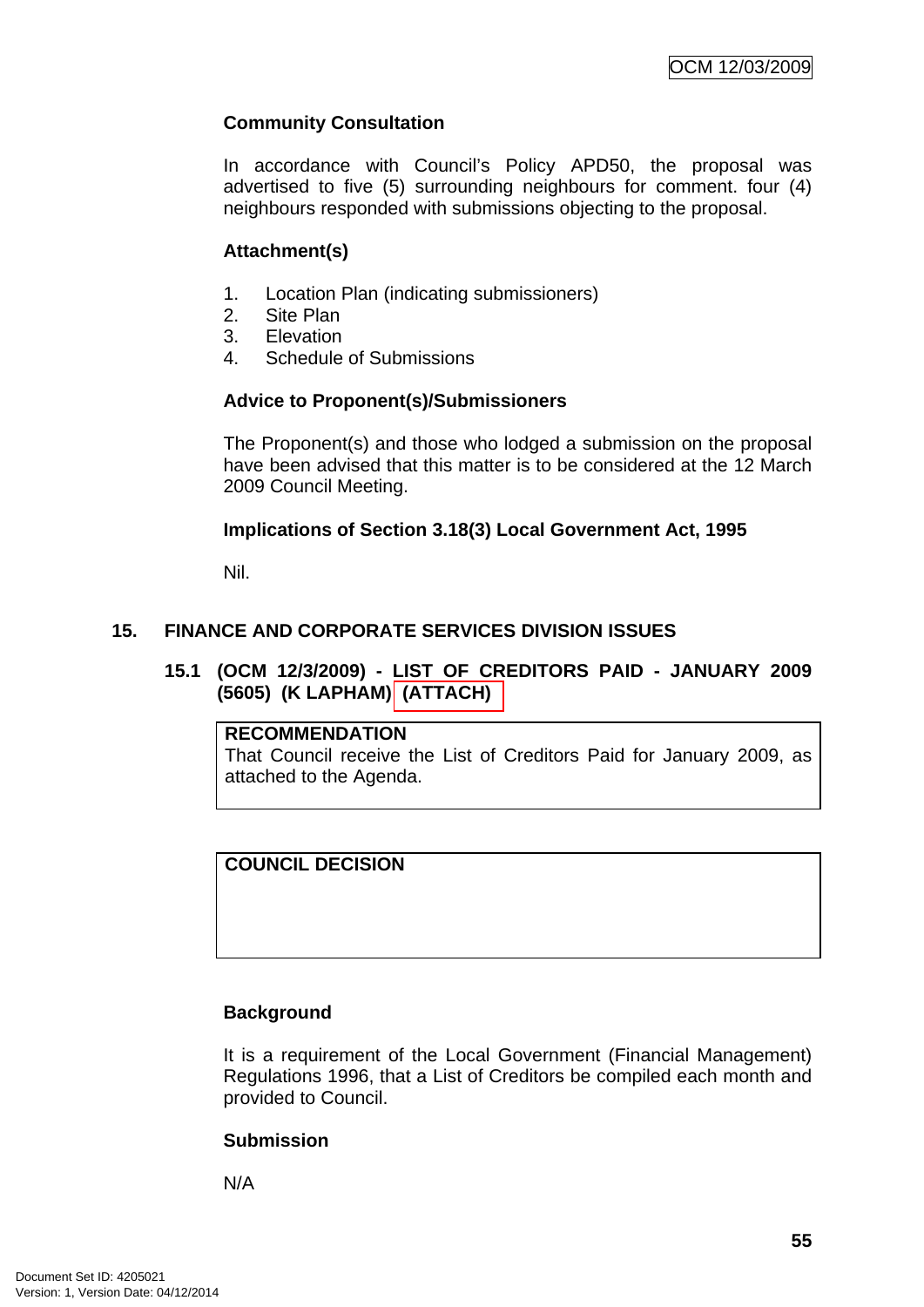# **Report**

The list of accounts for January 2009 is attached to the Agenda for consideration. The list contains details of payments made by the City in relation to goods and services received by the City.

#### **Strategic Plan/Policy Implications**

#### **Governance Excellence**

• To conduct Council business in open public forums and to manage Council affairs by employing publicly accountable practices.

#### **Budget/Financial Implications**

N/A

#### **Legal Implications**

N/A

# **Community Consultation**

N/A

# **Attachment(s)**

List of Creditors Paid – January 2009.

# **Advice to Proponent(s)/Submissioners**

N/A

# **Implications of Section 3.18(3) Local Government Act, 1995**

Nil.

# **15.2 (OCM 12/3/20099) - STATEMENT OF FINANCIAL ACTIVITY - JANUARY 2009 (5505) (N MAURICIO) (ATTACH)**

#### **RECOMMENDATION**

That Council receive the Statements of Financial Activity and associated reports for January 2009, as attached to the Agenda.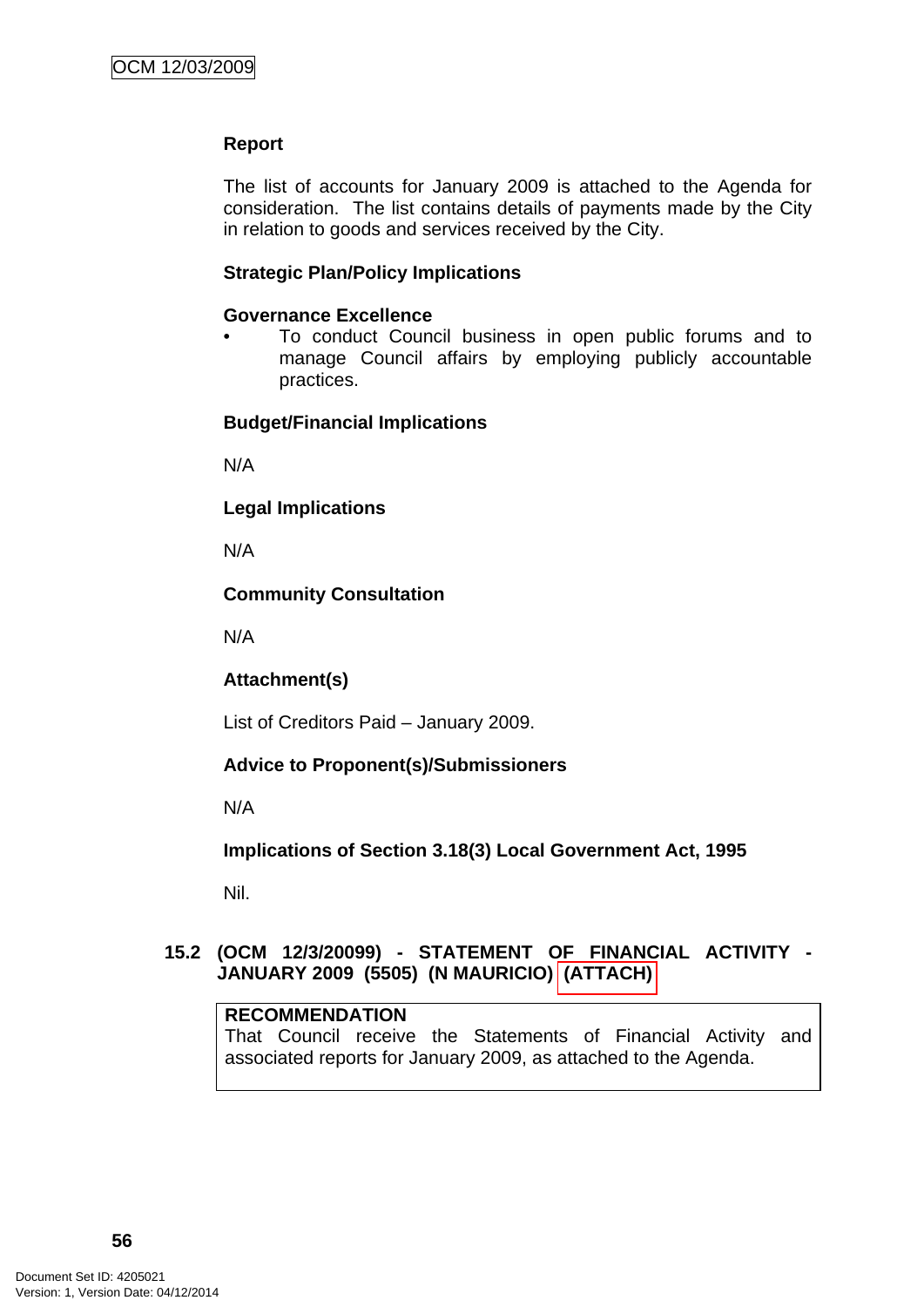# **COUNCIL DECISION**

# **Background**

Regulation 34(1) of the Local Government (Financial Management) Regulations 1996 prescribes that a local government is to prepare each month a Statement of Financial Activity.

Regulation 34(2) requires the Statement of Financial Activity to be accompanied by documents containing:–

- (a) details of the composition of the closing net current assets (less restricted and committed assets),
- (b) explanations for each material variance identified between YTD budgets and actuals; and
- (c) any other supporting information considered relevant by the local government.

Regulation 34(4)(a) prescribes that the Statement of Financial Activity and accompanying documents are to be presented to the Council.

# **Submission**

N/A

# **Report**

Attached to the Agenda is the Statement of Financial Activity for January 2009 and associated reports. These include explanations for material variances within operating revenue and expenditure, as well as for capital works & project expenditure.

Note 1 shows the program split for grants and contributions received towards asset purchase and development.

Note 2 provides a reconciliation of Council's net current assets (adjusted for restricted assets and cash backed reserves). This provides a financial measure of Council's working capital and an indication of its liquid financial health.

The Reserve Fund and Restricted Funds Analysis Statements substantiate the calculation of Council's net current assets position.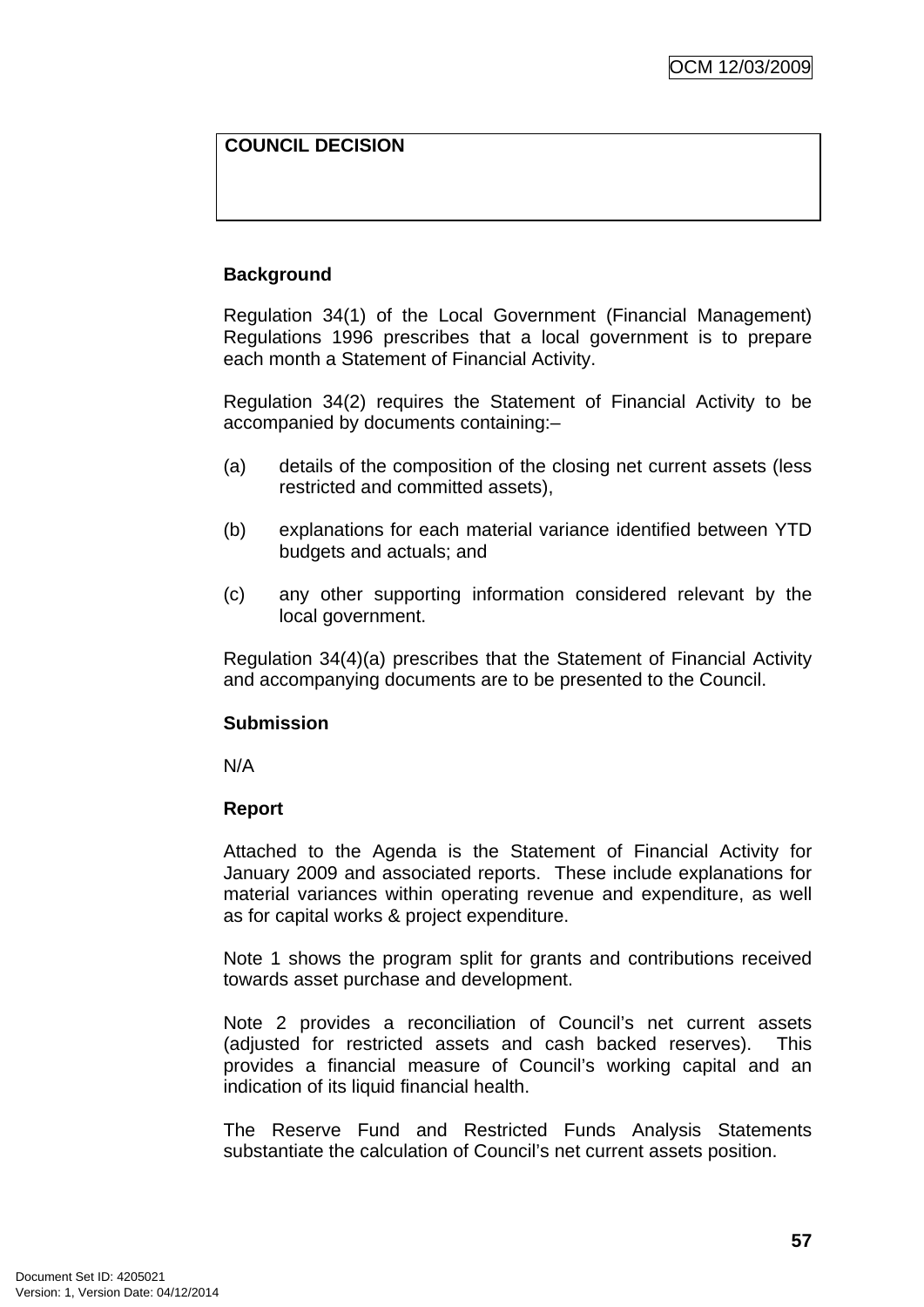The Reserve Fund Statement reports the budget and actual balances for Council's cash backed reserves, whilst the Restricted Funds Analysis summarises bonds, deposits and infrastructure contributions held by Council. The funds reported in these statements are deemed restricted in accordance with Australian Accounting Standards.

# Material Variance Threshold

For the purpose of identifying material variances in Statements of Financial Activity, Financial Management Regulation 34(5) requires Council to adopt each financial year, a percentage or value calculated in accordance with Australian Accounting Standard AAS5 - Materiality. This standard defines materiality in financial reporting and states that materiality is a matter for professional judgement. Information is material where its exclusion may impair the usefulness of the information provided. AAS5 does offer some guidance in this regard by stating that an amount that is equal to or greater than 10% of the appropriate base amount may be presumed to be material.

The materiality threshold adopted by Council for the 2008/09 financial year is \$50,000 or 10% (whichever is the greater). In applying the threshold, officers give due regard to the nature of the data and how it is best consolidated (e.g. at an individual project level, specific works program, distinct activity, nature and type level etc).

# Rating of Jandakot Airport

In accordance with the lease agreement between Jandakot Airport Holdings Pty Ltd (JAH) and the Commonwealth of Australia, the City has reached agreement with JAH for the *rating* of the land known as Jandakot Airport including Jandakot City.

Both JAH and the City of Cockburn are satisfied that the outcome meets the requirements of both parties in the negotiation and reflects in the main what other commercial / industrial property owners remit to the City in terms of rating.

# **Strategic Plan/Policy Implications**

#### **Governance Excellence**

• To conduct Council business in open public forums and to manage Council affairs by employing publicly accountable practices.

# **Budget/Financial Implications**

Where variances reported are of a permanent nature (i.e. not due to timing issues), they will impact Council's end of year surplus/deficit position. Variances identified as at the end of December, were addressed in the mid-year Budget Review.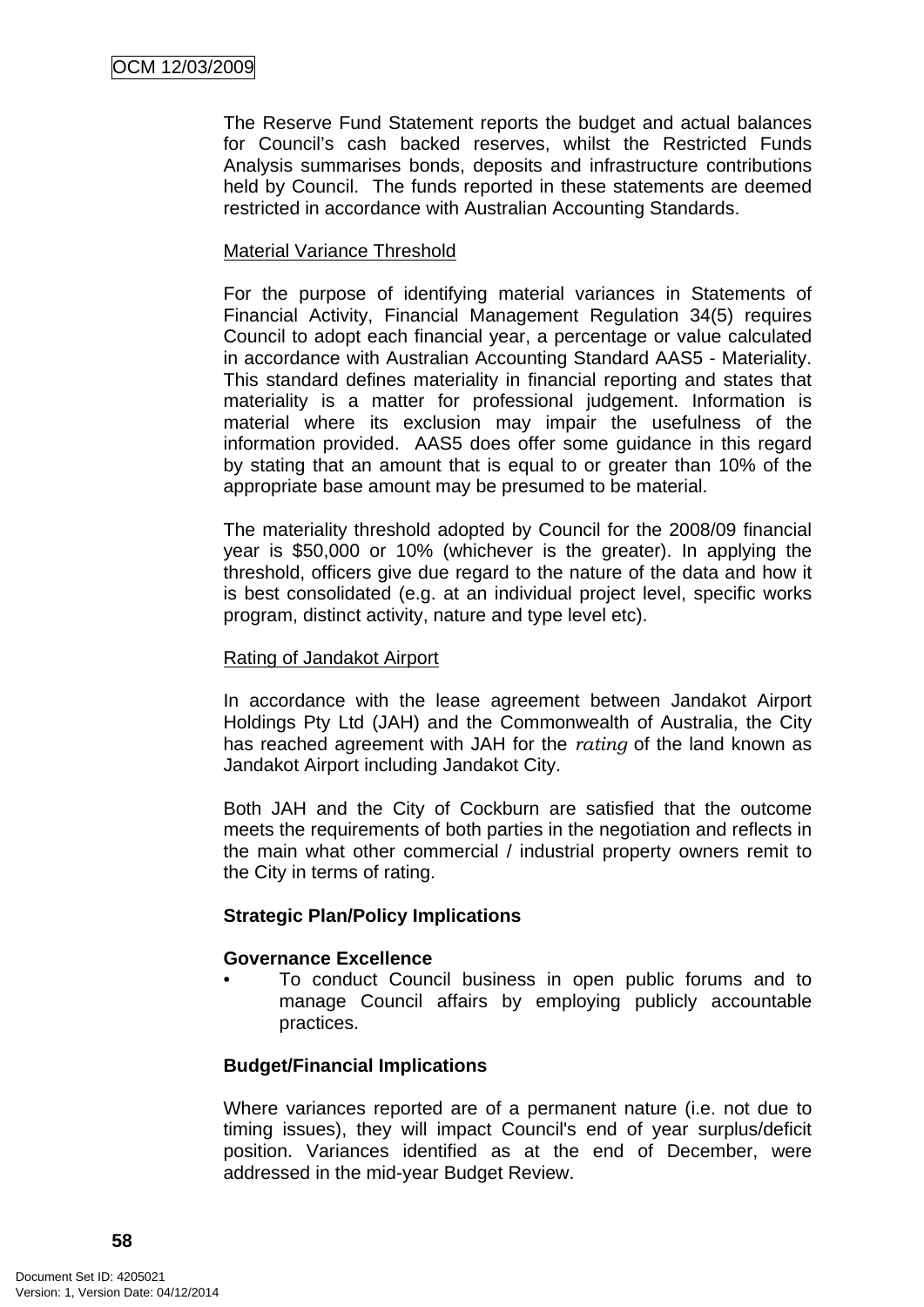# **Legal Implications**

Section 6.4 of the Local Government Act, 1995 and Regulation 34 of the Local Government (Financial management) Regulations 1996, refer.

# **Community Consultation**

N/A

# **Attachment(s)**

Statement of Financial Activity and associated reports - January 2009.

# **Advice to Proponent(s)/Submissioners**

N/A

**Implications of Section 3.18(3) Local Government Act, 1995**

Nil.

# **16. ENGINEERING AND WORKS DIVISION ISSUES**

# **16.1 (OCM 12/3/2009) - PROCLAMATION OF COCKBURN ROAD REALIGNMENT AT PORT COOGEE (129005)(450002) (J RADAICH) (ATTACH)**

# **RECOMMENDATION**

That Council agree to the proposal by the Commissioner of Main Roads in accordance with Section 13 of the Main Roads Act, to proclaim Cockburn Road realignment as a 'highway' and deproclaim the former alignment of Cockburn Road at Port Coogee as shown in Main Roads WA Drawing Nos. 9422-036-04 and 0821-361.

**COUNCIL DECISION** 

# **Background**

Cockburn Road has been re-aligned to the east to accommodate the Port Coogee residential and marina development in North Coogee. The former alignment of Cockburn Road has been removed and the land incorporated into the residential development. This section of Cockburn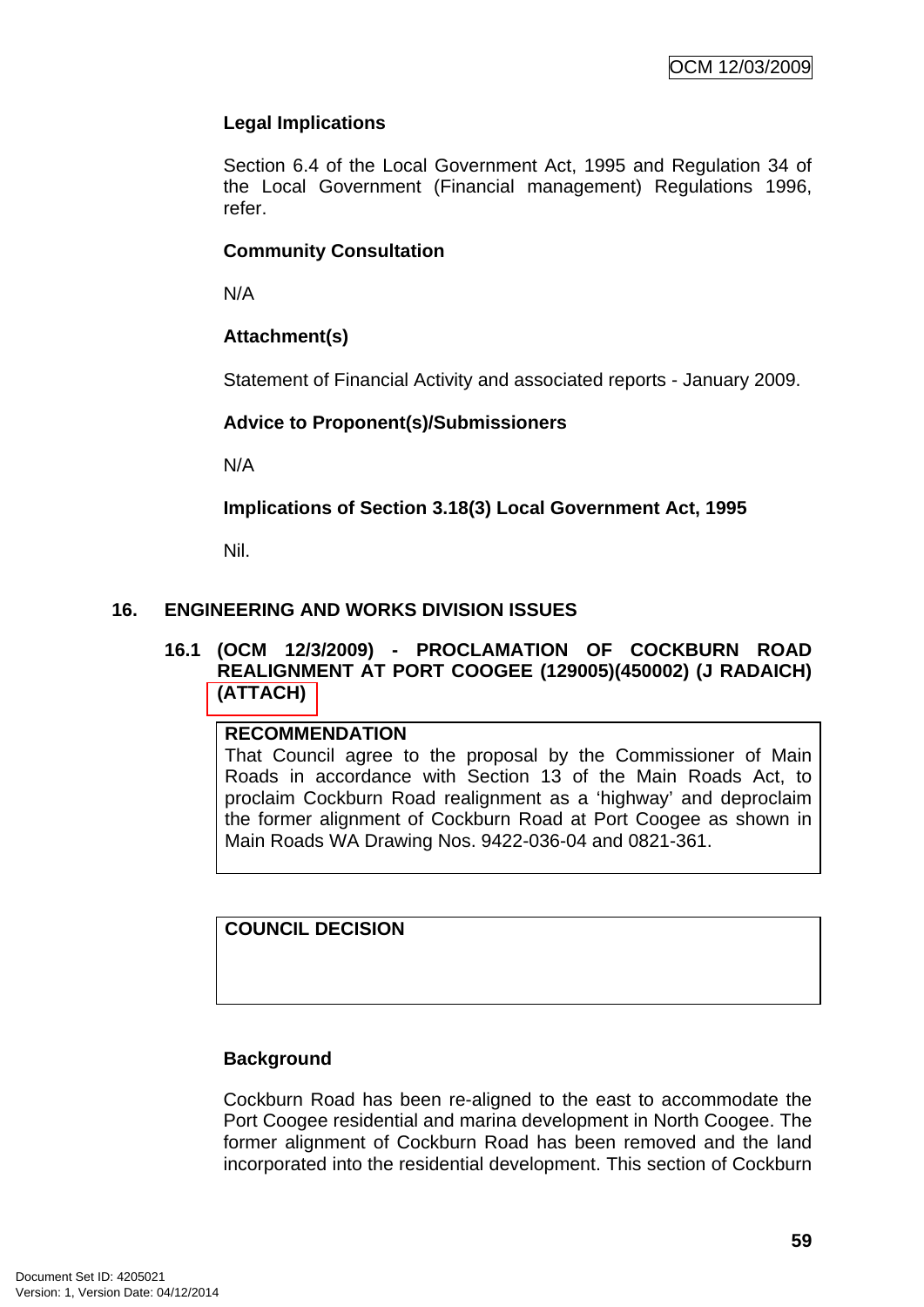Road is under the care and control of Main Roads WA as a 'highway' under the Main Roads Act, and there is a need for the Commissioner of Main Roads WA to formalise responsibilities following its realignment.

#### **Submission**

Main Roads WA is seeking Council's endorsement for Main Roads to be proclaimed as the responsible management authority for the realigned Cockburn Road, and to deproclaim their responsibility for the former Cockburn Road alignment past the Port Coogee development.

#### **Report**

The proclamation will formalise the management arrangement for the realigned Cockburn Road and should be supported. Under the proclamation arrangement, the delineation of responsibilities will be as follows: -

- Main Roads will be fully responsible for the realigned road except as indicated below.
- The City will be responsible for all footpaths.
- The median islands and western verge area landscaping between the railway line and Powell Road will be maintained by the City at a higher standard with a contribution by Main Roads, to be formalised by a maintenance agreement.

#### **Strategic Plan/Policy Implications**

# **Transport Optimisation**

• To construct and maintain roads which are convenient and safe for vehicles, cyclists and pedestrians.

# **Budget/Financial Implications**

N/A

# **Legal Implications**

N/A

# **Community Consultation**

N/A

# **Attachment(s)**

- 1. 2 letters from Main Roads regarding the Proclamation of Cockburn Road Realignment at Port Coogee.
- 2. Main Roads WA Drawing Nos. 9422-036-04 and 0821-361 showing the freeway/highway to be formally proclaimed.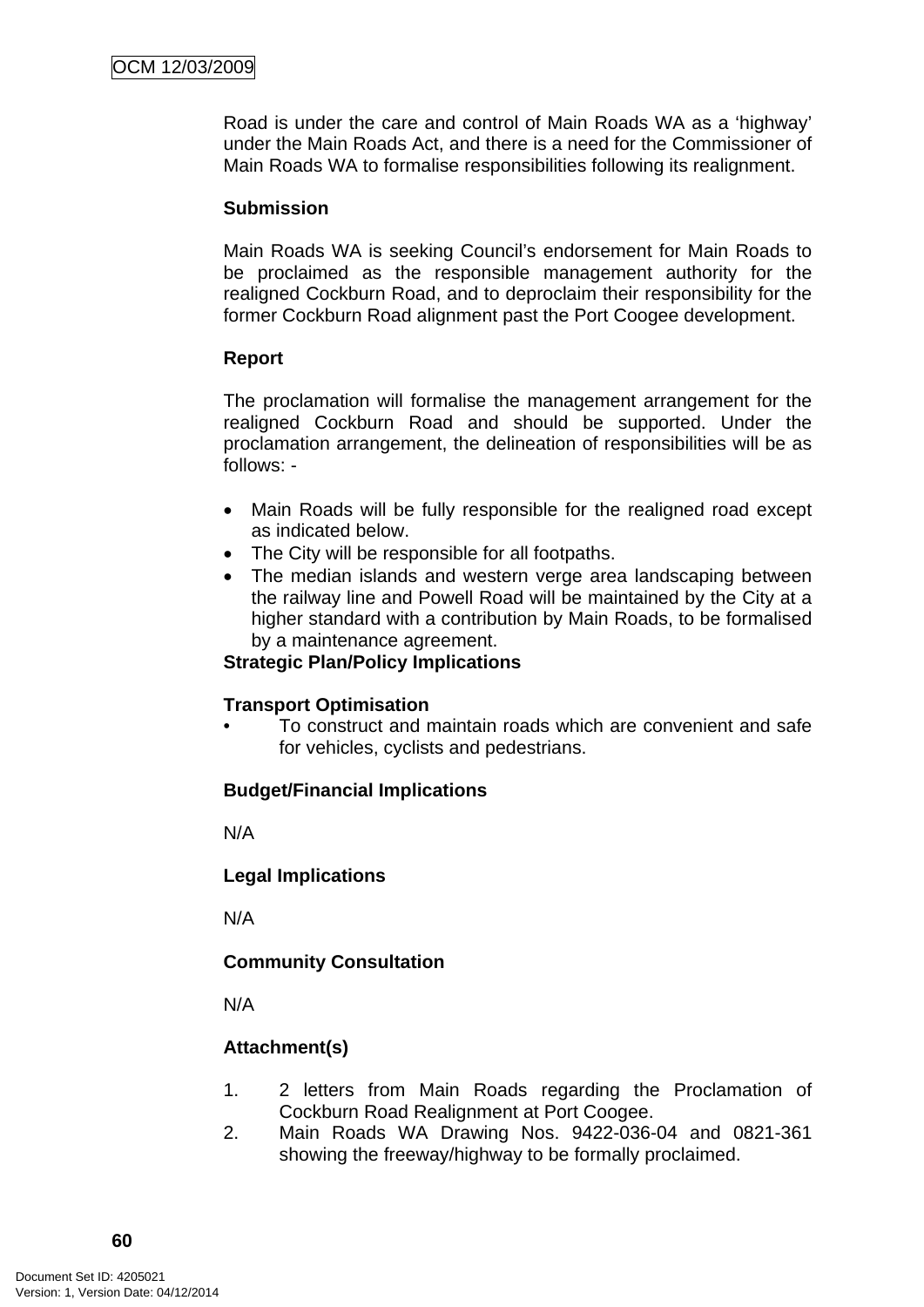# **Advice to Proponent(s)/Submissioners**

N/A

**Implications of Section 3.18(3) Local Government Act, 1995**

Nil

# **16.2 (OCM 12/3/2009) - MARKET GARDEN SWAMPS DRAFT ENVIRONMENTAL MANAGEMENT PLAN (6128) (V HARTILL) (ATTACH)**

# **RECOMMENDATION**

That Council:

- (1) advertise the draft Market Garden Swamps Environmental Management Plan for public consultation for a period closing sixty (60) days from the date of advertisement; and
- (2) refer the draft Market Garden Swamps Environmental Management Plan to the relevant stakeholder agencies and groups for their review and comment prior to the amendment and adoption of the Market Garden Swamps Environmental Management Plan.

# **COUNCIL DECISION**

# **Background**

The Environmental Services section of Council has a current strategy to develop a suite of environmental reserves management plans to preserve, protect and where appropriate enhance the natural and recreational value of significant regional environmental reserve areas within the City. These plans are a consolidation of much research and review and will provide a more robust framework for reserve management going forward. The Environmental section is also undertaking a broad review of the current Greening Plan and has a clear goal of reconfiguring that report to be more NRM focused. This revised strategy, supported by the site specific EMP's, will underpin the delivery of the strategic vision identified by Council (in its current strategic plan). To date, management plans have been prepared for 8 of 13 major reserves. Those completed are: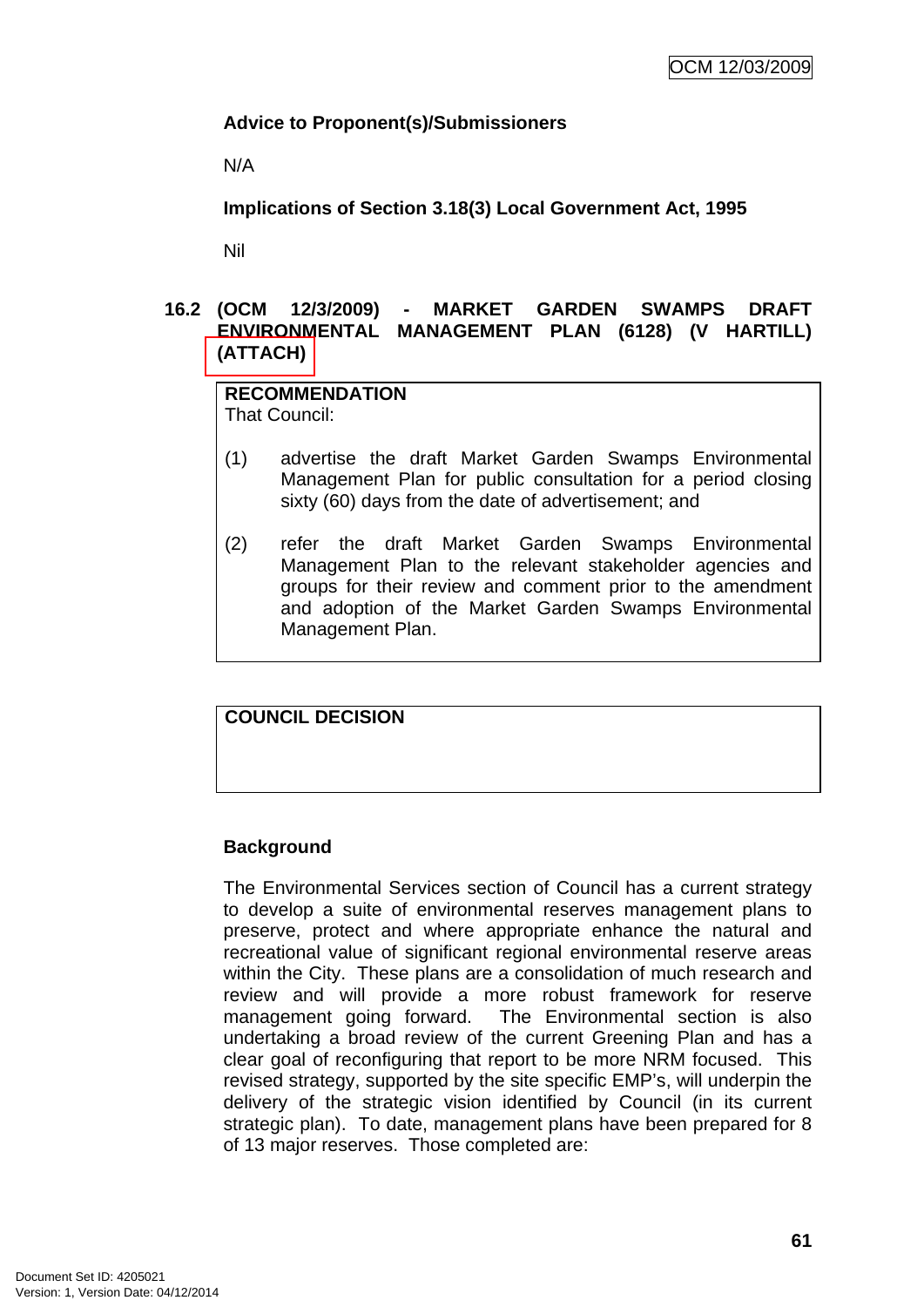- 1. Bibra Lake Reserve
- 2. Coogee Beach
- 3. Denis De Young
- 4. Freshwater Reserve
- 5. Lake Coogee
- 6. Market Garden Swamp
- 7. The Sanctuary
- 8. Yangebup/Little Rush Lakes

Requests for quotations for the Market Garden Swamp EMP were called seeking a suitably qualified and experienced multi-disciplinary consultancy to prepare an updated environmental management plan for Market Garden Swamps and immediate environs. The project was awarded to consultants *GHD*.

A first draft was issued to the working group members representing major stakeholders and community members, for review and comment, in June 2008. Officers of the City provided a substantial list of amendments and queries and the draft document was revised and reissued in January 2009.

# **Submission**

Council to consider the Draft Market Garden Swamps Environmental Management Plan (EMP) and endorse it for advertising and for public comment for a period of sixty days.

# **Report**

The focus of the Market Garden Swamp Management Plan is on the conservation and management of the natural wetland values and the surrounds; however, the plan also includes landscaping and recreational components. The plan incorporates Market Garden Swamps 1, 2 and 3 but at this stage Market Garden Swamp 3 is not managed by the City and as such recommendations may need to be reviewed at a later date.

The Management Plan discusses the following items:

- Management Zones
- Natural Environmental Values
- Management Objectives
- Working with the Community
- Recommendations
- Appendix  $A -$  Figures
- Appendix B Flora
- Appendix C Fauna

The community group "Friends of Market Gardens Swamps" and Environmental Services consulted and provided information for the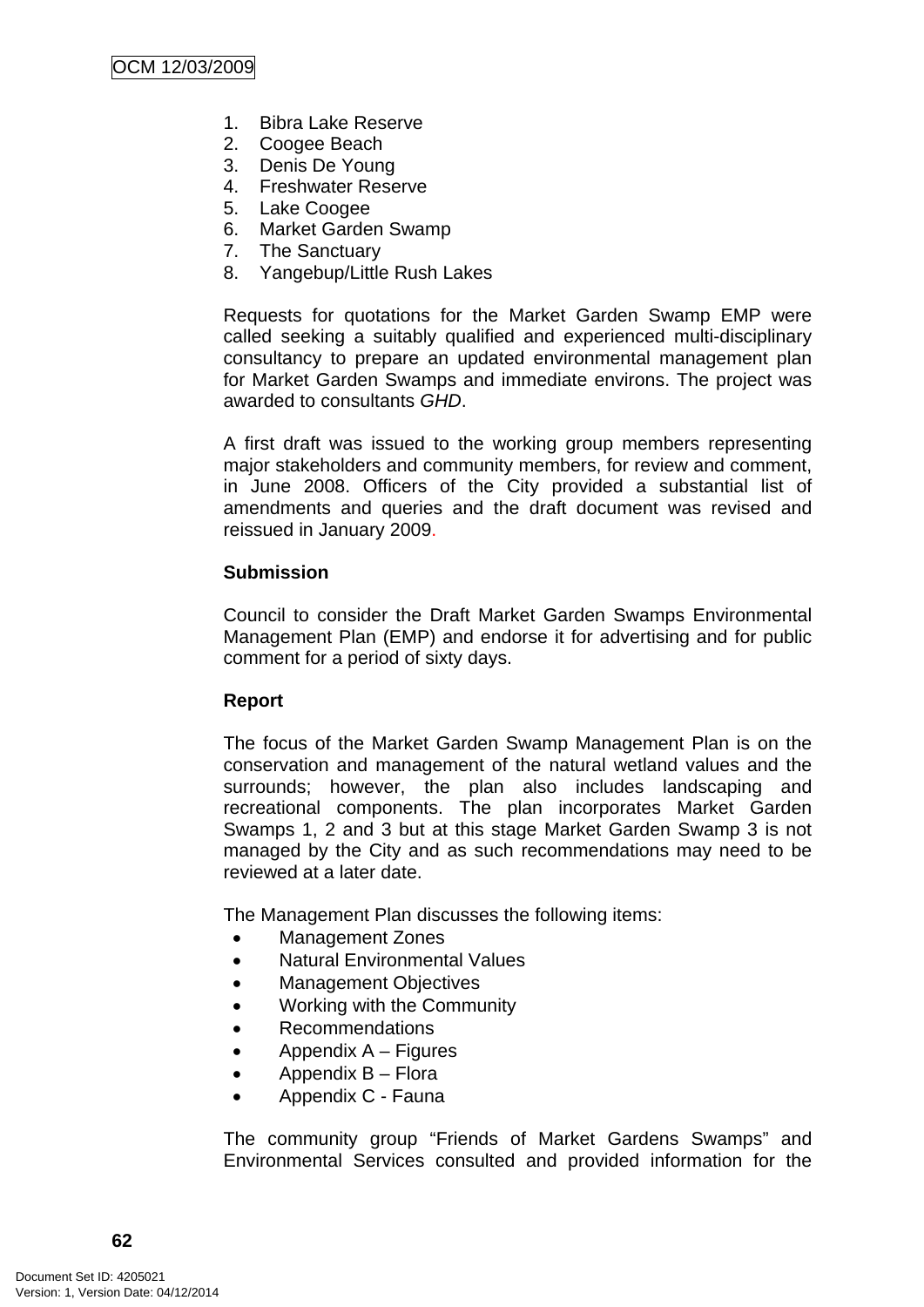report. Environmental Staff are supportive of the report as it gives clear direction for future management.

# **Strategic Plan/Policy Implications**

#### **Infrastructure Development**

• To construct and maintain parks and bushland reserves that are convenient and safe for public use, and do not compromise environmental management.

# **Lifestyle and Aspiration Achievement**

• To deliver our services and to manage resources in a way that is cost effective without compromising quality.

#### **Natural Environmental Management**

• To conserve, preserve and where required remediate the quality, extent and uniqueness of the natural environment that exists within the district.

# **Budget/Financial Implications**

The Market Garden Swamp Reserve Draft EMP cost \$31,152 + GST to prepare of which \$15,000 was covered by a grant from Lotterywest.

The costs for future works have not been identified in the report and will need to be addressed in the finalisation of the document. It is anticipated however that a majority of the works will be funded through the normal operating budget.

In the current operational works program the following projects have funds allocated to this project area:

- OP 8086 .........Market Garden Swamp 1............................\$77,770
- OP 8093 ........Market Garden Swamp 2 ...........................\$44,910

In the current capital works program the following projects have funds allocated to this project area:

- CW 5561 ........Information Signage (portion of) .................\$11,500
- CW 5569 ........Market Garden Swamp 2-Dual use path......\$36,500
- CW5574 .........Market Garden Swamp 1-Boardwalk .........\$20,000

# **Legal Implications**

N/A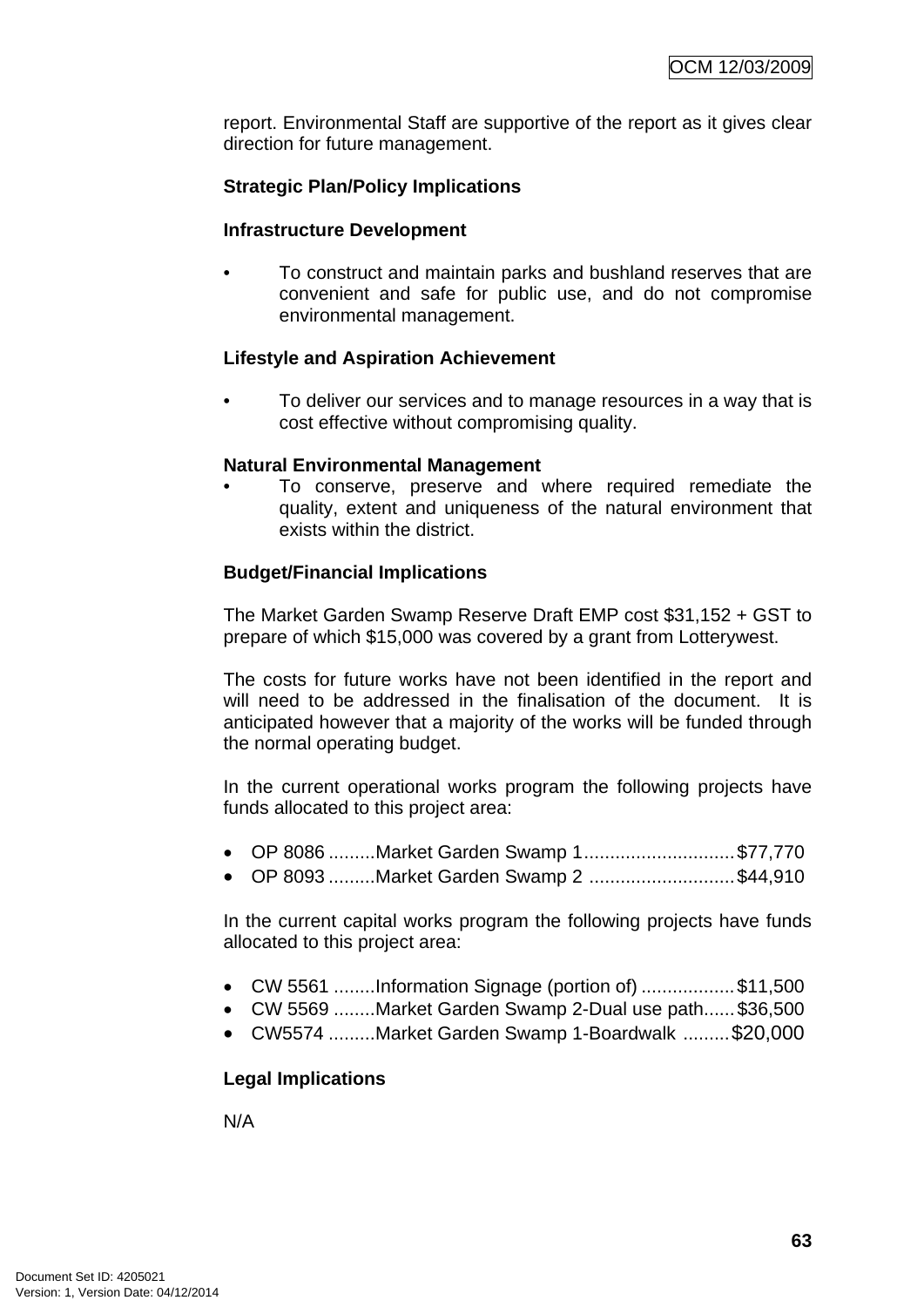# **Community Consultation**

Copies of the draft *Market Garden Swamps Environmental Management Plan* are available in the City's Libraries and on the website. A public comment period of 60 days will be advertised in local papers and in the City's other usual media. Council are therefore likely to consider the recommended final EMP at the 11 June 2009 OCM.

A request for comment and approval will be issued with copies of the draft document to:

- Department for Environment and Conservation Regional Parks **Branch**
- Department for Environment and Conservation Beeliar Regional Park Community Advisory Committee
- Heritage Council of Western Australia
- The City of Cockburn Aboriginal Reference Group
- Friends of Market Garden Swamp Paula Maclay

An invitation to comment with directions to the City's website will be issued to:

• Spearwood Community Residents Association.

Officers will make themselves available for briefing presentations to representative groups and Authorities during the comment period. Comments will be collated by the consultant, and presented to Council at consideration of adopting the finalised management plan.

# **Attachment(s)**

Report for Market Garden Swamps Environmental Management Plan 2009 to 2010.

Copies of the draft *Market Garden Swamps Environmental Management Plan* are available in the City's Libraries and on the website.

# **Advice to Proponent(s)/Submissioners**

N/A

# **Implications of Section 3.18(3) Local Government Act, 1995**

Nil.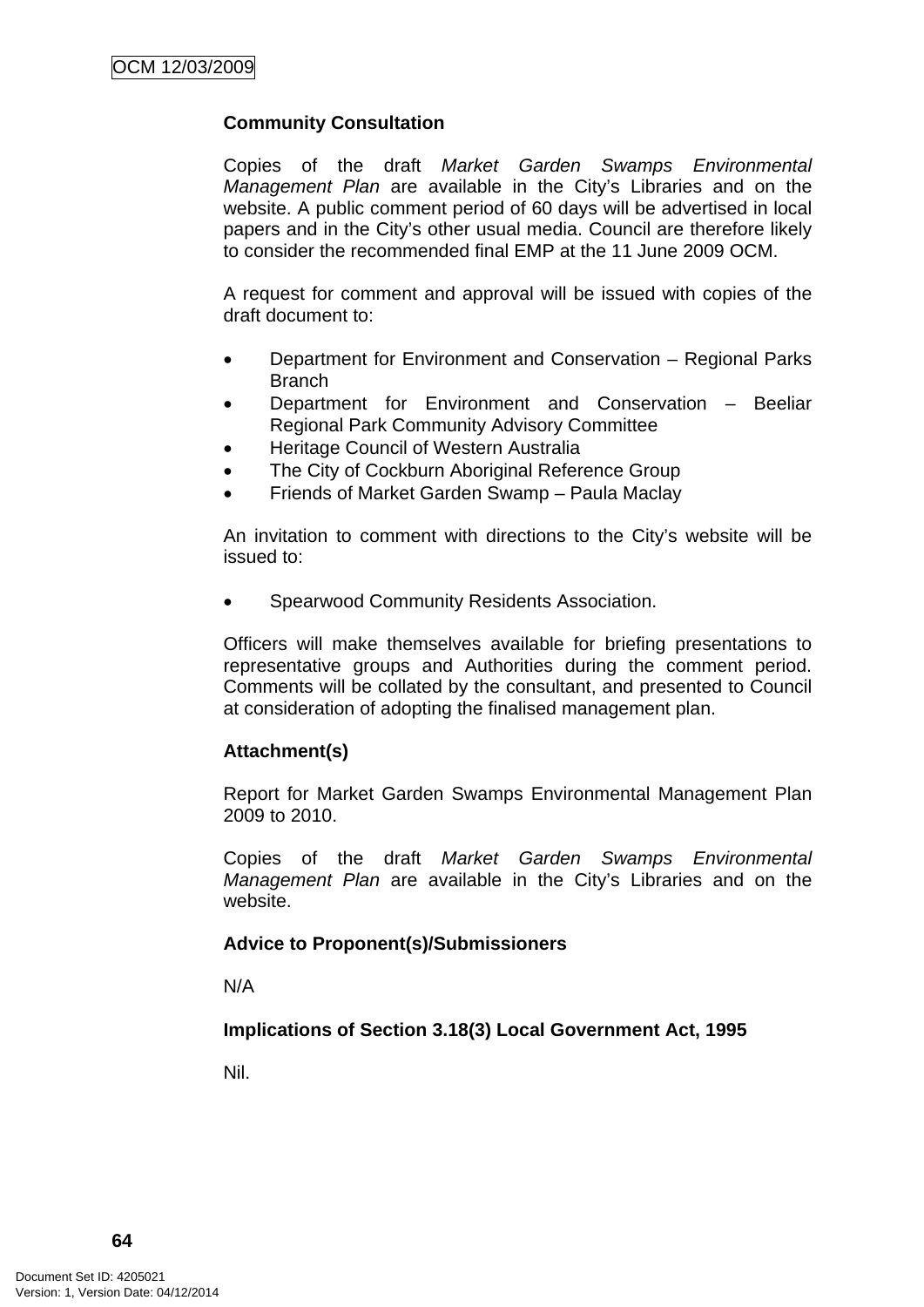# **17. COMMUNITY SERVICES DIVISION ISSUES**

# **17.1 (OCM 12/3/2009) - LEASE - BIBRA LAKE SCOUTS SHED - HOPE ROAD (1114662) (R AVARD) (ATTACH)**

#### **RECOMMENDATION**

That Council enter a lease agreement with the Scout Association of Australia, West Australian Branch, for use of the shed located on a portion of Reserve 46787, as shown on the attached plan for a period of twenty-one (21) years with the following terms and conditions:

- (1) for a lease fee of a peppercorn conditional on the lessee being responsible for all maintenance and outgoings associated with the property and
- (2) all other terms and conditions being to the satisfaction of the Chief Executive Officer.

**COUNCIL DECISION** 

# **Background**

The Bibra Lake Scouts Group has utilised an old shed located on the Bibra Lake Reserve in Hope Road, Bibra Lake for many years. The shed is in very poor condition and sections have been heavily infected by white ants and are now unsafe. The Bibra Lake Scouts Group has gained a grant from Lotterywest for \$25,000 towards the cost of a new shed. Council has previously committed \$32,000 from its grants and donations budget towards the shed and a general clean-up of the immediate area.

#### **Submission**

The Bibra Lake Scouts Group has approached the City seeking a lease for a portion of the Reserve on which the shed will be located to meet the requirements of the Lotterywest Grant for surety of tenure for the building.

#### **Report**

The Bibra Lake Scout Group has an active membership in excess of 100 and is one of the largest and longest serving scout troupes in the State. The Group has utilised the large shed currently on the site to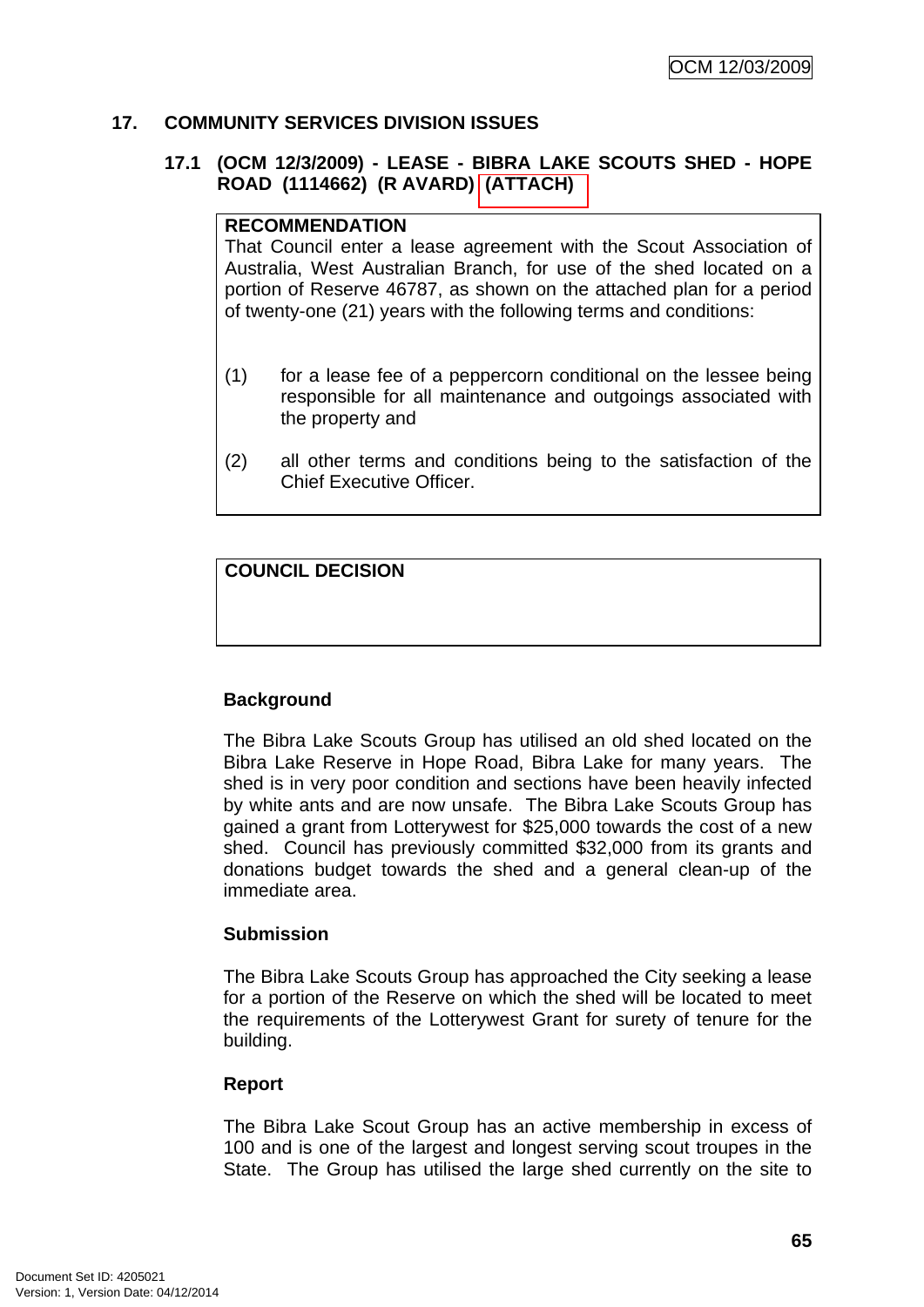store their equipment and have a long standing arrangement for the joint use of the Cockburn Wetlands Education Centre building.

Replacement of the current shed will greatly enhance the appearance of the immediate area and provide a safe and secure storage facility for the Scouts.

Bibra Lake Reserve 46787 is designated for Recreation and Educational Use under the City of Cockburn Management Order with the City having the power to lease for a period of up to twenty-one (21) years.

The Scouts are proposing to demolish the existing building and associated out buildings and replace them with a new shed. There are a number of large introduced trees, several old tank stands and a sea container proposed to be removed from the site.

The proposed development will need to adhere to the standard statutory approvals process of similar building works that occur within the City.

Given the benevolent nature of the scout's activities it is proposed that a lease fee of a peppercorn be established with the Scouts being responsible for all other costs associated with the ongoing operation and maintenance of the building.

# **Strategic Plan/Policy Implications**

#### **Infrastructure Development**

- To construct and maintain community facilities that meet community needs.
- To provide an appropriate range of recreation areas that meets the needs of all age groups within the community.

#### **Governance Excellence**

• To conduct Council business in open public forums and to manage Council affairs by employing publicly accountable practices.

# **Budget/Financial Implications**

The Scouts will be responsible for all building works. Council has previously budgeted the sum of \$32,000 towards this project and a grant has been received from Lotterywest by the Scouts for \$25,000 giving a total project value of \$57,000. It is proposed that the lease document require the Scouts to have responsibility for all maintenance and operation costs associated with the construction and ongoing operation of the building.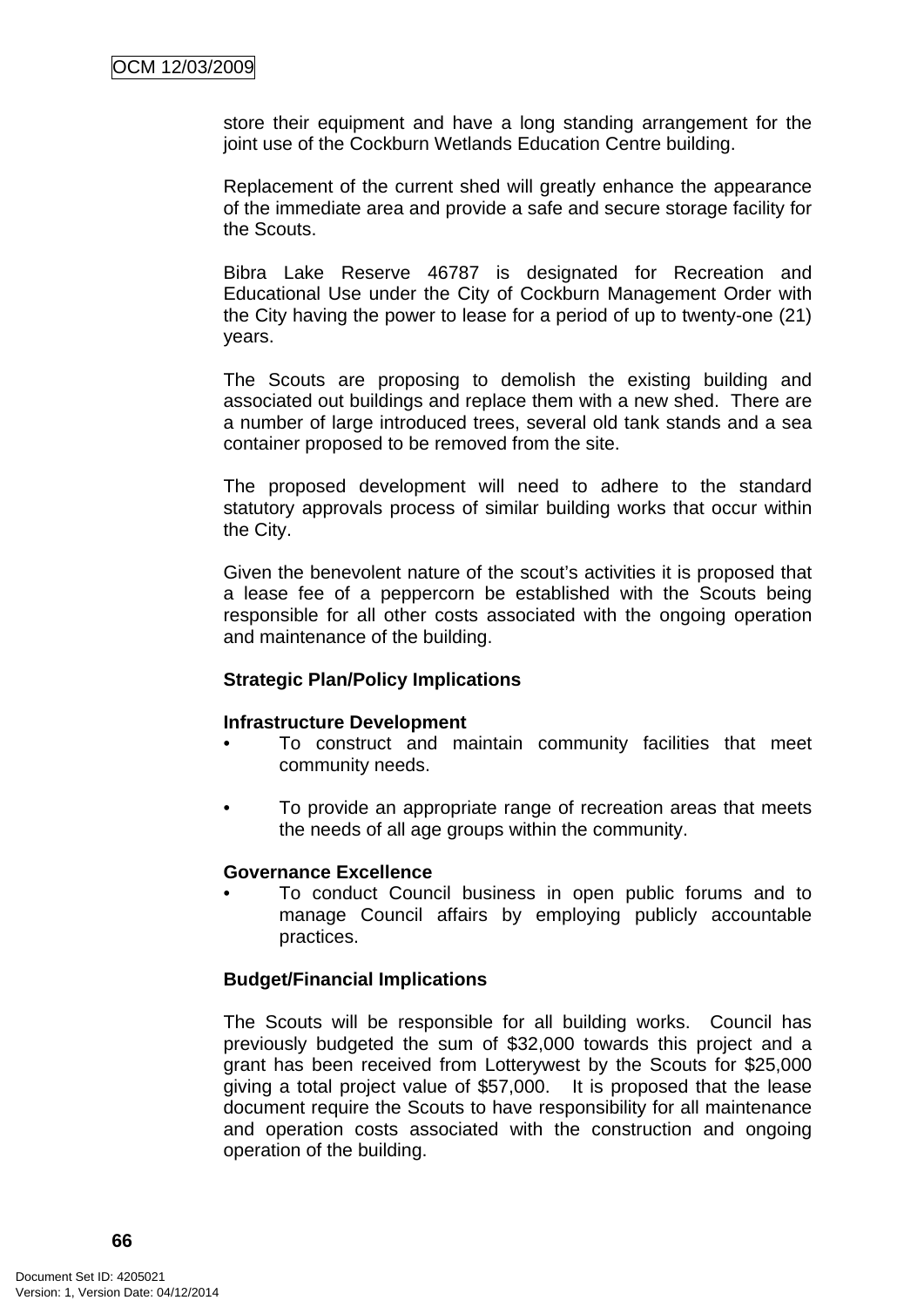# **Legal Implications**

The Local Government is exempted from the requirements of Section 3.58 of the Local Government Act by way of the Clause under the Local Government (Functions and General regulations) 1996 Section 30 (b) (i) that the Scout Group is deemed to be an organisation that has the *objects of which are of a charitable, benevolent, religious, cultural, educational, recreational, sporting or other like nature*.

Whilst the Bibra Lake Scout Group will utilize the building the legal entity the City will have the agreement with is the Scout Association of Australia, West Australian Branch.

# **Community Consultation**

The Scouts have utilised the building for a considerable period and the proposal is simply to replace an existing building.

# **Attachment(s)**

- 1. Site plan showing proposed lease area.
- 2. Location Plan

# **Advice to Proponent(s)/Submissioners**

The Proponent(s) and those who lodged a submission on the proposal have been advised that this matter is to be considered at the 12 March 2009 Council Meeting.

#### **Implications of Section 3.18(3) Local Government Act, 1995**

Nil.

# **18. EXECUTIVE DIVISION ISSUES**

Nil

# **19. MOTIONS OF WHICH PREVIOUS NOTICE HAS BEEN GIVEN**

# **20. NOTICES OF MOTION GIVEN AT THE MEETING FOR CONSIDERATION AT NEXT MEETING**

# **21. NEW BUSINESS OF AN URGENT NATURE INTRODUCED BY COUNCILLORS OR OFFICERS**

**22. MATTERS TO BE NOTED FOR INVESTIGATION, WITHOUT DEBATE**